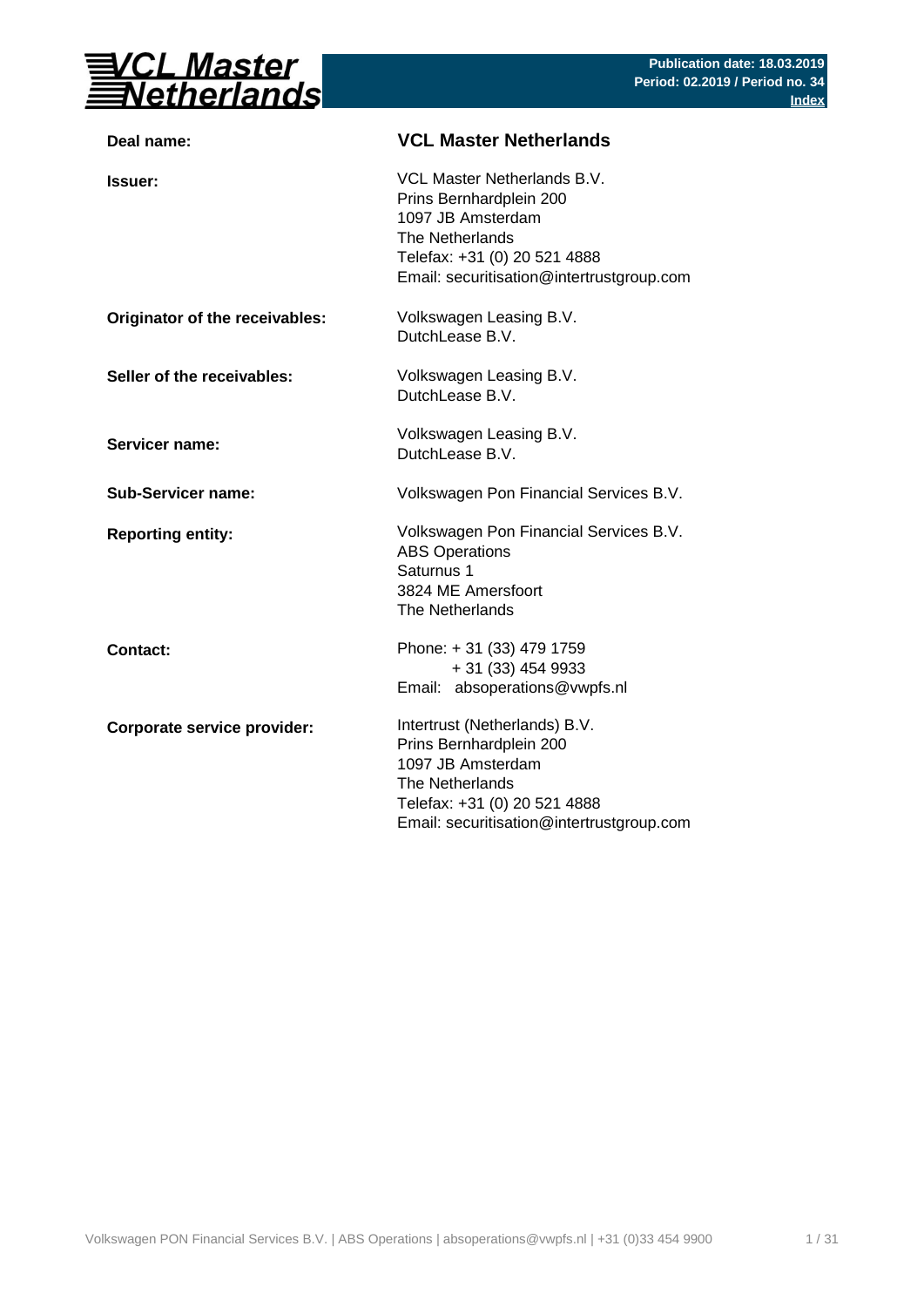

## **Contents**

| Page           | <b>Table of contents</b>           |
|----------------|------------------------------------|
| 1              | <b>Cover</b>                       |
| $\overline{2}$ | <b>Contents</b>                    |
| 3              | <b>Reporting details</b>           |
| 4              | <b>Parties overview</b>            |
| 5              | <b>Transaction events I</b>        |
| 6              | <b>Transaction events II</b>       |
| $\overline{7}$ | <b>Transaction events III</b>      |
| 8              | Information regarding the notes I  |
| 9              | Information regarding the notes II |
| 10             | Cash collateral account            |
| 11             | Swap fixing / Waterfall            |
| 12             | <b>Retention</b>                   |
| 13             | <b>Amortisation profile I</b>      |
| 14             | <b>Amortisation profile II</b>     |
| 15             | Run out schedule I                 |
| 16             | Run out schedule II                |
| 17             | <b>Outstanding contracts</b>       |
| 18             | Delinquencies & defaults I         |
| 19             | Delinquencies & defaults II        |
| 20             | Delinquencies & defaults III       |
| 21             | <b>Write-Offs</b>                  |
| 22             | <b>Prepayments</b>                 |
| 23             | Pool data I                        |
| 24             | Pool data II                       |
| 25             | Pool data III                      |
| 26             | Pool data IV                       |
| 27<br>28       | Pool data V<br>Pool data VI        |
|                |                                    |
| 29             | Lease level data                   |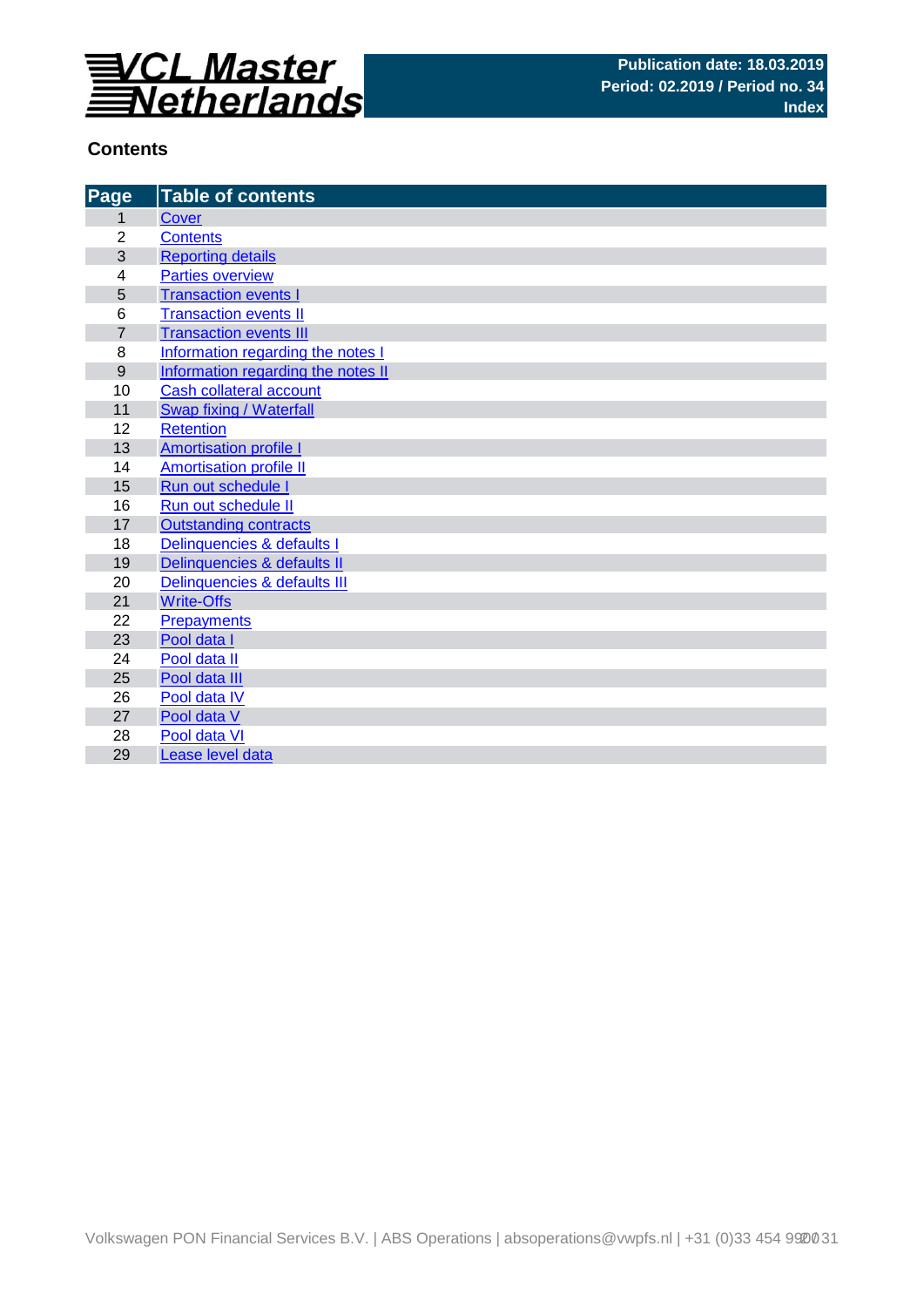

### **Reporting details**

| <b>Deal overview</b>                |                                    |                                     |
|-------------------------------------|------------------------------------|-------------------------------------|
| Cut-Off-Date                        | 30-4-2016 Publication date:        | 18.03.2019 (18th of each month)     |
| Scheduled date of Clean-Up-<br>Call | n.a. Payment date:                 | 25.03.2019 (25th of each month)     |
| Legal final maturity date           | 25-6-2027 Reporting date:          | 28.02.2019 (last day of each month) |
| Issue date                          | 31-5-2016 Asset collection period: | from 01.02.2019 until 28.02.2019    |
| Period no.:                         | 34 Interest accrual period         | from 25.02.2019 until 25.03.2019    |
| Reporting frequency:                | Monthly Note payment period:       | from 25.02.2019 until 25.03.2019    |
| Next payment date:                  | 25-4-2019 Days accrued:            | 28                                  |

| Type of car at pool cut | Number of<br>contracts | Percentage of<br><b>contracts</b> | Outstanding<br>discounted<br>balance | Percentage outstanding<br>discounted balance |
|-------------------------|------------------------|-----------------------------------|--------------------------------------|----------------------------------------------|
| New cars                | 13.108                 | 94.62%                            | €244.342.851.74                      | 96,01%                                       |
| Used cars               | 746                    | 5.38%                             | €10.167.048.13                       | 3.99%                                        |
| <b>Total</b>            | 13.854                 | 100.00%                           | (€254.509.899.87                     | 100,00%                                      |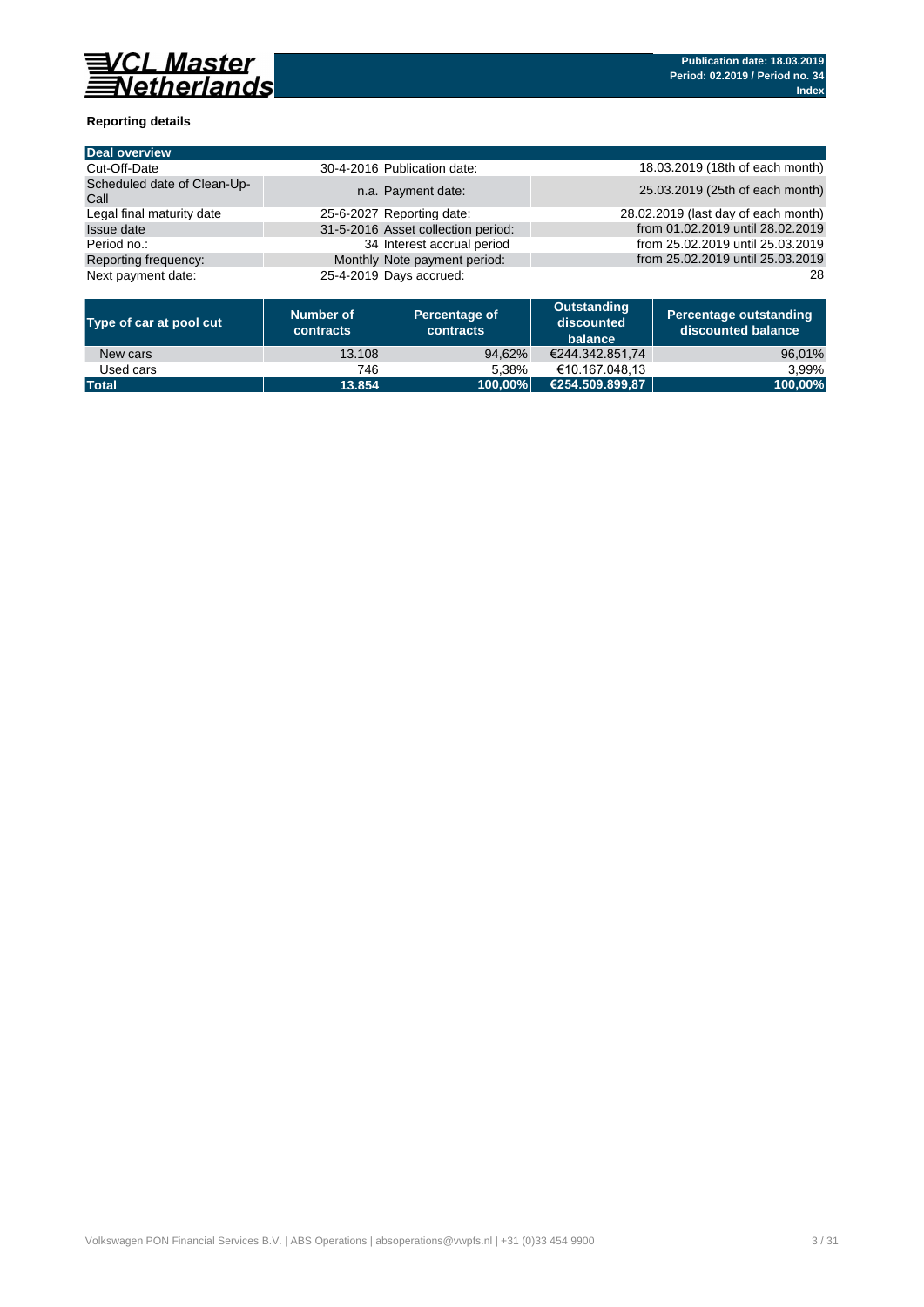

**Parties overview**

| Issuer:                                                                                                                                           | <b>VCL Master Netherlands B.V.</b><br>Attn.: Directors<br>Prins Bernhardplein 200<br>1097 JB Amsterdam<br>The Netherlands<br>Telefax: +31 (0)20 521 48888<br>Email: securitisation@intertrustgroup.com                                                                                                                                       | <b>Lead Manager</b>                                                  | <b>ING Bank N.V.</b><br>Attn.: N. Spieker/ S de Visser<br>Bijlmerplein 888 (AMP E05.048)<br>1102 MG Amsterdam<br>The Netherlands<br>Telephone: +31 (0)20 56 38117<br>Email: niels.spieker@ing.com                                                                                                               |
|---------------------------------------------------------------------------------------------------------------------------------------------------|----------------------------------------------------------------------------------------------------------------------------------------------------------------------------------------------------------------------------------------------------------------------------------------------------------------------------------------------|----------------------------------------------------------------------|-----------------------------------------------------------------------------------------------------------------------------------------------------------------------------------------------------------------------------------------------------------------------------------------------------------------|
| Co-Arranger:                                                                                                                                      | <b>Volkswagen Financial Services AG</b><br>Attn.: H. Wiegmann, M. Williamson, A. Dunaszewska<br>Gifhorner Strasse 57<br>38112 Braunschweig<br>Germany<br>Telefax: +49 (531) 212 75423, +49 (531) 212 7 83976<br>Email: heiko.wiegmann@vwfs.com,<br>martin.williamson@vwfs.com<br>agata.dunaszewska@vwfs.com                                  | Co-Arranger:                                                         | <b>ING Bank N.V.</b><br>Attn.: N. Spieker/ S de Visser<br>Bijlmerplein 888 (AMP E05.048)<br>1102 MG Amsterdam<br>The Netherlands<br>Telephone: +31 (0)20 56 38117<br>Email: niels.spieker@ing.com                                                                                                               |
| <b>Principal Paying Agent,</b><br><b>Calculation Agent, Interest</b><br><b>Determination Agent, Account</b><br><b>Bank and Cash Administrator</b> | <b>Elavon Financial Services Limited, UK Branch</b><br>Attn.: Structures Finance Relationship Management<br>5th Floor, 125 Old Broad Street<br>London EC2N 1AR<br><b>United Kingdom</b><br>Telefax: +44 207 365 2577<br>Email: mbs.relationship.management@usbank.com                                                                        | <b>Security Trustee</b><br><b>Data Proctection</b><br><b>Trustee</b> | <b>Stichting Security Trustee VCL Master Netherlands</b><br>Attn.: Director<br>Prins Bernhardplein 200<br>1097 JB Amsterdam<br>The Netherlands<br>Telefax: +31 (0)20 521 48888<br>Email: securitisation@intertrustgroup.com                                                                                     |
| <b>Listing Agent</b>                                                                                                                              | <b>Lucid Issuer Services Limited</b><br>Attn.: Jackie Geisen<br><b>Tankerton Works</b><br>12 Argyle Walk<br>London WC1H 8HA<br>United Kingdom<br>Email: jgeisen@lucid-is.com                                                                                                                                                                 | Registrar                                                            | <b>Elavon Financial Services Limited</b><br>Attn.: Structured Finance Agency Services<br>Block E, Cherrywood Business Park<br>Loughlinstown, Dublin<br>Ireland<br>Telefax: +353 (1) 6569442<br>Email: mbs.relationship.management@usbank.com                                                                    |
| Subservicer:                                                                                                                                      | Volkswagen Pon Financial Services B.V.<br>Attn.: ABS Operations<br>Saturnus 1<br>3824 ME Amersfoort<br>The Netherlands<br>Telefax: +31 (0) 33 479 1800<br>Email: absoperations@vwpfs.nl                                                                                                                                                      | Swap counterparty:                                                   | Skandinaviska Enskilda Banken AB<br>Attn.: Structured Derivative Operations<br>Stephanstr. 14 - 16<br>60313 Frankfurt am Main<br>Germany<br>Email: SEBStructIrdOps@seb.se                                                                                                                                       |
| Sellers, Servicers, Call Option<br><b>Buyers, Issuer Facility</b><br>Borrowers:                                                                   | Volkswagen Leasing B.V.<br>Attn.: ABS Operations<br>Saturnus 1<br>3824 ME Amersfoort<br>The Netherlands<br>Telefax: +31 (0) 33 479 1800<br>Email: absoperations@vwpfs.nl<br>DutchLease B.V.<br>Attn.: ABS Operations<br>Saturnus 1<br>3824 ME Amersfoort<br>The Netherlands<br>Telefax: +31 (0) 33 479 1800<br>Email: absoperations@vwpfs.nl | <b>Rating agencies:</b>                                              | <b>Fitch Ratings Ltd</b><br>30 North Colonnade<br>London, E14 5GN<br><b>United Kingdom</b><br>Email: guy.honebon@fitchratings.com;<br>michael.ecke@fitchratings.com<br>Moody's Investors Service Ltd.<br>One Canada Square<br>Canary Wharf<br>London E14 5FA<br>United Kingdom<br>Email: monitor.abs@moodys.com |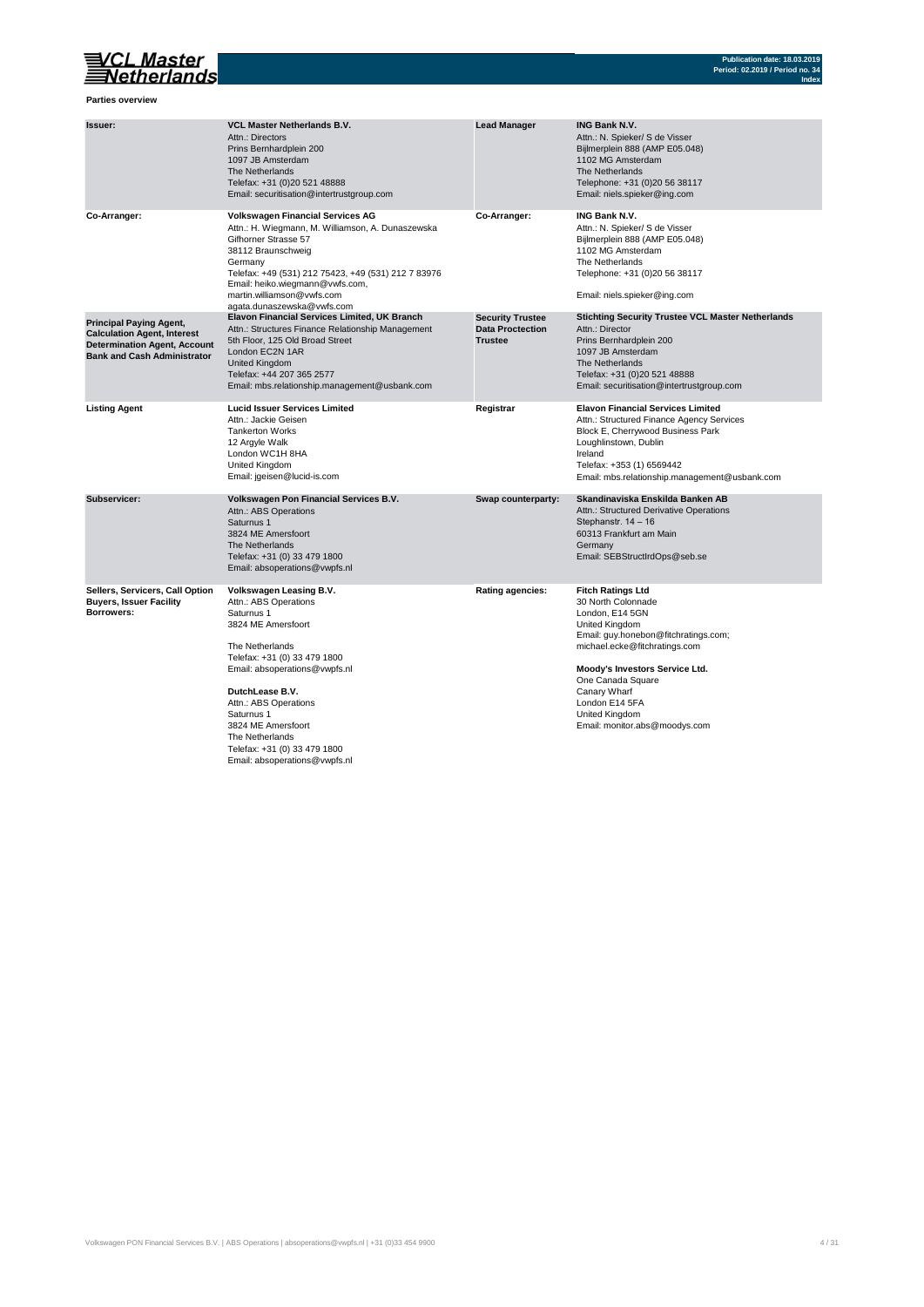

### **Transaction events I**

### **Clean-up-call**

| <b>Clean-Up-Call condition</b>                         |         |
|--------------------------------------------------------|---------|
| Percentage of current outstanding discounted portfolio | 307.17% |
| Min. Percentage of outstanding discounted portfolio    | 10.00%  |

\*N.B. This percentage may become greater 100% whenever the current total outstanding discounted balance is larger than the initial discounted balance as of initial Cut-Off-Date.

Fulfilled when the aggregate discounted Balance is less than 10,00% of the initial discounted balance as of initial Cut-Off date provided that all payment obligations under the Compartment 1 notes will be thereby fulfilled.

| <b>Repurchase of receivables</b> | Number of contracts Percentage of contracts | balance | Outstanding discounted Percentage of outstanding<br>discounted balance | <b>Re-Purchase price</b> |
|----------------------------------|---------------------------------------------|---------|------------------------------------------------------------------------|--------------------------|
| Current period                   |                                             |         |                                                                        |                          |
| Previous periods                 |                                             |         |                                                                        |                          |
| <b>Total</b>                     |                                             |         |                                                                        |                          |

If a repurchase of receivables occurred, it would only result from non-eligibility as of the respective Cut-Off-Date (which has been discovered at a later stage).

#### **Transaction party replacements**

| <b>Capacity of transaction party</b> | Date of replacement Reason for replacement | <b>Replaced party</b> | <b>Replaced by</b> |
|--------------------------------------|--------------------------------------------|-----------------------|--------------------|
|                                      |                                            |                       |                    |
|                                      |                                            |                       |                    |
|                                      |                                            |                       |                    |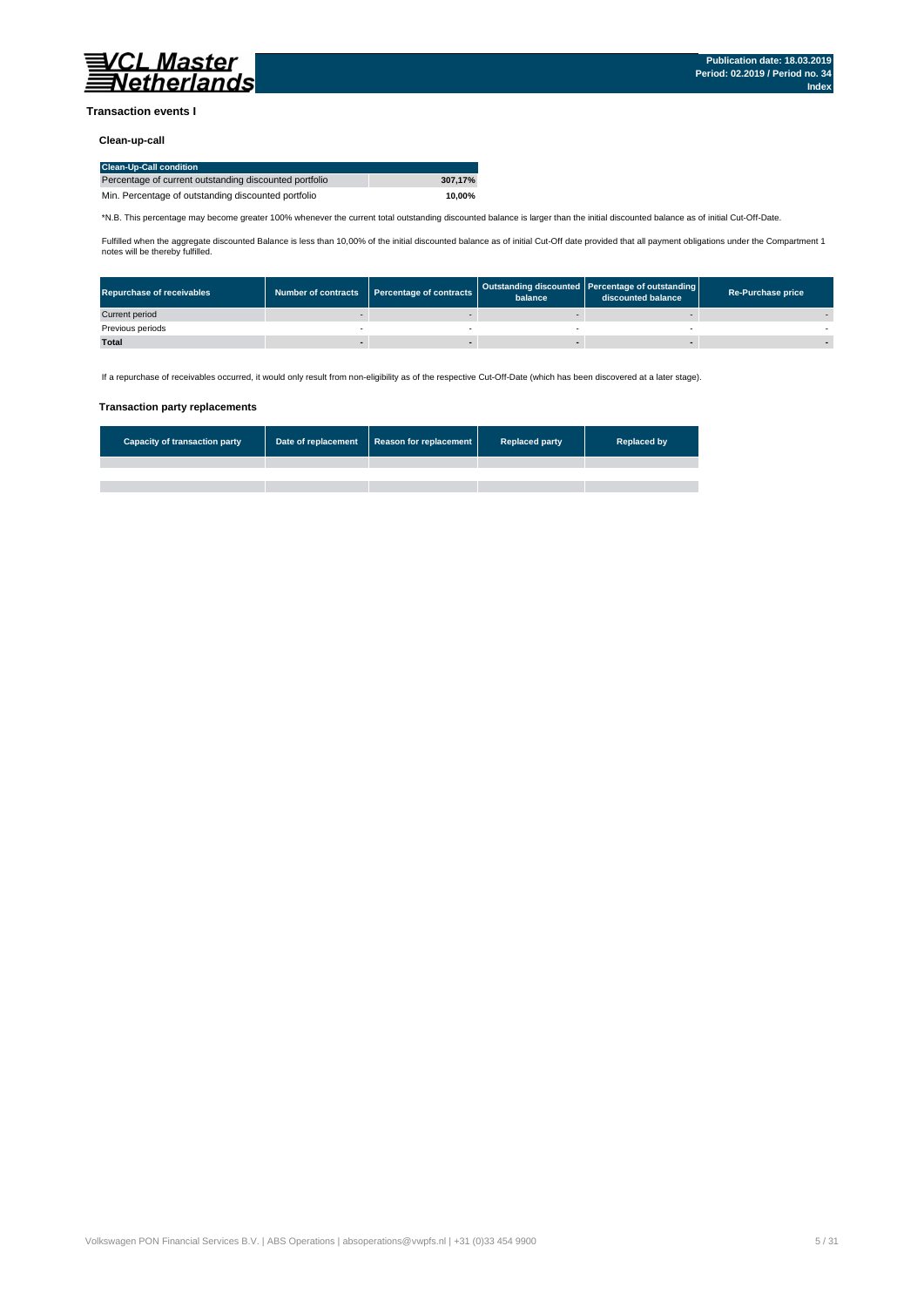**No**

### **Transaction events II**

| <b>Revolving period</b>                                                            |            |
|------------------------------------------------------------------------------------|------------|
| Series revolving period expiration date of<br>the last outstanding series of notes | 25-11-2019 |
| Date of occurance of an early amortisation<br>event                                | n.a.       |
| Revolving period                                                                   | 25-11-2019 |

| <b>Accumulation account balance</b>                              | $31 - 1 - 2019$ | 28-2-2019 |
|------------------------------------------------------------------|-----------------|-----------|
| Amounts not invested for the purchase of<br>additional assets    | €0.00           | €0.00     |
| Percentage not invested for the purchase of<br>additional assets | $0.00\%$        | $0.00\%$  |

| <b>Dynamic gross loss ratio</b> | Ratio    | $>1.0\%$  | $> 2.0\%$ |
|---------------------------------|----------|-----------|-----------|
| 31-12-2018                      | 0.02634% | <b>No</b> | <b>No</b> |
| $31 - 1 - 2019$                 | 0.02085% | No        | No        |
| 28-2-2019                       | 0.01765% | <b>No</b> | <b>No</b> |

| Cumulative gross loss ratio                             | <b>Ratio</b> | $> 2.00\%$ | $\geq 3.50\%$ | $\geq 4.50\%$ | $\geq 5.50\%$     |
|---------------------------------------------------------|--------------|------------|---------------|---------------|-------------------|
| 28-2-2019                                               | 0.34950%     | No.        | <b>No</b>     | <b>No</b>     | <b>No</b>         |
|                                                         |              |            |               |               |                   |
| Discounted balance as of the previous period            |              |            |               |               | €782.044.708.56   |
| Discounted balance of all initial and additional assets |              |            |               |               | €1.263.828.600.68 |
| Weighted average seasoning                              |              |            |               |               | 20.54             |
| Late delingency ratio                                   |              |            |               |               | 0.00000%          |
|                                                         |              |            |               |               |                   |

#### **Enforcement event**

| <b>Credit enhancement increase condition</b>                                                          |       | Not in effect |
|-------------------------------------------------------------------------------------------------------|-------|---------------|
| a) the dynamic gross loss ratio for three consecutive payment dates exceeds                           |       |               |
| (i) if weighted average seasoning is less 12 months                                                   | 1.00% | <b>No</b>     |
| (ii) if weighted average seasoning is $\geq$ = 12 months                                              | 2.00% | No            |
| b) the cumulative gross loss ratio exceeds                                                            |       |               |
| (i) if weighted average seasoning is less then 12 months                                              | 2.00% | <b>No</b>     |
| (ii) if weighted average seasoning is between 12 (incl.) - 24 (incl.) months                          | 3.50% | No            |
| (iii) if weighted average seasoning is between 24 (excl.) - 36 (incl.) months                         | 4.50% | No            |
| (iv) if weighted average seasoning is $>$ 36 months                                                   | 5.50% | No            |
| c) the late delinguency ratio exceeds at any payment date                                             | 2.00% | No            |
| d) the occurence of a servicer replacement event                                                      |       | No            |
| e) the occurence of an insolvency event with respect to VWL/DL                                        |       | No            |
| f) the cash collateral account does not contain the specified general cash collateral account balance |       | No            |

| <b>Early amortisation event</b>                                                                                                                                                                                                                                                                                                                                                                                                                                                                                                                                                                                                                    | No |
|----------------------------------------------------------------------------------------------------------------------------------------------------------------------------------------------------------------------------------------------------------------------------------------------------------------------------------------------------------------------------------------------------------------------------------------------------------------------------------------------------------------------------------------------------------------------------------------------------------------------------------------------------|----|
| (i) Occurence of a foreclosure event                                                                                                                                                                                                                                                                                                                                                                                                                                                                                                                                                                                                               | No |
| (ii) VCL Master accumulation account balance > 10% of total discounted receivables balance on two consecutive months                                                                                                                                                                                                                                                                                                                                                                                                                                                                                                                               | No |
| (iii) the Credit Enhancement Increase Condition is in effect                                                                                                                                                                                                                                                                                                                                                                                                                                                                                                                                                                                       | No |
| (iv) In case of default/termination event: failure to replace swap counterparty or failure to post collatereal by swap counterparty                                                                                                                                                                                                                                                                                                                                                                                                                                                                                                                | No |
| (v) Any payment date after six consecutive payment dates following the initial issue date, the sum of Class A Actual Overcollateralisation<br>Percentage is lower than 31,75% or the Class B Actual Overcollateralisation Percentage is lower than 24,25%                                                                                                                                                                                                                                                                                                                                                                                          | No |
| (vi) Either of the Sellers ceases to be an Affiliate of the Volkswagen AG or any successor thereto                                                                                                                                                                                                                                                                                                                                                                                                                                                                                                                                                 | No |
| (vii) The 403-declaration with respect to a Seller is withdrawn by Volkswagen Pon Financial Services B.V. by depositing a declarartion to<br>this effect with the Trade Register of the Chamber of Commerce unless Volkswagen Pon Financial B.V. has provided to the relevant<br>Seller, no later than 30 Business Days following the depositing of the declaration to this effect, replacement security by other means in<br>form and substance sufficient to the Issuer and the Issuer and the Security Trustee (which may, at the sole discretion of Volkswagen Pon<br>Financial Services B.V., take the form of a quarantee or any other form. | No |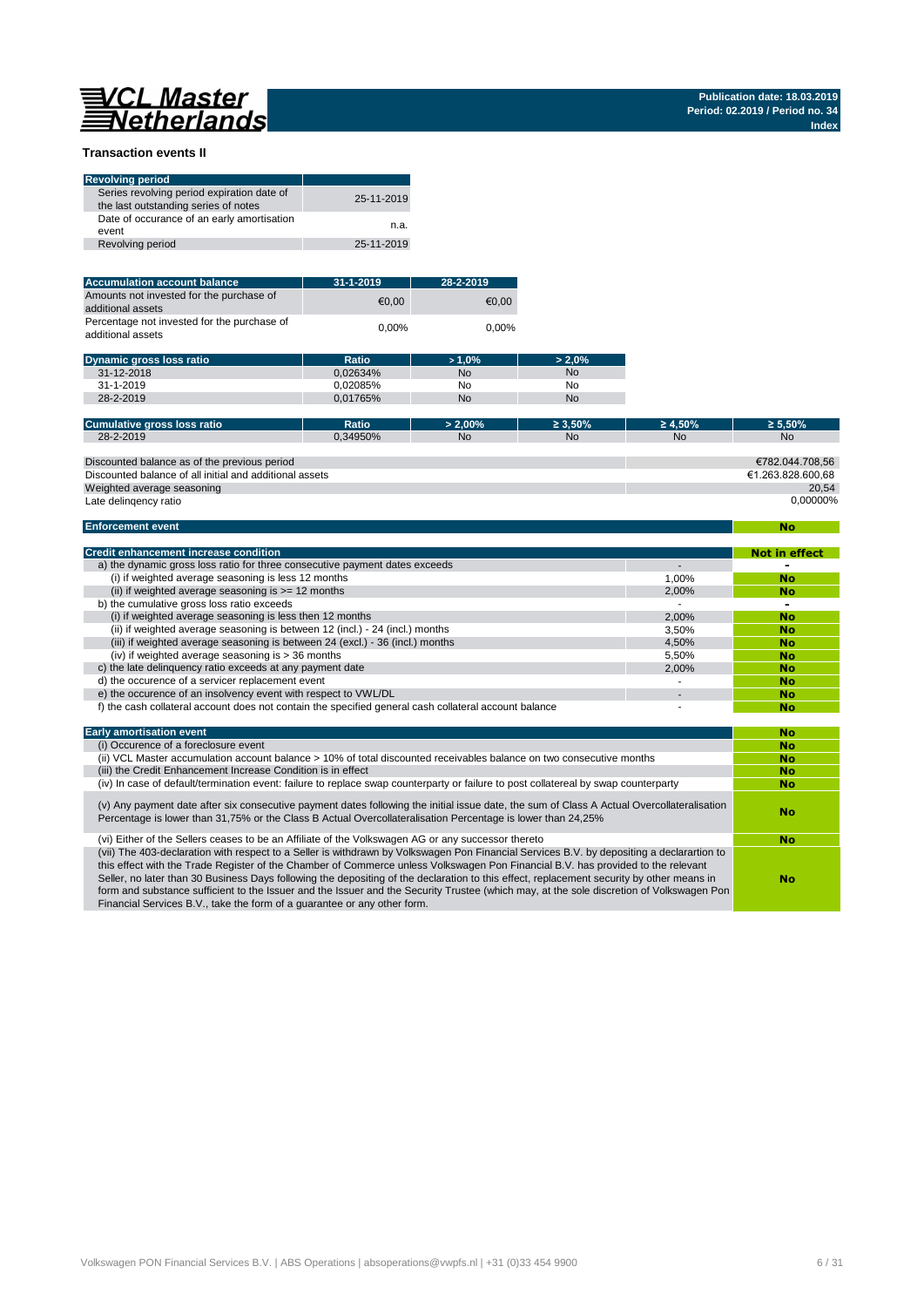

## **Publication date: 18.03.2019 Period: 02.2019 / Period no. 34 Index**

| <b>Account bank</b>                                                        |                | Moody's                                                                                                                                                                                                                                                                                           |               |                                                                                                                                                                                                                                                                                                    | Fitch                                                                                                                                                                                                                                                                                                                                           |                |                                                                                                                                                                                                                                                                               |                  |
|----------------------------------------------------------------------------|----------------|---------------------------------------------------------------------------------------------------------------------------------------------------------------------------------------------------------------------------------------------------------------------------------------------------|---------------|----------------------------------------------------------------------------------------------------------------------------------------------------------------------------------------------------------------------------------------------------------------------------------------------------|-------------------------------------------------------------------------------------------------------------------------------------------------------------------------------------------------------------------------------------------------------------------------------------------------------------------------------------------------|----------------|-------------------------------------------------------------------------------------------------------------------------------------------------------------------------------------------------------------------------------------------------------------------------------|------------------|
| Elavon Financial Services Limited UK branch                                | Lona term      | <b>Short term</b>                                                                                                                                                                                                                                                                                 | Outlook       | Long term                                                                                                                                                                                                                                                                                          | <b>Short term</b>                                                                                                                                                                                                                                                                                                                               | <b>Outlook</b> |                                                                                                                                                                                                                                                                               |                  |
| Current rating                                                             | A1             | $P-1$                                                                                                                                                                                                                                                                                             | <b>Stable</b> | AA                                                                                                                                                                                                                                                                                                 | $F1+$                                                                                                                                                                                                                                                                                                                                           | <b>Stable</b>  |                                                                                                                                                                                                                                                                               |                  |
| Minimum required rating                                                    | Baa1           | $P-1$                                                                                                                                                                                                                                                                                             |               | A                                                                                                                                                                                                                                                                                                  | F <sub>1</sub>                                                                                                                                                                                                                                                                                                                                  |                |                                                                                                                                                                                                                                                                               |                  |
| ** if not subject to short-term rating, long term rating of at<br>least A+ |                | If the account bank ceases to have the account bank required rating it shall, at its own cost,<br>(iii) take any other action in order to maintain the rating of the Notes or to restore the rating of the Notes.<br>(Please refer to the prospectus for a complete description of the mechanism) |               | (i) procure transfer of the accounts held with it to an Eligible Collateral Bank which is to be appointed by the Issuer once selected by the Account Bank, or<br>(ii) find an irrevocable and unconditional guarantor providing the guarantee from an entity with Account Bank Required Rating, or |                                                                                                                                                                                                                                                                                                                                                 |                | Required rating:                                                                                                                                                                                                                                                              | <b>Fulfilled</b> |
| Swap counterparty                                                          |                | Moody's                                                                                                                                                                                                                                                                                           |               |                                                                                                                                                                                                                                                                                                    | <b>Fitch</b>                                                                                                                                                                                                                                                                                                                                    |                |                                                                                                                                                                                                                                                                               |                  |
| Skandinaviska Enskilda Banken AB                                           | Lona term      | <b>Short term</b>                                                                                                                                                                                                                                                                                 | Outlook       | Lona term                                                                                                                                                                                                                                                                                          | <b>Short term</b>                                                                                                                                                                                                                                                                                                                               | Outlook        |                                                                                                                                                                                                                                                                               |                  |
| Current rating                                                             | Aa2            | $P-1$                                                                                                                                                                                                                                                                                             | <b>Stable</b> | AA-                                                                                                                                                                                                                                                                                                | $F1+$                                                                                                                                                                                                                                                                                                                                           | <b>Stable</b>  |                                                                                                                                                                                                                                                                               |                  |
| Minimum required rating                                                    | A <sub>3</sub> |                                                                                                                                                                                                                                                                                                   |               | A                                                                                                                                                                                                                                                                                                  | F <sub>1</sub>                                                                                                                                                                                                                                                                                                                                  |                |                                                                                                                                                                                                                                                                               |                  |
| * and either posts collateral or obtains garuantee from a                  |                |                                                                                                                                                                                                                                                                                                   |               |                                                                                                                                                                                                                                                                                                    |                                                                                                                                                                                                                                                                                                                                                 |                |                                                                                                                                                                                                                                                                               |                  |
|                                                                            |                | (i) posts an amount of collateral (in the form of cash and/or securities) as set forth in the Swap Agreement; or<br>(ii) obtains a guaranty from an instituton with an acceptable ratng; or<br>(Please refer to the prospectus for a complete description of the mechanism)                       |               | If the swap counterparty ceases to maintain its credit rating at the miniumum required rating, the swap counterparty:<br>(iii) assigns its rights and obligations under the relevant Swap Agreement to a substitute swap counterparty with an acceptable rating.                                   |                                                                                                                                                                                                                                                                                                                                                 |                | Required rating:                                                                                                                                                                                                                                                              | <b>Fulfilled</b> |
|                                                                            |                | Moody's                                                                                                                                                                                                                                                                                           |               |                                                                                                                                                                                                                                                                                                    | <b>Fitch</b>                                                                                                                                                                                                                                                                                                                                    |                |                                                                                                                                                                                                                                                                               |                  |
| Volkswagen Financial Services AG                                           | Lona term      | <b>Short term</b>                                                                                                                                                                                                                                                                                 | Outlook       | Long term                                                                                                                                                                                                                                                                                          | <b>Short term</b>                                                                                                                                                                                                                                                                                                                               | Outlook        |                                                                                                                                                                                                                                                                               |                  |
| Current rating                                                             | A <sub>3</sub> | $P-2$                                                                                                                                                                                                                                                                                             | <b>Stable</b> |                                                                                                                                                                                                                                                                                                    |                                                                                                                                                                                                                                                                                                                                                 |                |                                                                                                                                                                                                                                                                               |                  |
| Minimum required rating                                                    | Baa1           | ٠                                                                                                                                                                                                                                                                                                 |               |                                                                                                                                                                                                                                                                                                    |                                                                                                                                                                                                                                                                                                                                                 |                |                                                                                                                                                                                                                                                                               |                  |
|                                                                            |                |                                                                                                                                                                                                                                                                                                   |               |                                                                                                                                                                                                                                                                                                    |                                                                                                                                                                                                                                                                                                                                                 |                | Required rating:                                                                                                                                                                                                                                                              | <b>Fulfilled</b> |
|                                                                            |                | Moody's                                                                                                                                                                                                                                                                                           |               |                                                                                                                                                                                                                                                                                                    | <b>Fitch</b>                                                                                                                                                                                                                                                                                                                                    |                |                                                                                                                                                                                                                                                                               |                  |
| Volkswagen Pon Financial Services BV                                       | Lona term      | <b>Short term</b>                                                                                                                                                                                                                                                                                 | Outlook       | Long term                                                                                                                                                                                                                                                                                          | <b>Short term</b>                                                                                                                                                                                                                                                                                                                               | Outlook        |                                                                                                                                                                                                                                                                               |                  |
|                                                                            |                | L.                                                                                                                                                                                                                                                                                                |               |                                                                                                                                                                                                                                                                                                    |                                                                                                                                                                                                                                                                                                                                                 |                |                                                                                                                                                                                                                                                                               |                  |
|                                                                            |                |                                                                                                                                                                                                                                                                                                   |               |                                                                                                                                                                                                                                                                                                    | the Monthly Remittance Condition. Please reference the Prospectus for a complete<br>description of this mechanism. If there should be a change in the credit quality of<br>with the conditions set out in the Monthly Remittance Condition, Fitch Ratings will notify<br>the Servicer and the next Investor Report will be amended accordingly. |                | Fitch Ratings currently views the credit quality of Volkswagen Pon Financial Services B.V.<br>to be commensurate with the agreed upon rating requirements set out in the definition of<br>Volkswagen Pon Financial Services B.V. such that it would no longer be commensurate | <b>Fulfilled</b> |

Volkswagen PON Financial Services B.V. | ABS Operations | absoperations@vwpfs.nl | +31 (0)33 454 9900 7 / 31 / 31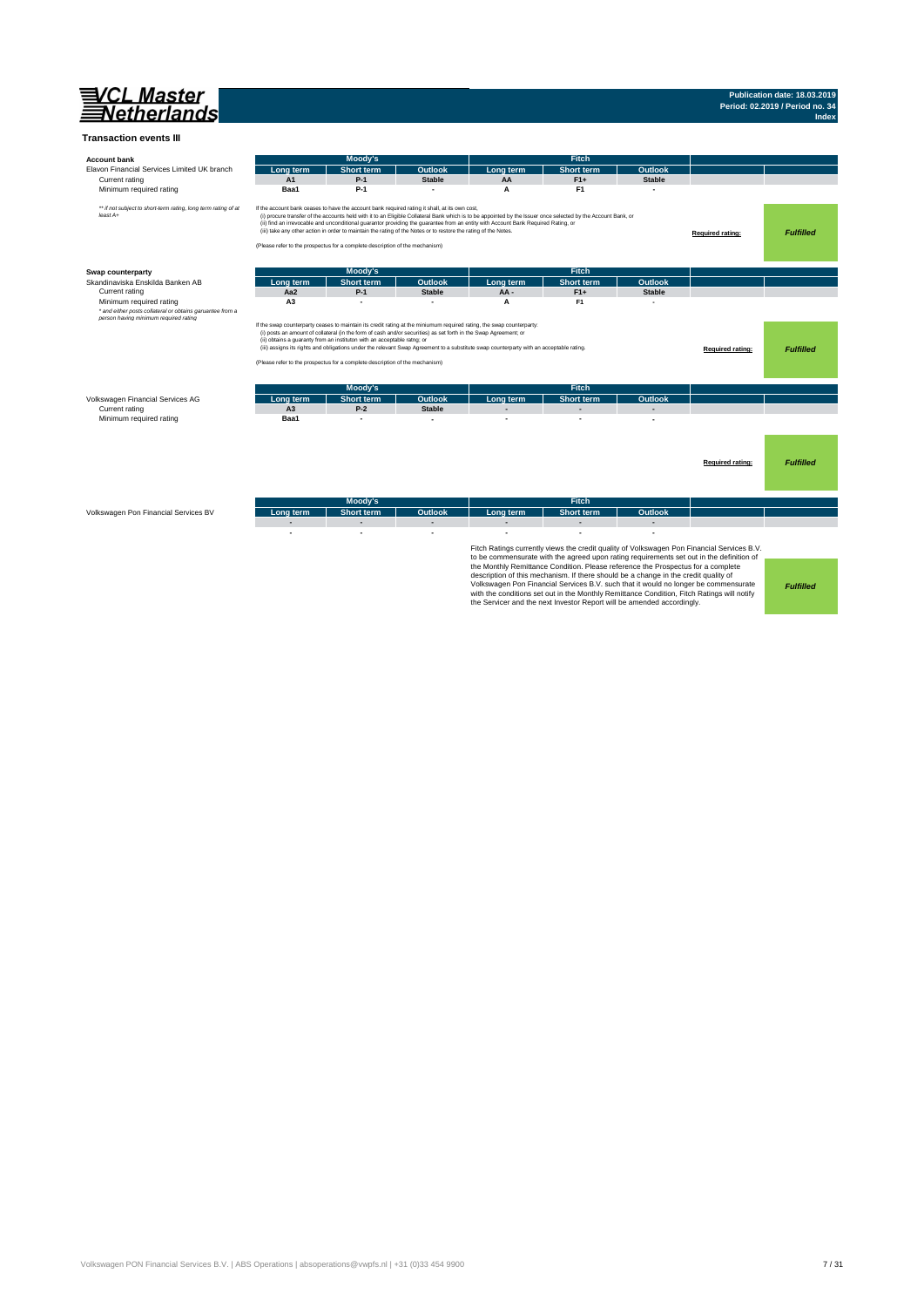

### **Information regarding the notes I**

|                             | <b>Class A Notes</b>   |                        |                        |                        |                        |                        | <b>Class B Notes</b>   |                        |
|-----------------------------|------------------------|------------------------|------------------------|------------------------|------------------------|------------------------|------------------------|------------------------|
| <b>Rating at issue date</b> | <b>Series A 2016-1</b> | <b>Series A 2016-2</b> | <b>Series A 2016-3</b> | <b>Series A 2016-4</b> | <b>Series A 2016-5</b> | <b>Series A 2016-6</b> | <b>Series B 2016-1</b> | <b>Series B 2016-2</b> |
| Moody's                     | Aaa (sf)               | Aaa (sf)               | Aaa (sf)               | Aaa (sf)               | Aaa (sf)               | Aaa (sf)               | Aa1 $(sf)$             | Aa1 $(sf)$             |
| <b>DBRS</b>                 | AAA (sf)               | AAA (sf)               | AAA (sf)               | AAA (sf)               | AAA (sf)               | AAA (sf)               | A (high) (sf)          | A (high) (sf)          |
| <b>Current rating</b>       |                        |                        |                        |                        |                        |                        |                        |                        |
| Moody's                     |                        | Aaa (sf)               | Aaa (sf)               | Aaa (sf)               | Aaa (sf)               | Aaa (sf)               | Aa2 $(sf)$             | Aa2 $(sf)$             |
| Fitch                       |                        | AAA (sf)               | AAA (sf)               | AAA (sf)               | AAA (sf)               | AAA (sf)               | AA (sf)                | AA (sf)                |
| Information on notes        |                        |                        |                        |                        |                        |                        |                        |                        |
| <b>ISIN</b>                 | XS1417315725           | XS1419661035           | XS1419662272           | XS1419662603           | XS1419662942           | XS1452378745           | XS1417318588           | XS1419666851           |
| Common code                 | 141731572              | 141966103              | 141966227              | 141966260              | 141966294              | 145237874              | 141731858              | 141966685              |
| Original face value         | €16.200.000.00         | €48,600,000,00         | €32.400.000.00         | €16.200.000.00         | €58.300.000.00         | €37.100.000.00         | €13.600.000.00         | €5.400.000.00          |
| Spread / Margin             | 0,450%                 | 0,450%                 | 0,450%                 | 0,450%                 | 0,450%                 | 0,450%                 | 0,900%                 | 0.900%                 |
| Current coupon              | 0.082%                 | 0,082%                 | 0.082%                 | 0.082%                 | 0.082%                 | 0.082%                 | 0,532%                 | 0,532%                 |

| Information on notes         | <b>Class A-Series</b> | <b>Class B-Series</b> |
|------------------------------|-----------------------|-----------------------|
| Legal final maturity date    | $nov-24$              | $nov-24$              |
| Fixed/Floating               | floating              | floating              |
| Day count convention         | actual/360            | actual/360            |
| Index rate (1-Month-Euribor) | $-0.368%$             | $-0.368%$             |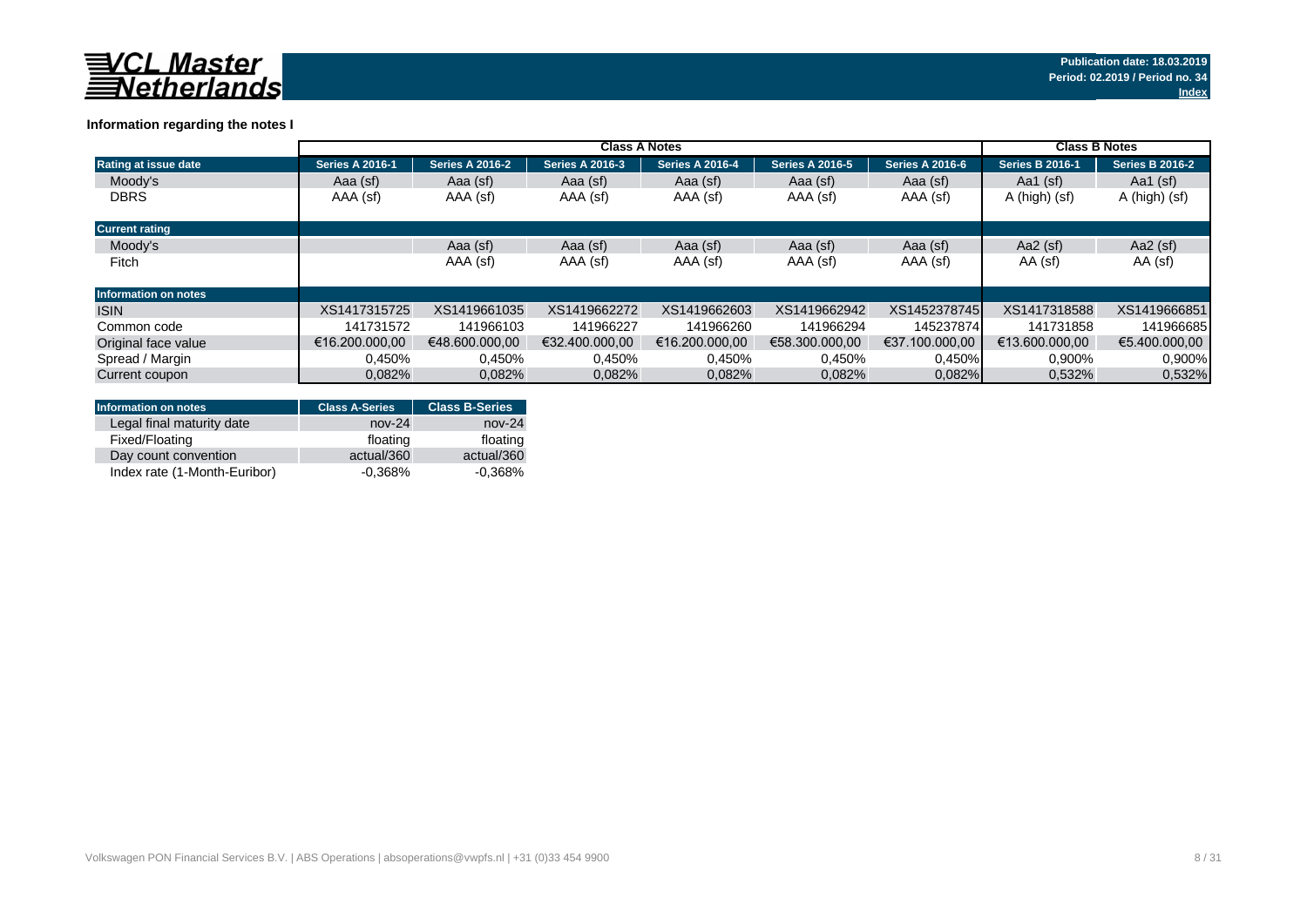#### **Information regarding the notes II**

| Monthly period:                      | 2-2019                      |
|--------------------------------------|-----------------------------|
| Payment date:                        | 25-3-2019                   |
| Interest accrual period (from/until) | 25.02.2019 until 25.03.2019 |
| Davs accrued                         | 28                          |
| Index rate                           | 1-Month Euribor             |
| Base interest rate:                  | $-0.3680%$                  |
| Day count convention                 | actual/360                  |

|                                                           |                            | <b>Class A Notes</b>   |                        |                        |                        |                        | <b>Class B Notes</b>   |                      |                        |                        |                      |
|-----------------------------------------------------------|----------------------------|------------------------|------------------------|------------------------|------------------------|------------------------|------------------------|----------------------|------------------------|------------------------|----------------------|
| <b>Interest payments</b>                                  | <b>Total Class A and B</b> | <b>Series A 2016-1</b> | <b>Series A 2016-2</b> | <b>Series A 2016-3</b> | <b>Series A 2016-4</b> | <b>Series A 2016-5</b> | <b>Series A 2016-6</b> | <b>Total Class A</b> | <b>Series B 2016-1</b> | <b>Series B 2016-2</b> | <b>Total Class B</b> |
| Note balance                                              | €574.500.000.00            | €0,00                  | €124.500.000,00        | €82.800.000,00         | €54.800.000,00         | €172.800.000,00        | €82.800.000,00         | €517.700.000.00      | €40.600.000,00         | €16.200.000,00         | €56.800.000,00       |
| Paid interest                                             | €56.520.33                 | €0,00                  | €7.940,33              | €5.280,80              | €3.495.02              | €11.020,80             | €5.280,80              | €33.017.75           | €16.799.38             | €6.703,20              | €23.502,58           |
| <b>Unpaid Interest</b>                                    |                            |                        |                        |                        |                        |                        |                        |                      |                        |                        |                      |
| Unpaid interest of the reporting period                   | €0.00                      | €0,00                  | €0,00                  | €0,00                  | €0,00                  | €0,00                  | €0,00                  | €0,00                | €0,00                  | €0,00                  | €0,00                |
| Cumulative unpaid interest                                | €0.00                      | €0,00                  | €0,00                  | €0,00                  | €0,00                  | €0,00                  | €0,00                  | €0,00                | €0,00                  | €0,00                  | €0,00                |
| <b>Note balance</b>                                       |                            |                        |                        |                        |                        |                        |                        |                      |                        |                        |                      |
| Note balance as of the beginning of the period            | €574.500.000.00            | €0.00                  | €124.500.000.00        | €82.800.000.00         | €54.800.000.00         | €172.800.000.00        | €82.800.000.00         | €517.700.000.00      | €40.600.000.00         | €16.200.000,00         | €56.800.000.00       |
| Additional issue amount                                   | €0.00                      | €0.00                  | €0,00                  | €0,00                  | €0.00                  | €0,00                  | €0,00                  | €0,00                | €0.00                  | €0,00                  | €0,00                |
| Redemotion amount due to amortizing series                | €0.00                      | €0.00                  | €0.00                  | €0,00                  | €0.00                  | €0.00                  | €0,00                  | €0.00                | €0.00                  | €0.00                  | €0,00                |
| Term take out redemption                                  | €0.00                      | €0.00                  | €0.00                  | €0.00                  | €0.00                  | €0.00                  | €0,00                  | €0,00                | €0.00                  | €0,00                  | €0,00                |
| Class balance as of the end of the period                 | €574.500.000.00            | €0.00                  | €124.500.000.00        | €82.800.000.00         | €54.800.000.00         | €172.800.000.00        | €82.800.000.00         | €517.700.000.00      | €40.600.000.00         | €16.200.000.00         | €56.800.000.00       |
|                                                           |                            |                        |                        |                        |                        |                        |                        |                      |                        |                        |                      |
| Payments to Investors per note                            |                            |                        |                        |                        |                        |                        |                        |                      |                        |                        |                      |
| Interest                                                  |                            | €6.38                  | €6,38                  | €6,38                  | €6.38                  | €6,38                  | €6,38                  |                      | €41.38                 | €41.38                 |                      |
| Principal repayment by note                               |                            | €0,00                  | €0,00                  | €0,00                  | €0,00                  | €0,00                  | €0,00                  |                      | €0,00                  | €0,00                  |                      |
| <b>Total</b>                                              |                            | €6.38                  | €6.38                  | €6.38                  | €6.38                  | €6.38                  | €6.38                  |                      | €0.00                  | €0.00                  |                      |
|                                                           |                            |                        |                        |                        |                        |                        |                        |                      |                        |                        |                      |
| <b>Notes</b>                                              |                            |                        |                        |                        |                        |                        |                        |                      |                        |                        |                      |
| Number of notes as of the beginning of the period         | 5.745                      |                        | 1.245                  | 828                    | 548                    | 1.728                  | 828                    | 5.177                | 406                    | 162                    | 568                  |
| Increase of outstanding notes from tap-up                 |                            |                        |                        |                        |                        |                        |                        |                      |                        |                        |                      |
| Reduction of outstanding notes from term take out         |                            |                        |                        |                        |                        |                        |                        |                      |                        |                        |                      |
| Number of notes as of the end of the period               | 5.745                      |                        | 1.245                  | 828                    | 548                    | 1.728                  | 828                    | 5.177                | <b>406</b>             | 162                    | 568                  |
| Face value per note                                       |                            | €100.000,00            | €100.000,00            | €100.000,00            | €100.000,00            | €100.000,00            | €100.000,00            | €100.000,00          | €100.000,00            | €100.000,00            | €100.000,00          |
| Balance per note                                          |                            | €100.000.00            | €100.000.00            | €100.000.00            | €100.000.00            | €100.000.00            | €100,000,00            | €100.000.00          | €100.000.00            | €100.000.00            | €100.000,00          |
| <b>Note factor</b>                                        |                            | 1.000000               | 1.000000               | 1.000000               | 1.000000               | 1.000000               | 1.000000               | 1.000000             | 1.000000               | 1.000000               | 1.000000             |
|                                                           |                            |                        |                        |                        |                        |                        |                        |                      |                        |                        |                      |
| Overcollateralisation                                     |                            |                        |                        |                        |                        |                        |                        |                      |                        |                        |                      |
| Current OC amount (before TU / TTO)                       |                            | €0.00                  | €58,680,571.08         | €39.026.114.74         | €25.828.877.87         | €81.445.804.67         | €39.026.114.74         | €244.007.483.10      | €133.813.799.54        | €53.393.683.56         | €187.207.483.10      |
| Current OC percentage (before TU / TTO)                   |                            | 32.0343%               | 32.0343%               | 32.0343%               | 32.0343%               | 32.0343%               | 32.0343%               | 32.0343%             | 23.9382%               | 23.9382%               | 23.9382%             |
| Target OC percentage (revolving period/amortising period) |                            | 34% / 43%              | 34% / 43%              | 34% / 43%              | 34% / 43%              | 34% / 43%              | 34% / 43%              | 34% / 43%            | 26.5% / 35.5%          | 26.5% / 35.5%          | 26.5% / 35.5%        |
| Current OC amount (after TU / TTO)                        |                            | €0,00                  | €63.505.592,84         | €42.235.044.88         | €27.952.662.55         | €88.142.702.35         | €42.235.044.88         | €264.071.047.50      | €148.155.009.30        | €59.116.038.20         | €207.271.047,50      |
| Current OC percentage (after TU / TTO)                    |                            | 0.0000%                | 33.7786%               | 33.7786%               | 33.7786%               | 33.7786%               | 33.7786%               | 33.7786%             | 26.5130%               | 26.5130%               | 26.5130%             |

| <b>Subordinated loan</b>                  |                      |                      |
|-------------------------------------------|----------------------|----------------------|
| Balance as of the beginning of the period | €179.030.616.98      |                      |
| Balance increase from tap up              | €0.00                |                      |
| Redemption payments from term take out    | €0.00                |                      |
| Regular redemption from waterfall         | €0.00                |                      |
| Redemption from cash collateral account   | €0.00                |                      |
| Balance as of the end of the period       | €179.030.616.98      |                      |
| Capitalization of interest                | €2.823.683.97        |                      |
| O/C                                       | <b>Class A Notes</b> | <b>Class B Notes</b> |
| Current OC amount (before TU / TTO)       | € 244.007.483.10     | € 187.207.483.10     |
| Current OC percentage (before TU / TTO)   | 32.0343%             | 23.9382%             |
| Current OC amount (after TU / TTO)        | €264.071.047.50      | €207.271.047.50      |
| Current OC percentage (after TU / TTO)    | 33.7786%             | 26.5130%             |
|                                           |                      |                      |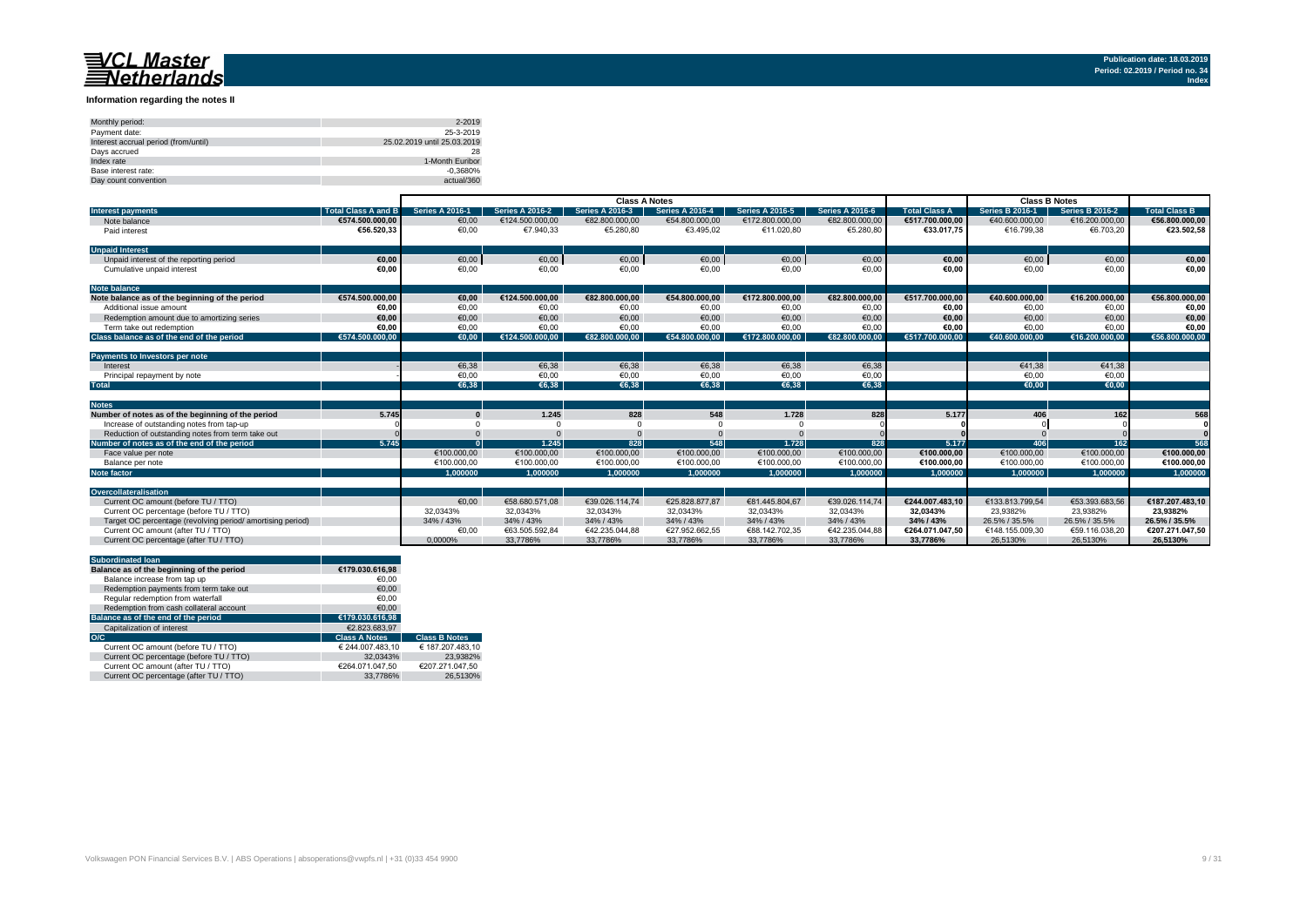

## **Credit enhancement**

| <b>Cash collateral account (CCA)</b>                             | in EUR           |
|------------------------------------------------------------------|------------------|
| Initial balance at poolcut                                       | €9.158.618,28    |
| Thereof general cash reserve                                     | €2.288.400.00    |
| Thereof maintenance reserve                                      | €6.870.218,28    |
| Targeted balance (floor after Top Up)                            | €52.688.423,59   |
| Thereof general cash reserve                                     | €6.894.000,00    |
| Thereof maintenance reserve                                      | €45.794.423,59   |
| Balance as of the beginning of the period                        | €51.688.603,25   |
| Thereof general cash reserve                                     | €6.894.000,00    |
| Thereof maintenance reserve                                      | €44.794.603,25   |
| <b>Payments</b>                                                  | €999.820,34      |
| General payment from CCA                                         | € $0,00$         |
| General payment to CCA                                           | €0,00            |
| Payment from CCA due to TTO                                      | € $0,00$         |
| Payment to CCA due to tap-up                                     | €0,00            |
| Payment from CCA due to maintenance reserve                      | (€4.862.860, 13) |
| Payment to CCA due to maintenance reserve                        | €5.830.444,66    |
| Payment to CCA due to top-up                                     | €32.235,81       |
| Balance as of the end of the period                              | €52.688.423,59   |
| Thereof general cash reserve                                     | €6.894.000,00    |
| Thereof maintenance reserve                                      | €45.794.423,59   |
| General cash reserve in percent of total current note<br>balance | 1,200%           |
| Specified general cash collateral amount                         | €6.894.000,00    |
| <b>Accrued interest</b>                                          | €0,00            |

## **Set off risk**

There is no set off risk applicable.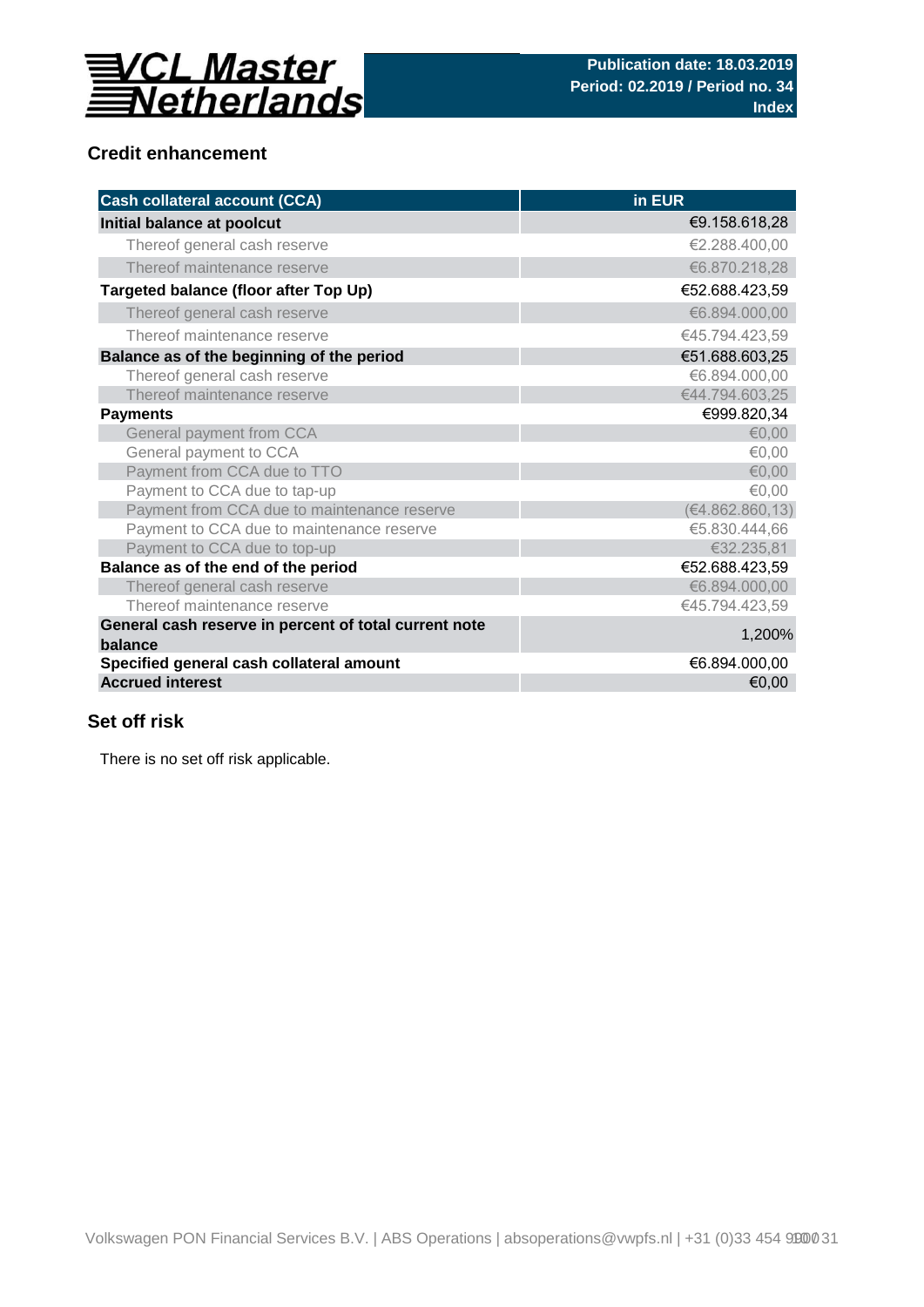

### **Swap fixing / Waterfall**

| Amortising interest rate swap                                                               | <b>Class A</b>                | <b>Class B</b>          |
|---------------------------------------------------------------------------------------------|-------------------------------|-------------------------|
| Underlying principal for reporting period                                                   | €517.700.000,00               | €56.800.000,00          |
| Paying leg                                                                                  | Fix interest rate             | Fix interest rate       |
| Receiving leg                                                                               | Floating interest rate        | Floating interest rate  |
| Net swap payments / receipts                                                                | (E136.054, 45)                | (€17.701,09)            |
|                                                                                             |                               |                         |
| Available distribution amount calculation                                                   | Payment to waterfall position | <b>Remaining amount</b> |
| (i) Lease Collections, minus (A) amounts credited to the Maintenance Surplus Reserve Ledger |                               |                         |
| and (B) amounts of any Issuer Increase Advance                                              | €24.090.321,44                | €24.090.321.44          |
| (ii) amounts of interest paid or principal repaid under the Issuer Facility Agreement       | €0,00                         | €24.090.321,44          |
|                                                                                             |                               |                         |
| (iii) Vehicle Realisation Proceeds                                                          | €8.074.536,33                 | €32.164.857,77          |
| (iv) Lease Incidental Shortfall payments                                                    | €0.00                         | €32.164.857,77          |
| (vi) payments from the CCA                                                                  | €0.00                         | €32.164.857,77          |
| (vii) amounts debited from the Maintenance Reserve Ledger                                   | €4.862.860,13                 | €37.027.717,90          |
| (viii) Maintenance Surplus debited from the Maintenance Reserve Ledger                      | €0,00                         | €37.027.717,90          |
| (ix) Net Swap Receipts                                                                      | €0.00                         | €37.027.717,90          |
| (x) transfers from the Accumulation Account to the Distribution Account                     | €0,00                         | €37.027.717,90          |
| (xi) the Buffer Release Amount                                                              | (€1.744.163,29)               | €35.283.554,61          |
|                                                                                             |                               |                         |
| Waterfall                                                                                   | Payment to waterfall position | <b>Remaining amount</b> |
| Available distribution amount                                                               |                               | €35.283.554,61          |
| 1) Taxes and Issuer Profit Amount                                                           | €0,00                         | €35.283.554,61          |
| 1.i) Taxes                                                                                  | €0.00                         | €35.283.554,61          |
| 1.ii) Issuer Profit Amount                                                                  | €0,00                         | €35.283.554,61          |
| 2) Senior Maintenance Coordinator Fee                                                       | (E14.884.226,76)              | €20.399.327,85          |
| 3) Payments in respect of fees I                                                            | (€708.227,28)                 | €19.691.100,56          |
| 3.i) Payment to directors of the issuer                                                     | (66.376, 70)                  | €20.392.951,15          |
| 3.ii) Servicer Fee - Volkswagen Leasing B.V.                                                | (6556.097, 61)                | €19.836.853,54          |
| Servicer Fee - DutchLease B.V.                                                              | (€95.606,31)                  | €19.741.247.22          |
| 3.iii) Payment to Maintenance Coordinator - Volkswagen Leasing B.V.                         | €0,00                         | €19.741.247,22          |
|                                                                                             |                               |                         |
| Payment to Maintenance Coordinator - DutchLease B.V.                                        | €0,00                         | €19.741.247,22          |
| 3.iv) Payment to Rating Agencies                                                            | €0.00                         | €19.741.247,22          |
| 3.v) Payment to Process Agent                                                               | €0,00                         | €19.741.247,22          |
| 3.vi) Payment to Account Bank                                                               | (636.997, 60)                 | €19.704.249,62          |
| 3.vii) Payment to Agents                                                                    | €0,00                         | €19.704.249,62          |
| 3. viii) Payment in respect of listing of the notes                                         | €0.00                         | €19.704.249,62          |
| 3.ix) Payment in respect of auditors' fees and legal counsel fees                           | €0,00                         | €19.704.249,62          |
| 3.x) Payment in respect administration costs and expenses                                   | (E13.149,06)                  | €19.691.100,56          |
| 3.xi) Payment to other third parties providing services                                     | €0,00                         | €19.691.100,56          |
| 4) Net Swap Payments or Swap Termination Payments - Series A and B                          | (E153.755, 54)                | €19.537.345,02          |
| - Net swap payments on series A 2016-1                                                      | €0,00                         | €19.691.100,56          |
| - Net swap payments on series A 2016-2                                                      | (€32.719,30)                  | €19.658.381,26          |
| - Net swap payments on series A 2016-3                                                      | (E21.760, 30)                 | €19.636.620,96          |
|                                                                                             | (€14.401,75)                  | €19.622.219,21          |
| - Net swap payments on series A 2016-4                                                      |                               |                         |
| - Net swap payments on series A 2016-5                                                      | (€45.412,80)                  | €19.576.806,41          |
| - Net swap payments on series A 2016-6                                                      | (E21.760,30)                  | €19.555.046,11          |
| - Net swap payments on series B 2016-1                                                      | (E12.652,54)                  | €19.542.393,57          |
| - Net swap payments on series B 2016-2                                                      | (65.048, 55)                  | €19.537.345,02          |
| 5) Interest payment class A                                                                 | (€33.017,75)                  | €19.504.327,27          |
| (a) Accrued interest & (b) interest shortfalls on series A 2016-1                           | €0,00                         | €19.537.345,02          |
| (a) Accrued interest & (b) interest shortfalls on series A 2016-2                           | (E7.940.33)                   | €19.529.404.69          |
| (a) Accrued interest & (b) interest shortfalls on series A 2016-3                           | (65.280, 80)                  | €19.524.123,89          |
| (a) Accrued interest & (b) interest shortfalls on series A 2016-4                           | (63.495, 02)                  | €19.520.628,87          |
| (a) Accrued interest & (b) interest shortfalls on series A 2016-5                           | (€11.020,80)                  | €19.509.608,07          |
| (a) Accrued interest & (b) interest shortfalls on series A 2016-6                           | (65.280, 80)                  | €19.504.327.27          |
| 6) Interest payment class B                                                                 | (E23.502,58)                  | €19.480.824,69          |
| (a) Accrued interest & (b) interest shortfalls on series B 2016-1                           | (E16.799, 38)                 | €19.487.527,89          |
| (a) Accrued interest & (b) interest shortfalls on series B 2016-2                           | (66.703, 20)                  | €19.480.824,69          |
| 7) Payment to cash collateral account until the general CCA equals specified general CCA    | €0,00                         | €19.480.824,69          |
|                                                                                             | €0,00                         |                         |
| 8) Redemption amount class A                                                                |                               | €19.480.824,69          |
| (a) Redemption on series A 2016-1                                                           | €0,00                         | €19.480.824,69          |
| (a) Redemption on series A 2016-2                                                           | €0,00                         | €19.480.824,69          |
| (a) Redemption on series A 2016-3                                                           | €0,00                         | €19.480.824,69          |
| (a) Redemption on series A 2016-4                                                           | €0,00                         | €19.480.824,69          |
| (a) Redemption on series A 2016-5                                                           | €0,00                         | €19.480.824,69          |
| (a) Redemption on series A 2016-6                                                           | €0,00                         | €19.480.824,69          |
| Class A accumulation account                                                                | (€19.480.824,69)              | €0,00                   |
| 9) Redemption amount class B                                                                | €0,00                         | €0,00                   |
| (a) Redemption on series B 2014-1                                                           | €0,00                         | €0,00                   |
| (a) Redemption on series B 2014-2                                                           | € $0,00$                      | €0,00                   |
| Class B accumulation account                                                                | €0,00                         | €0,00                   |
| 10) Payments to swap counterparties, other than those made under item 4                     |                               | €0,00                   |
| 11) Accrued and unpaid interest on the subordinated loan                                    | €0,00                         | €0,00                   |
|                                                                                             | €0,00                         | €0,00                   |
| (a) Interest subordinated loan                                                              |                               |                         |
| (b) Unpaid interest subordinated loan                                                       | €0,00                         | €0,00                   |
| 12) Redemption subordinated loan                                                            | €0,00                         | €0,00                   |
| 13) Final success fee                                                                       | €0,00                         | €0,00                   |
|                                                                                             |                               |                         |
| Distribution of cash collateral account surplus                                             | Payment to waterfall position | <b>Remaining amount</b> |
| Payment in respect of accrued and unpaid interest on the Subordinated Loan                  | €0,00                         | €0,00                   |
| Payment in respect of reduction of outstanding principal amount of Subordinated Loan        | €0,00                         | €0,00                   |
| Payment in respect of Sellers final success fee                                             | €0,00                         | €0,00                   |
|                                                                                             |                               |                         |
| Payments due to term take out - not part of the waterfall                                   | <b>Payment</b>                | <b>Remaining amount</b> |
| Purchase price from term take out                                                           | €0,00                         | €0,00                   |
| Redemption class A                                                                          | €0,00                         | €0,00                   |
| Redemption class B                                                                          | €0,00                         | €0,00                   |
| Redemption subordinated loan                                                                | €0,00                         | €0,00                   |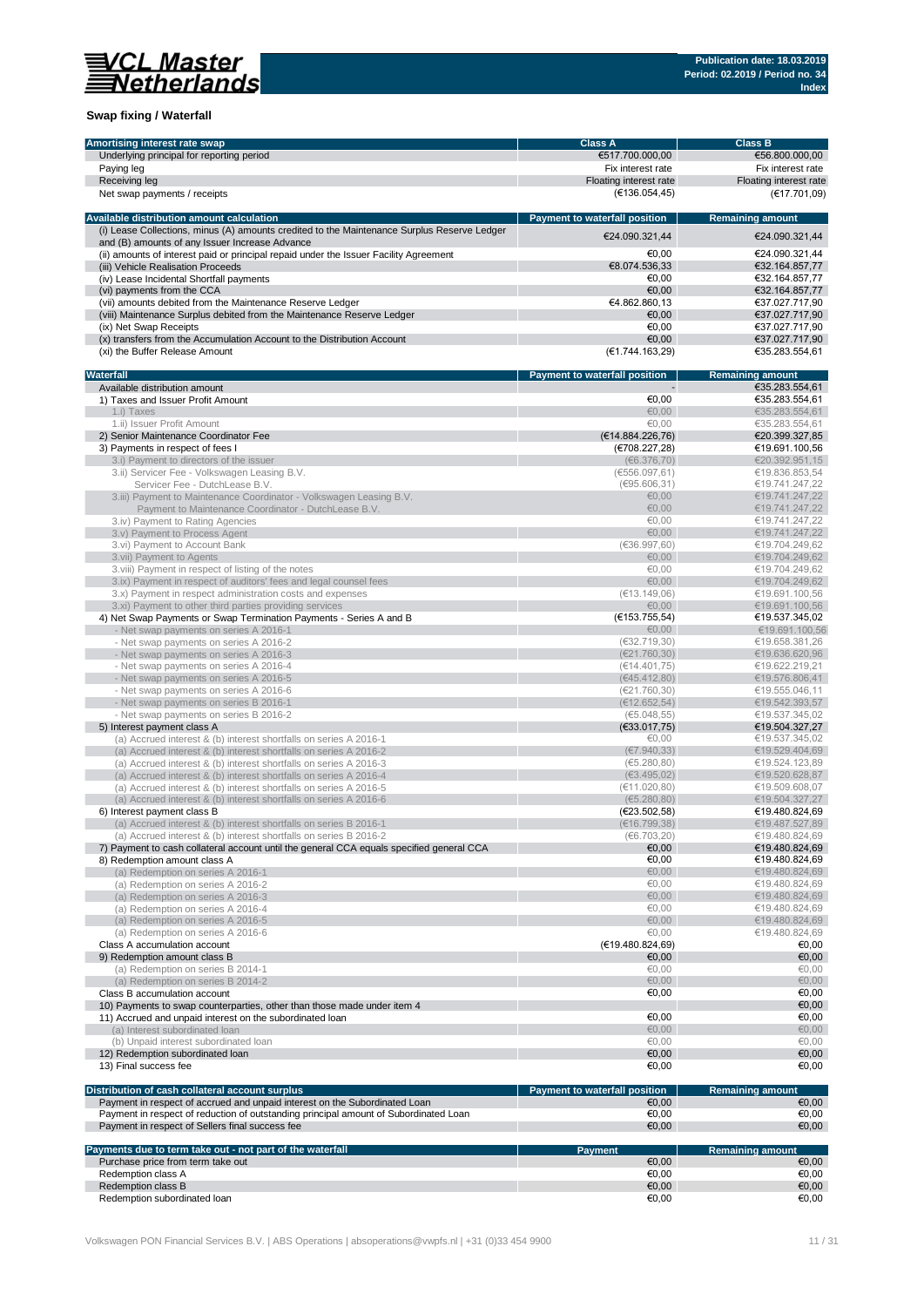

## **Retention of net economic interest**

## **Retention amount at poolcut**

| <b>Type of asset</b>     | Number of<br><b>contracts</b> | Percentage of<br><b>contracts</b> | <b>Outstanding</b><br>nominal balance | Percentage of<br>nominal balance |
|--------------------------|-------------------------------|-----------------------------------|---------------------------------------|----------------------------------|
| Portfolio sold to SPV    | 13.854                        | 95,05%                            | €280.729.495,18                       | 95,00%                           |
| Retention of VWL/DLN     | 722                           | 4.95%                             | €14.783.720,00                        | 5,00%                            |
| <b>Total</b>             | 14.576                        | 100,00%                           | €295.513.215,18                       | 100,00%                          |
|                          |                               |                                   |                                       |                                  |
| <b>Retention amounts</b> |                               |                                   |                                       |                                  |
| Minimum retention        | €14.775.660,76                | 5,00%                             |                                       |                                  |
| Actual retention         | €14.783.720,00                | 5.00%                             |                                       |                                  |

### **Retention amount end of reporting period**

| Type of asset         | Number of<br><b>contracts</b> | Percentage of<br><b>contracts</b> | <b>Outstanding</b><br>nominal balance | Percentage of<br>nominal balance |
|-----------------------|-------------------------------|-----------------------------------|---------------------------------------|----------------------------------|
| Portfolio sold to SPV | 47.948                        | 94,99%                            | €841.010.886,54                       | 94,93%                           |
| Retention of VWL/DLN  | 2.529                         | 5.01%                             | €44.915.660,37                        | 5.07%                            |
| <b>Total</b>          | 50.477                        | 100,00%                           | €885.926.546,91                       | 100,00%                          |

| <b>Retention amounts</b> |                |       |
|--------------------------|----------------|-------|
| Minimum retention        | €44.263.730.87 | 5.00% |
| Actual retention         | €44.915.660.37 | 5.07% |

article 405 Abs. 1 c CRR. In its capacity as originator and original lender, Volkswagen Leasing B.V. and DutchLease B.V. comply with the retention requirements of a material net economic interest in accordance with

By adhering to option c) of the direction, Volkwagen Leasing B.V. and DutchLease B.V. keep the exposure designated for retention on its balance sheet on an ongoing basis.

The latest end of month level of retention will be published on a monthly basis within the investor report.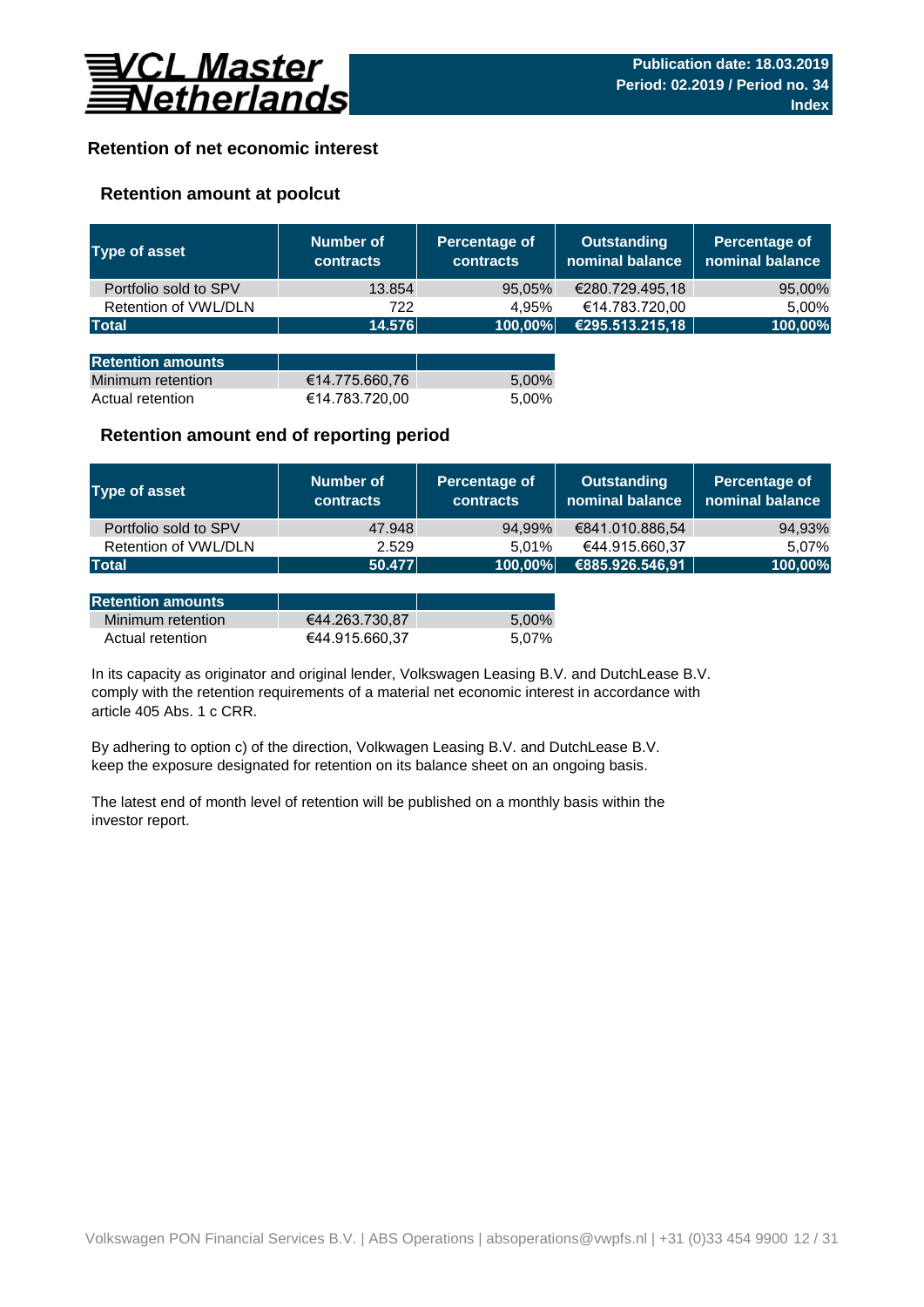**Amortisation profile I**

#### **Class A Class B Class B Class B Class B Class B Class B Class B Class B Class B Eq. 1 Note class Payment date and the Sale of the Case of the Sale of the Sale of the Sale of the Sale of the Sale of the Sale of the Sale of the Sale of the Sale of the Sale of the Sale of the Sale of the Sale of the Sale of the Sale of** Poolcut ∈19.000.000,00 ∈171.700.000,00 ∈171.700.000,00 ∈19.000.000,00 ∈19.000.000,00 ∈19.000.000,00 ∈19.000.000,00 ∈19.000.000,00 ∈19.000.000,00 ∈19.000.000,00 ∈19.000.000,00 ∈19.000.000,00 ∈19.000.000,00 ∈19.000.000,00 ∈ r 06-2016 €171.700.000,00 €19.000.000,00  $\begin{array}{r}\n 07-2016 \\
\hline\n 623.200.000,00 \\
\hline\n 625.800.000,00 \\
\hline\n 625.800.000,00 \\
\hline\n 625.800.000,00 \\
\hline\n 625.800.000,00 \\
\hline\n 625.800.000,00 \\
\hline\n 625.800.000,00 \\
\hline\n 625.800.000,00 \\
\hline\n 625.800.000,00 \\
\hline\n 625.800.000,00 \\
\h$ Ì. 08-2016 €233.200.000,00 €25.800.000,00 09-2016 €275.000.000,00 €30.400.000,00 10-2016 €275.000.000,00 €30.400.000,00 11-2016 €296.600.000,00 €32.800.000,00 11-2016<br>  $C296.600.000,00$ <br>  $C296.600.000,00$ <br>  $C296.600.000,00$ <br>  $C296.600.000,00$ <br>  $C296.600.000,00$ <br>  $C296.600.000,00$ <br>  $C296.600.000,00$ <br>  $C296.600.000,00$ <br>  $C32.800.000,00$ <br>  $C32.800.000,00$ <br>  $C32.800.000,00$ <br>  $C32.$ 12-2016 €296.600.000,00 €32.800.000,00 01-2017 €296.600.000,00 €32.800.000,00  $6346.700.000,00$  ∈38.300.000,00 ∈38.300.000,00 × 0**4-2017** €38.300.000,00 €346.700.000,00 €346.700.000,00 €38.300.000,00 €38.300.000,00 €38.300.000,00 €38.300.000,00<br>05-2017 €38.300.000,00 €346.700.000,00 €346.700.000,00 €346.700.000,00 €346.700 €38.300.000,00 €38.300.0 п 06-2017 €375.300.000,00 €41.400.000,00  $\epsilon$ 375.300.000,00  $\epsilon$  (and the set of  $\epsilon$ 41.400.000,00  $\epsilon$ 0**8-2017 ∈**41.400.000,00 ∈375.300.000,00 ∈375.300.000,00 ∈41.400.000,00 ∈41.400.000,00 ∈41.400.000,00 ∈41.400.000,00 ∈41.400.000,00 ∈41.400.000,00 ∈41.400.000,00 ∈41.400.000,00 ∈41.400.000,00 ∈41.400.000,00 ∈41.400.000,00 п 10-2017 €404.500.000,00 €44.600.000,00 11-2017 €404.500.000,00 €404.500.000,00 €404.500.000,00 €404.500.000,00 €404.500.000,00 €44.600.000,00 €44.600.000,00 Ì. 12-2017 €404.500.000,00 €404.500.000,00 €404.500.000,00 €404.500.000,00 €44.600.000,00 €44.600.000,00  $01-2018$  ∈404.500.000,00 ∈404.500.000,00 ∈404.500.000,00 ∈404.600.000,00 × 02-2018 €404.500.000,00 **€44.600.000,00** 03-2018 €451.400.000,00 €49.700.000,00 п 04-2018 €451.400.000,00 €49.700.000,00  $65-2018$  ∈451.400.000,00 ∈451.400.000,00 ∈451.400.000,00 ∈49.700.000,00 × 06-2018 €49.700.000,00 €451.400.000,00 € 451.400.000,00 € 5451.400.000,00 € 5451.400.000,00 € 549.700.000,00 07-2018 €451.400.000,00 €49.700.000,00 Ė  $\frac{6483.400.000,00}{6483.400.000,00}$   $\frac{6483.400.000,00}{6483.400,000,00}$   $\frac{653.200.000,00}{653.200,000,00}$ 09-2018  $+483.400.000,00$ <br>  $+483.400.000,00$ <br>  $+483.400.000,00$ <br>  $+483.400.000,00$ <br>  $+483.400.000,00$ <br>  $+53.200.000,00$ <br>  $+53.200.000,00$ <br>  $+53.200.000,00$ <br>  $+56.800.000,00$ <br>  $+56.800.000,00$ <br>  $+56.800.000,00$ <br>  $+56.800.$ 10-2018 €53.200.000,00 €683.400.000,00 €683.400.000,00 €53.200.000,00 €53.200.000,00 €53.200.000,00 €53.200.000,00<br>11-2018 €53.200.000,00 €53.200.000,00 €53.200.000,00 €53.200.000,00 €53.200.000,00 €53.200.000,00 €53.200. 12-2018 €51,200,000,00<br>01-2019 €56.800,000,00 €517.700,000,00<br>02-2019 €56.800,000,00 €517.700,000,00 €56.800,000,00 €56,800,000,00 ×  $03-2019$  ∈56.800.000,00 i. 0**4-2019** €56.800.000,00 €517.700.000,00 €517.700.000,00 €517.700.000,00 €517.700.000,00 €517.700.000,00 €56.800.000,00  $0.2019$  ∈517.700.000,00 ∈517.700.000,00 ∈ €517.700.000,00 ∈ €517.700.000,00 ∈ €517.700.000,00 ∈ €51.700.000,00 ∈ €51.700.000,00 ∈ €51.700.000,00 ∈ €51.700.000,00 ∈ ∈ €51.700.000,00 ∈ ∈ €51.700.000,00 ∈ ∈ €51.700.000,00 ×. 06-2019 €56.800.000,00 €517.700.000,00 €517.700.000,00 €517.700.000,00 €517.700.000,00 €517.700.000,00 €56.800.000,00  $07-2019$  ∈56.800.000,00 i. 08-2019 €517.700.000,00 €56.800.000,00  $09-2019$  ∈56.800.000,00 10-2019 €517.700.000,00 €56.800.000,00 11-2019 €517.700.000,00 €56.800.000,00 12-2019 €489.819.087,73 €56.800.000,00 01-2020 ∈56.800.000,00 п 02-2020 €56.800.000,00,00 € 56.800.000,00 € 57.5 € 57.5 € 57.5 € 57.5 € 57.5 € 57.5 € 57.5 € 57.5 € 57.5 € 57.5 € 57.5 € 57.5 € 57.5 € 57.5 € 57.5 € 57.5 € 57.5 € 57.5 € 57.5 € 57.5 € 57.5 € 57.5 € 57.5 € 57.5 € 57.5 € 5  $03$ -2020 ∈56.800.000,00 Ì. 04-2020 €56.800.000,00 € 66.800.000,00 € 66.800.000,00 € 66.800.000,00 € 66.800.000,00 € 66.800.000,00 € 65.800  $6347.344.497,27$   $649.155.967,4020$   $6347.344.497,27$   $649.155.967,4020$ n. 06-2020 ∈43.472.883,60 €43.472.883,60 € 533.292.107,62 € 533.292.107,62 € 43.472.883,60  $07$ -2020 ∈41.613.928,46 ∈41.613.928,46 r. 08-2020 €39.481.036,09 €302.687.943,34 €302.687.943,34 €302.687.943,34 €302.687.943,34 €30.481.036,09  $09-2020$  ∈37.479.590,79 €37.479.590,79 п 10-2020 €273.829.753,61 €35.716.924,38 11-2020 €259.721.114,97 €33.876.667,17 n. 12-2020 €31.954.443,61 €31.954.443,61 €31.954.443,61 €31.954.443,61 €31.954.443,61 €31.954.443,61 €31.954.443,61 01-2021 ∈29.917.029,40 €229.363.892,08 ∈229.363.892,08 ∈29.917.029,40 02-2021 €28.179.355,43  $03$ -2021 ∈27.019.624,46 ∈27.019.624,46 04-2021 €186.552.799,50 €24.332.973,85  **∈22.709.830,83** 06-2021 €163.725.350,98 €21.355.480,56  $07-2021$  ∈19.899.060,43 08-2021 €141.548.617,99 €18.462.863,22  $09-2021$  ∈ 130.045.181,29  $\blacksquare$   $045.181,29$   $\blacksquare$   $05.2021$   $\blacksquare$   $05.2414,95$ 10-2021 €15.649.669,27 € 119.980.797,76 € 119.980.797,76 € 119.980.797,76 € 119.980.797,76 € 119.980.797,76 € 1 11-2021 €111.221.489,28 €14.507.150,78 12-2021 €101.899.785,58 €13.291.276,38 01-2022 ∈93.656.575,03 ∈93.656.575,03 ∈93.656.575,03 €93.656.575,03 €93.656.575,03 €13.291.276,38 02-2022 €86.774.586,68 €11.318.424,35  $03-2022$  ∈11.318.424,35 I. 04-2022  $\epsilon$  68.636.557,10  $05-2022$  ∈  $05-2022$  ∈  $05-74$  ∈  $05-2022$  ∈  $05-74$  ∈  $05-2022$  ∈  $05-74$  ∈  $05-74$  ∈  $05-74$  ∈  $05-74$  ∈  $05-74$  ∈  $05-74$  ∈  $05-74$  ∈  $05-74$  ∈  $05-74$  ∈  $05-74$  ∈  $05-74$  ∈  $05-74$  ∈  $05-74$  ∈  $05-74$  ∈  $05-74$  ∈  $0$ 06-2022  $\epsilon$ 51.289.924,54  $\epsilon$ 51.289.924,54  $\epsilon$ 51.289.924,54  $\epsilon$ 51.289.924,54  $\epsilon$ 5.689.990,16  $07-2022$  ∈39.064.936,34 ∈6.689.990,16 08-2022 €26.337.416,37 €6.689.990,16  $09-2022$  ∈ 6.689.990,16 10-2022 €8.689.990,16 €8.770.496,04 €8.770.496,04 €8.770.496,04 €8.770.496,04 €8.770.496,04 €8.689.990,16 11-2022 ∈ 3.574.545,88 ∈ 3.574.545,88 ∈ 3.574.545,88 ∈ 3.574.545,88 ∈ 3.574.545,88 ∈ 3.574.545,88 ∈ 3.574.545,88 ∈ 3.574.545,88 ∈ 3.574.545,88 ∈ 3.574.545,88 ∈ 3.574.545,88 ∈ 3.574.545,88 ∈ 3.574.545,88 ∈ 3.574.545,88 ∈

12-2022 €6.600.029,44  $01$ -2023  $\in$  0.00  $\in$  0.00  $\in$  0.00  $\in$  0.00  $\in$  0.00  $\in$  0.00  $\in$  0.00  $\in$  0.00  $\in$  0.00  $\in$  0.00  $\in$  0.00  $\in$  0.00  $\in$  0.00  $\in$  0.00  $\in$  0.00  $\in$  0.00  $\in$  0.00  $\in$  0.00  $\in$  0.00  $\in$  0.00  $\in$  0.00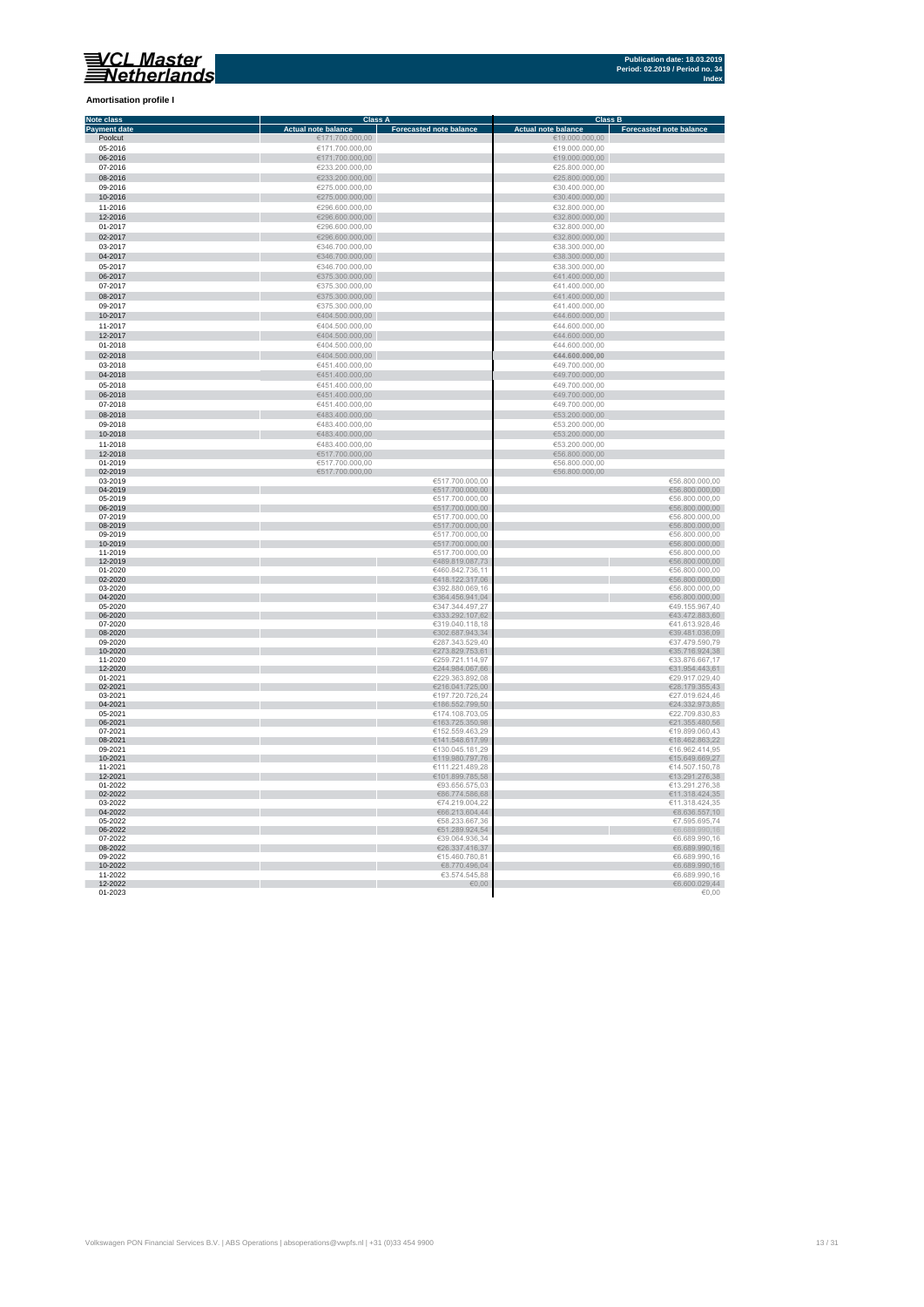

**Amortisation profile I**

**Note class Payment date Actual note balance Forecasted note balance Actual note balance2 Forecasted note balance3 Class A Class B**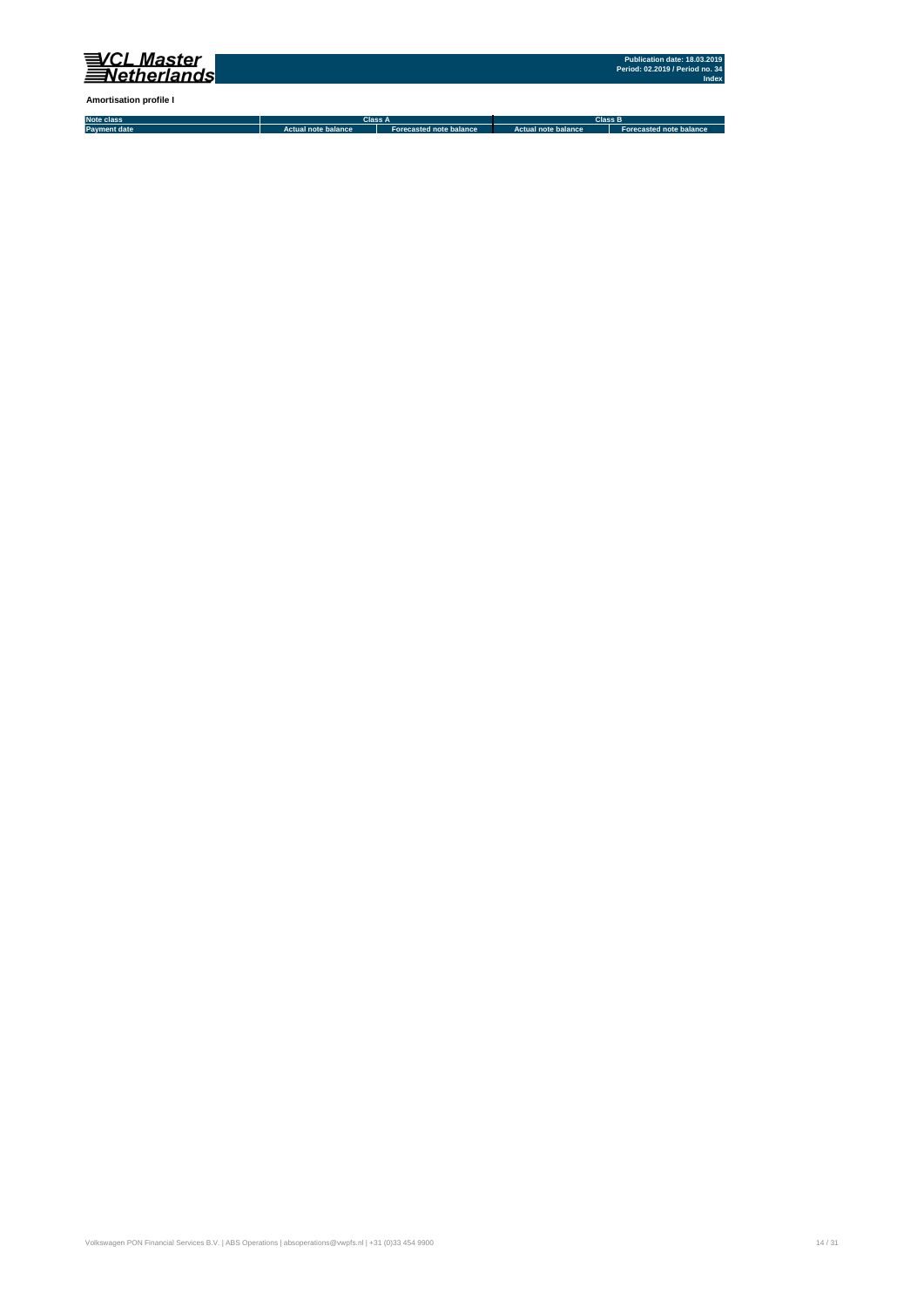## VCL Master<br>Netherlands

#### **Amortisation profile II**



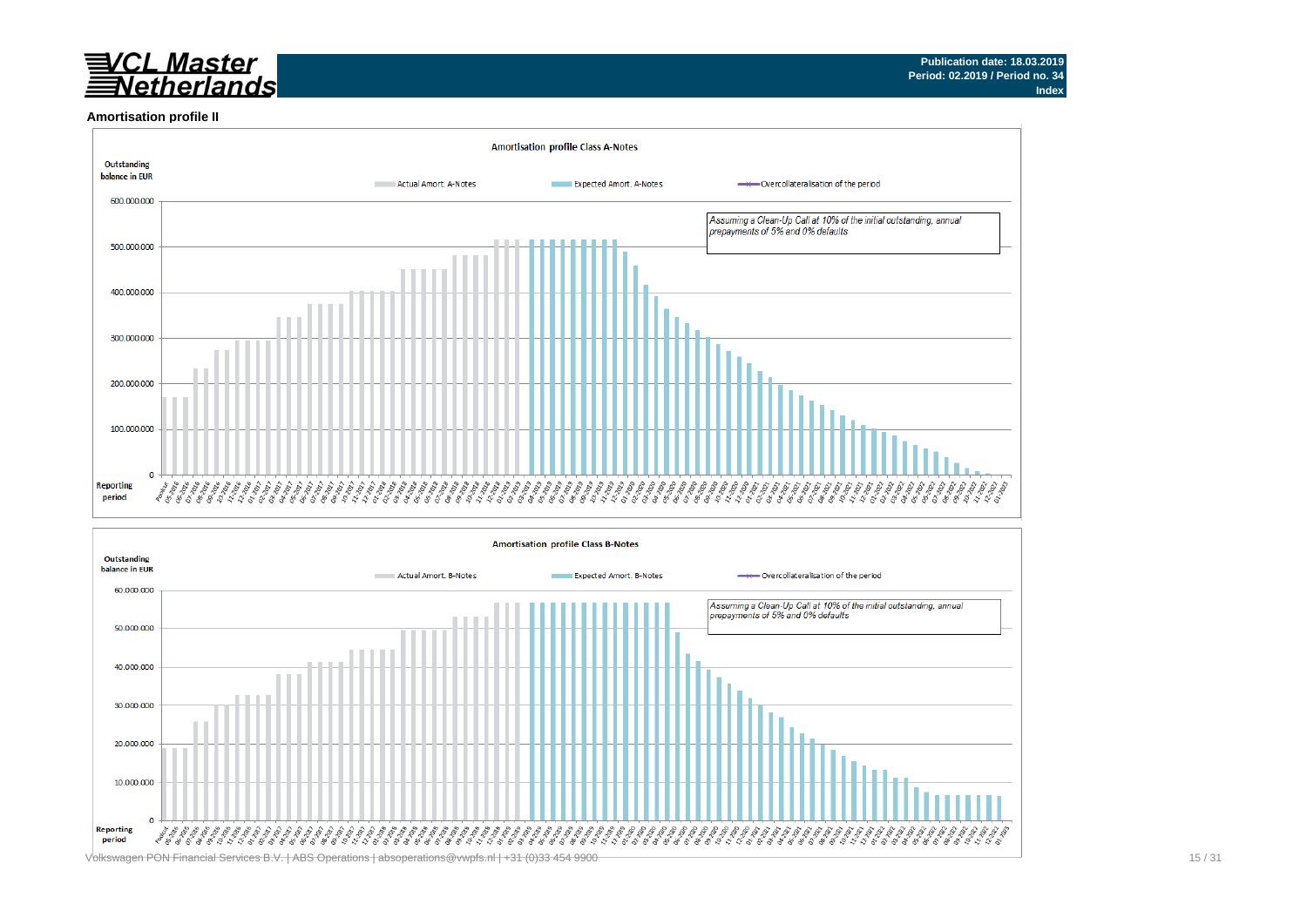

## **Run out schedule I**

| <b>Reporting period</b> | <b>Principal</b>                       | <b>Interest</b>                | <b>Instalment</b>                |
|-------------------------|----------------------------------------|--------------------------------|----------------------------------|
| arrears                 | €1.085.427,35                          | €237.762,49                    | €1.323.189,84                    |
| 03-2019                 | €19.450.834,87                         | €3.185.261,07                  | €22.636.095,94                   |
| 04-2019                 | €19.159.193,93                         | €2.792.451,11                  | €21.951.645,04                   |
| 05-2019                 | €19.143.634,80                         | €2.745.662,21                  | €21.889.297,01                   |
| 06-2019                 | €20.302.348,47                         | €2.663.220,98                  | €22.965.569,45                   |
| 07-2019                 | €20.950.044,84                         | €2.588.430,55                  | €23.538.475,39                   |
| 08-2019                 | €22.227.301,48                         | €2.511.251,36                  | €24.738.552,84                   |
| 09-2019                 | €22.282.465,71                         | €2.429.366,99                  | €24.711.832,70                   |
| 10-2019                 | €24.628.108,92                         | €2.347.281,65                  | €26.975.390,57                   |
| 11-2019                 | €27.812.039,48                         | €2.256.551,73                  | €30.068.591.21                   |
| 12-2019                 | €21.931.877,18                         | €2.154.095,38                  | €24.085.972,56                   |
| 01-2020                 | €31.797.552.10                         | €2.073.299,36                  | €33.870.851,46                   |
| 02-2020                 | €18.979.386,96                         | €1.829.891,68                  | €20.809.278,64                   |
| 03-2020                 | €21.352.856,74                         | €2.012.975,26                  | €23.365.832,00                   |
| 04-2020                 | €18.966.215,55                         | €1.807.579,21                  | €20.773.794,76                   |
| 05-2020                 | €19.032.975,05<br>€21.585.962,97       | €1.737.710,50<br>€1.667.594,41 | €20.770.685,55<br>€23.253.557,38 |
| 06-2020<br>07-2020      | €20.336.319,37                         | €1.588.072,29                  | €21.924.391,66                   |
| 08-2020                 | €17.943.495,54                         | €1.513.155,92                  | €19.456.651,46                   |
| 09-2020                 | €18.929.240,22                         | €1.447.053,99                  | €20.376.294.21                   |
| 10-2020                 | €19.873.909,03                         | €1.377.319,38                  | €21.251.228,41                   |
| 11-2020                 | €21.127.583,27                         | €1.304.105,79                  | €22.431.689.06                   |
| 12-2020                 | €17.999.326,34                         | €1.226.273,49                  | €19.225.599,83                   |
| 01-2021                 | €24.129.793,38                         | €1.159.965,72                  | €25.289.759,10                   |
| 02-2021                 | €14.850.388,41                         | €974.191,41                    | €15.824.579,82                   |
| 03-2021                 | €16.469.404,36                         | €1.113.606,23                  | €17.583.010,59                   |
| 04-2021                 | €14.191.738,23                         | €951.511,33                    | €15.143.249,56                   |
| 05-2021                 | €15.107.846,90                         | €907.610,48                    | €16.015.457,38                   |
| 06-2021                 | €14.686.294,89                         | €847.756,82                    | €15.534.051,71                   |
| 07-2021                 | €15.708.389,70                         | €793.653,46                    | €16.502.043,16                   |
| 08-2021                 | €14.201.494,34                         | €735.785,36                    | €14.937.279,70                   |
| 09-2021                 | €12.609.636,96                         | €683.468,48                    | €13.293.105,44                   |
| 10-2021                 | €14.036.604,62                         | €637.015,66                    | €14.673.620,28                   |
| 11-2021                 | €15.574.933,04                         | €585.305,64                    | €16.160.238,68                   |
| 12-2021                 | €6.845.234,06                          | €527.928,90                    | €7.373.162,96                    |
| 01-2022                 | €17.948.446,99                         | €502.712,16                    | €18.451.159,15                   |
| 02-2022                 | €9.752.470,58                          | €403.690,18                    | €10.156.160,76                   |
| 03-2022                 | €10.922.994,75                         | €433.685,20                    | €11.356.679,95                   |
| 04-2022                 | €9.570.915,14                          | €359.511,85                    | €9.930.426,99                    |
| 05-2022                 | €10.716.506,47                         | €326.081,49                    | €11.042.587,96                   |
| 06-2022                 | €9.769.562,49                          | €285.686,93                    | €10.055.249,42                   |
| 07-2022                 | €10.665.936,01                         | €249.697,24                    | €10.915.633.25                   |
| 08-2022                 | €8.963.345,70                          | €210.404,79                    | €9.173.750,49                    |
| 09-2022                 | €6.690.064,99                          | €177.384,14                    | €6.867.449,13                    |
| 10-2022                 | €7.296.938,94                          | €152.738,55                    | €7.449.677,49                    |
| 11-2022                 | €8.529.629,46                          | €125.857,40                    | €8.655.486,86                    |
| 12-2022                 | €1.263.565,46                          | €94.435,00                     | €1.358.000,46                    |
| 01-2023                 | €4.110.554,07                          | €89.779,96                     | €4.200.334,03                    |
| 02-2023<br>03-2023      | €2.265.663,33<br>€2.083.008,49         | €70.225,78<br>€70.718,15       | €2.335.889,11<br>€2.153.726,64   |
| 04-2023                 | €1.863.345,34                          | €58.614,49                     | €1.921.959,83                    |
| 05-2023                 | €2.113.260,72                          | €51.755,05                     | €2.165.015,77                    |
| 06-2023                 | €2.052.871,84                          | €43.967,47                     | €2.096.839,31                    |
| 07-2023                 | €1.753.377,32                          | €36.404,66                     | €1.789.781,98                    |
| 08-2023                 | €1.646.807,04                          | €29.945,70                     | €1.676.752,74                    |
| 09-2023                 | €2.390.066,07                          | €23.878,97                     | €2.413.945,04                    |
| 10-2023                 | €1.577.645,15                          | €15.074,14                     | €1.592.719,29                    |
| 11-2023                 | €1.715.762,64                          | €9.262,15                      | €1.725.024,79                    |
| 12-2023                 | €508.756,12                            | €2.941,39                      | €511.697,51                      |
| 01-2024                 | €280.850,88                            | €1.067,19                      | €281.918,07                      |
| 02-2024                 | €274,66                                | €32,57                         | €307,23                          |
| 03-2024                 | €275,67                                | €31,56                         | €307,23                          |
| 04-2024                 | €276,68                                | €30,55                         | €307,23                          |
| 05-2024                 | €277,70                                | €29,53                         | €307,23                          |
| 06-2024                 | €7.737,74                              | €28,51                         | €7.766,25                        |
| <b>Total</b>            | $\pmb{\epsilon}$<br>781.771.047,50   € | 59.239.839,04   €              | 841.010.886,54                   |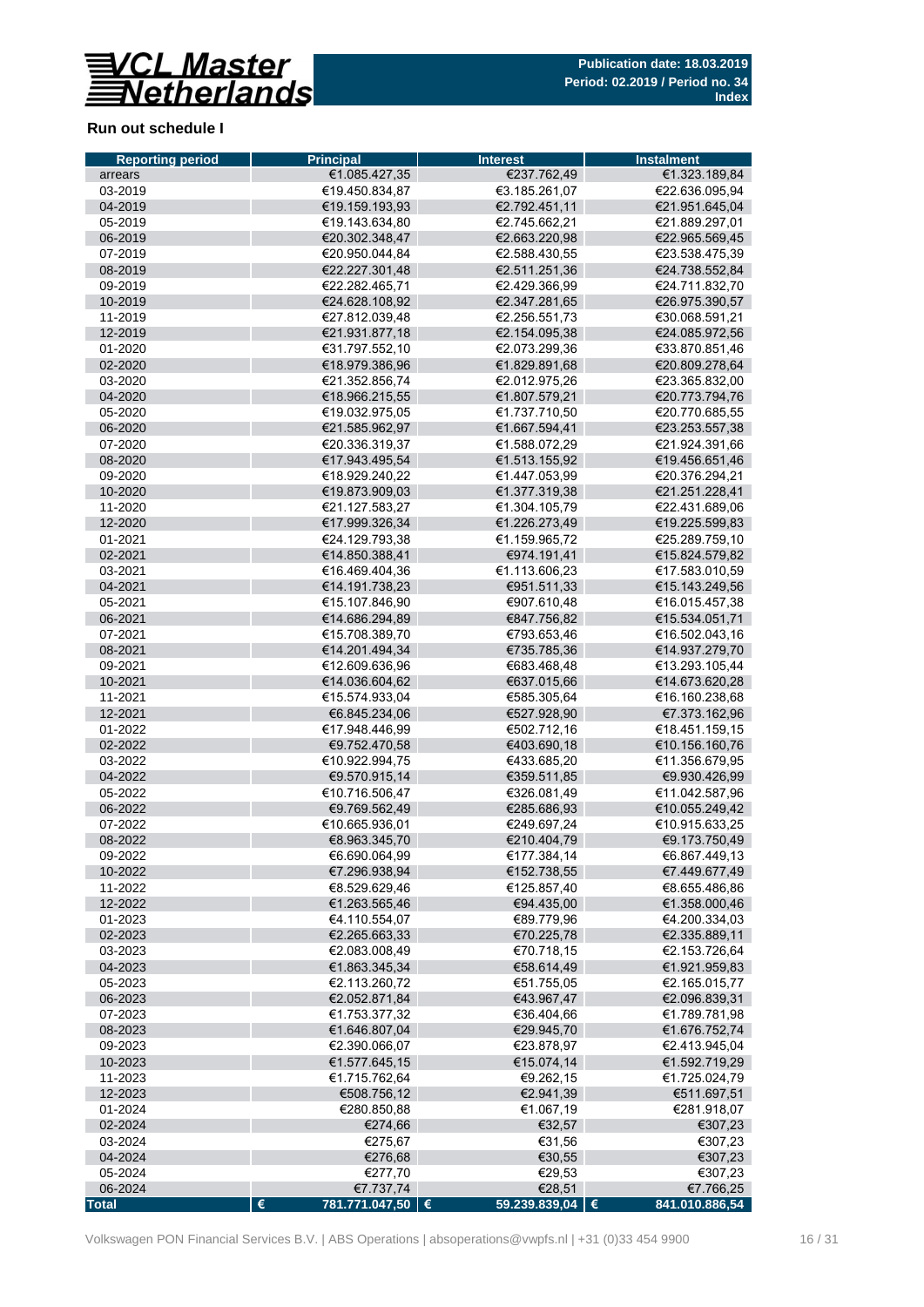

### **Run out schedule II**

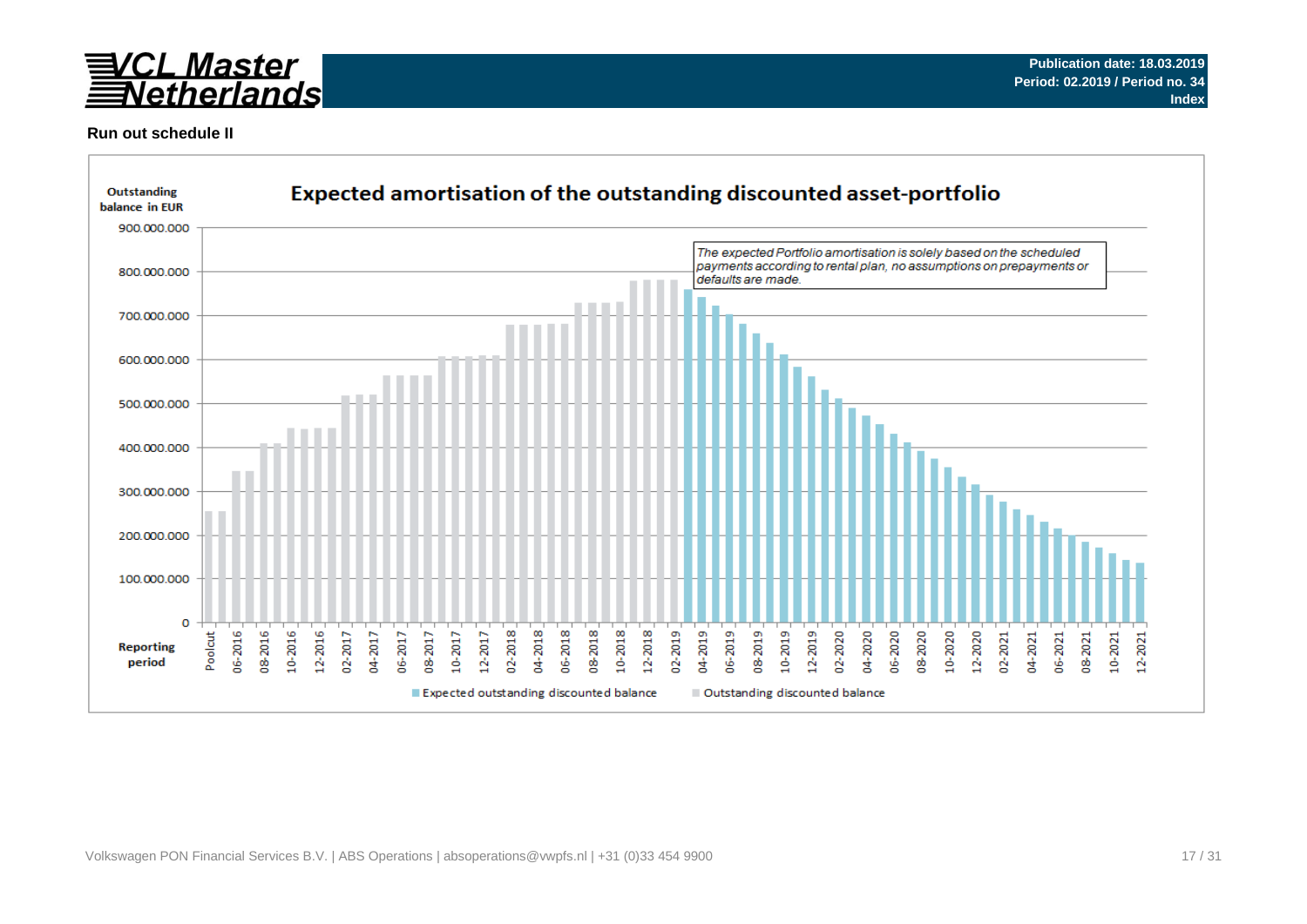#### **Outstanding contracts**

| <b>Collections by source</b>                | <b>Collections</b> |
|---------------------------------------------|--------------------|
| Paid instalments of monthly period          | €12.861.857.03     |
| therof capital                              | €9.999.595.04      |
| therof interest                             | €2.862.261.99      |
| Paid instalments of previous periods        | €1.278.174.92      |
| Payment due from early settlement           | €422.923.33        |
| Compensation Payments from contract changes | (€136.127.66)      |
| thereof payments from the Issuer to VWL/DLN | (€218.467.22)      |
| therof payments from VWL/DLN to the Issuer  | €82.339.56         |
| Servicing collections                       | €10.836.132.03     |
| VAT collections                             | €4.657.806.45      |
| <b>Total Lease Collections</b>              | €29.920.766.10     |

| <b>Collections by status</b> | <b>Number of</b><br>contracts | <b>Collections</b> |
|------------------------------|-------------------------------|--------------------|
| Current                      | 44.945                        | €28.459.779.21     |
| Delinguent                   | 1.930                         | €480.471.64        |
| Early settlement             | 345                           | €546.663.17        |
| Default                      | 38                            | €6.956.51          |
| End of term                  | 363                           | €421.679.17        |
| Write Off                    | 13                            | €5.216.40          |
| <b>Total</b>                 | 47.634                        | €29.920.766.10     |

| Evolution of outstanding pool during the reporting<br>period | <b>Number of active</b><br>contracts | Outstanding<br>discounted<br>balance | Outstanding<br>nominal balance |
|--------------------------------------------------------------|--------------------------------------|--------------------------------------|--------------------------------|
| Balance as of the begin of the period                        | 47.634                               | €782.044.708.56                      | €841.878.710.99                |
| Balance at the end of the period - before top/tap-up         | 46.977                               | €761.707.483.10                      | €818.664.268.23                |
| Top/tap-up of the period                                     | 971                                  | €20.063.564.40                       | €22.346.618.31                 |
| Term take out                                                | $\overline{\phantom{a}}$             | $\overline{\phantom{0}}$             |                                |
| Balance as of the end of the period                          | 47.948                               | €781.771.047.50                      | €841.010.886.54                |

| Total portfolio as of pool cut date  |                        |                           |                               | <b>Type of car</b>                       |                               |                           | <b>Customer type</b>          |                           |                               |                           |  |
|--------------------------------------|------------------------|---------------------------|-------------------------------|------------------------------------------|-------------------------------|---------------------------|-------------------------------|---------------------------|-------------------------------|---------------------------|--|
|                                      |                        |                           |                               | <b>New vehicle</b>                       | <b>Used vehicle</b>           |                           |                               | <b>Commercial</b>         | <b>Private</b>                |                           |  |
| <b>Contract status development I</b> | Number of<br>contracts | Outstanding<br>discounted | <b>Number</b> of<br>contracts | <b>Outstanding</b><br>discounted balance | <b>Number of</b><br>contracts | Outstanding<br>discounted | <b>Number of</b><br>contracts | Outstanding<br>discounted | <b>Number of</b><br>contracts | Outstanding<br>discounted |  |
|                                      |                        | balance                   |                               |                                          |                               | halance                   |                               | halance                   |                               | balance                   |  |
| Current                              | 13.854                 | €254.509.899.87           | 13.108                        | €244.342.851.74                          | 746                           | €10.167.048.13            | 7.789                         | €178.013.878.55           | 6.065                         | €76.496.021.32            |  |
| Delinquent                           |                        | €0,00                     |                               | €0,00                                    |                               | €0,00                     |                               | €0,00                     |                               | €0,00                     |  |
| Early settlement                     |                        | €0,00                     |                               | €0,00                                    |                               | €0,00                     |                               | €0,00                     |                               | €0,00                     |  |
| Default                              |                        | €0.00                     |                               | €0,00                                    |                               | €0,00                     |                               | €0,00                     |                               | €0,00                     |  |
| End of term                          |                        | €0.00                     |                               | €0.00                                    |                               | €0.00                     |                               | €0.00                     |                               | €0,00                     |  |
| Write Off                            |                        | €0.00                     |                               | €0.00                                    |                               | €0.00                     |                               | €0.00                     |                               | €0.00                     |  |
| <b>Total</b>                         | 13.854                 | €254.509.899.87           | 13.108                        | €244.342.851.74                          | 746                           | €10.167.048.13            | 7.789                         | €178.013.878.55           | 6.065                         | €76.496.021,32            |  |

| Total portfolio as of current reporting period |                        |                                      |                               | Type of car                              |                               |                                      | <b>Customer type</b>          |                                      |                               |                                      |  |
|------------------------------------------------|------------------------|--------------------------------------|-------------------------------|------------------------------------------|-------------------------------|--------------------------------------|-------------------------------|--------------------------------------|-------------------------------|--------------------------------------|--|
|                                                |                        |                                      | <b>New vehicle</b>            |                                          | <b>Used vehicle</b>           |                                      |                               | Commercial                           | <b>Private</b>                |                                      |  |
| <b>Contract status development II</b>          | Number of<br>contracts | Outstanding<br>discounted<br>balance | <b>Number of</b><br>contracts | <b>Outstanding</b><br>discounted balance | <b>Number of</b><br>contracts | Outstanding<br>discounted<br>balance | <b>Number of</b><br>contracts | Outstanding<br>discounted<br>balance | <b>Number of</b><br>contracts | Outstanding<br>discounted<br>balance |  |
| Current                                        | 46.367                 | €748.106.322.17                      | 43.143                        | €700.431.966.70                          | 3.224                         | €47.674.355.47                       | 27.192                        | €519.999.037.69                      | 19.175                        | €228.107.284.48                      |  |
| Delinquent                                     | 1.956                  | €33.066.851.84                       | 1.804                         | €30.710.262.68                           | 152                           | €2.356.589.16                        | 1.575                         | €28.575.712.26                       | 381                           | €4.491.139.58                        |  |
| Early settlement                               | 6.881                  | €223.957.12                          | 6.132                         | €223.957.12                              | 749                           | €0,00                                | 3.970                         | €168,847,80                          | 2.911                         | €55.109,32                           |  |
| Default                                        | 153                    | €137.990.50                          | 141                           | €135.567.45                              |                               | €2.423.05                            | 152                           | €137.990.50                          |                               | €0.00                                |  |
| End of term                                    | 6.398                  | €59.760.59                           | 5.394                         | €48.140.95                               | 1.004                         | €11.619.64                           | 4.078                         | €52.968.90                           | 2.320                         | €6.791.69                            |  |
| Write Off                                      | 270                    | €176.165.28                          | 248                           | €141.117.96                              | 22                            | €35.047.32                           | 223                           | €0.00                                | 47                            | €176.165.28                          |  |
| <b>Total</b>                                   | 62.025                 | €781.771.047.50                      | $56.862$ €                    | 731.691.012.86                           |                               | $5.163$ ∈ 50.080.034.64              | 37.190 €                      | 548.934.557.15                       | 24.835                        | €232.836.490.35                      |  |

| <b>Contract status development III</b>        |                               |                                      |                        |                                   |                               |                                      | Contract status as of the end of the current period |                                      |                               |                                      |                        |                                   |
|-----------------------------------------------|-------------------------------|--------------------------------------|------------------------|-----------------------------------|-------------------------------|--------------------------------------|-----------------------------------------------------|--------------------------------------|-------------------------------|--------------------------------------|------------------------|-----------------------------------|
|                                               | Current                       |                                      |                        | <b>Delinguent</b>                 | <b>Early settlement</b>       |                                      |                                                     | <b>Default</b>                       | End of term                   |                                      | <b>Write Off</b>       |                                   |
| Contract status as of the begin of the period | <b>Number of</b><br>contracts | Outstanding<br>discounted<br>halance | Number of<br>contracts | Outstanding<br>discounted balance | <b>Number of</b><br>contracts | Outstanding<br>discounted<br>balance | Number of<br>contracts                              | Outstanding<br>discounted<br>balance | <b>Number of</b><br>contracts | Outstanding<br>discounted<br>balance | Number of<br>contracts | Outstanding<br>discounted balance |
| Top-/Tap-Up contracts                         | 971                           | €20.063.564.40                       |                        | €0.00                             |                               | €0.00                                |                                                     | €0.00                                |                               | €0.00                                |                        | €0,00                             |
| Current                                       | 44.091                        | €706.209.603.21                      | 1.029                  | €18.351.287,17                    | 312                           | €51.961.75                           |                                                     | €0,00                                | 327                           | €9.602.28                            |                        | €0,00                             |
| Delinquent                                    | 1.269                         | €21.833.154.56                       | 922                    | €14.715.465.34                    | 34                            | €9.166.82                            |                                                     | €0,00                                | 46                            | €7.518.74                            |                        | €0,00                             |
| Early settlement                              |                               | €0,00                                |                        | €0,00                             | 6.532                         | €162.828.55                          |                                                     | €0,00                                |                               | €0,00                                |                        | €0,00                             |
| Default                                       |                               | €0.00                                |                        | €0,00                             |                               | €0,00                                | 153                                                 | €137.990.50                          |                               | €0.00                                |                        | €0,00                             |
| End of term                                   |                               | €0.00                                |                        | €99,33                            |                               | €0,00                                |                                                     | €0,00                                | 6.025                         | €42.639.57                           |                        | €0.00                             |
| Write Off                                     |                               | €0.00                                |                        | €0,00                             |                               | €0,00                                |                                                     | €0,00                                |                               | €0,00                                | 265                    | €176.165,28                       |
| <b>Total</b>                                  | 46.367                        | €748.106.322.17                      | 1.956                  | €33.066.851.84                    | 6.881                         | €223.957.12                          | 153                                                 | €137.990.50                          | 6.398                         | €59.760.59                           | 270                    | €176.165.28                       |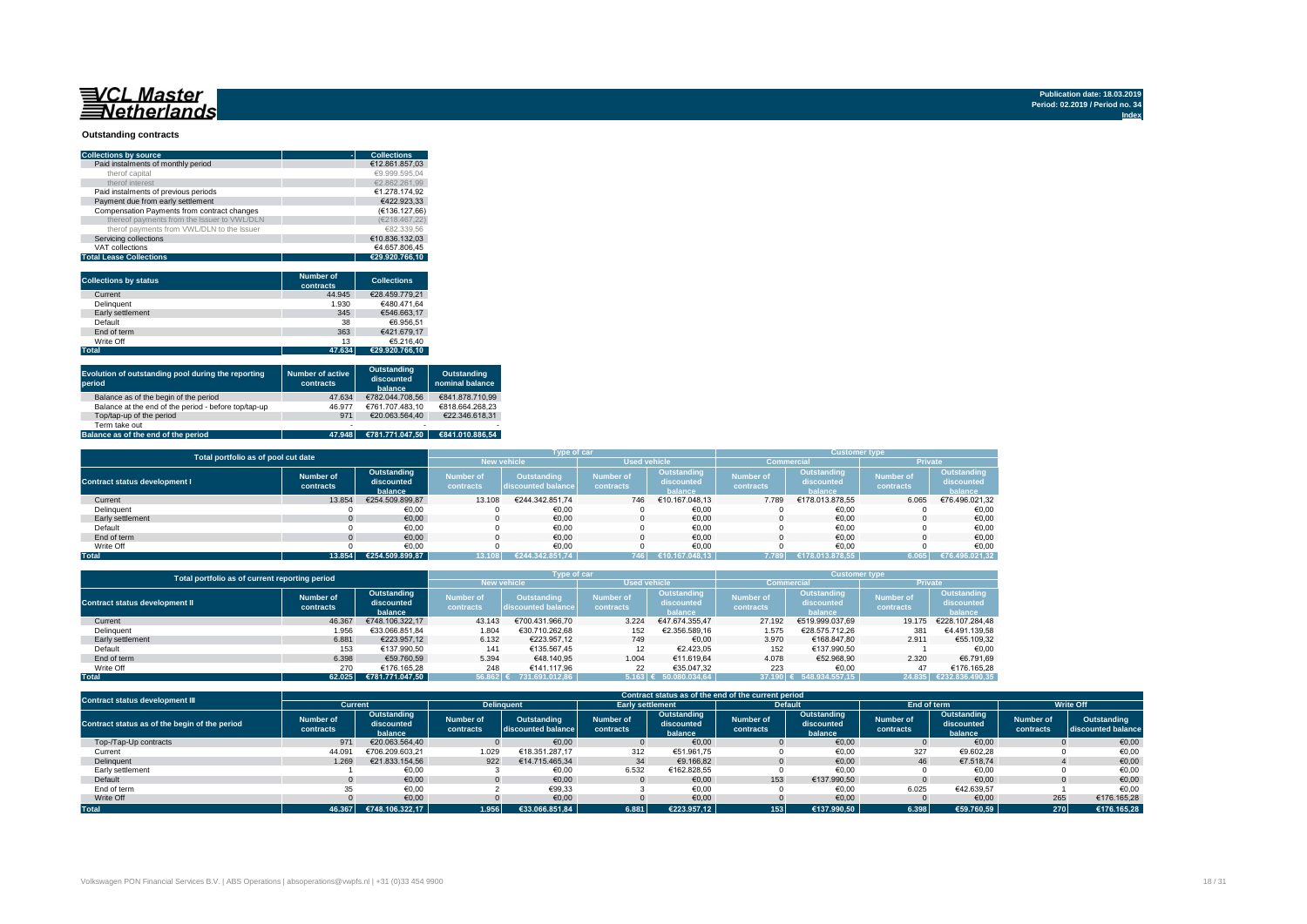

#### **Delinquencies & defaults I**

|                        |                        |                            | Delinquent contracts                                        |                              |                               |                                             | Type of car                   |                                      | <b>Customer type</b>          |                                      |                               |                                             |  |
|------------------------|------------------------|----------------------------|-------------------------------------------------------------|------------------------------|-------------------------------|---------------------------------------------|-------------------------------|--------------------------------------|-------------------------------|--------------------------------------|-------------------------------|---------------------------------------------|--|
|                        |                        |                            |                                                             |                              | New vehicle                   |                                             |                               | <b>Used vehicle</b>                  |                               | <b>Commercial</b>                    |                               | <b>Private</b>                              |  |
| <b>Days in arrears</b> | Number of<br>contracts | Percentage of<br>contracts | <b>Outstanding</b><br>discounted balance discounted balance | Percentage of<br>outstanding | <b>Number of</b><br>contracts | <b>Outstanding</b><br>discounted<br>balance | <b>Number of</b><br>contracts | Outstanding<br>discounted<br>balance | <b>Number of</b><br>contracts | Outstanding<br>discounted<br>balance | <b>Number of</b><br>contracts | <b>Outstanding</b><br>discounted<br>balance |  |
| < 1 month delinquent   | 1.941                  | 4,05%                      | €32.807.075.63                                              | 4,20%                        | 1.789                         | 30.450.486.47                               | 152                           | 2.356.589,16                         | 1.567                         | 28.384.277.10                        | 374                           | 4.422.798,53                                |  |
| 1 month delinguent     | 15                     | 0,03%                      | €259.776.21                                                 | 0,03%                        | 15 €                          | 259.776.21                                  |                               | €<br>$\overline{\phantom{a}}$        | 8 €                           | 191.435,16                           |                               | 68.341,05                                   |  |
| 2 months delinquent    |                        | 0,00%                      | €0,00                                                       | 0,00%                        | 0 <sub>0</sub>                | $\overline{\phantom{a}}$                    | $0 \in$                       | $\overline{\phantom{a}}$             | 0 <sub>0</sub>                |                                      | $0 \in$                       |                                             |  |
| 3 months delinquent    |                        | 0,00%                      | €0,00                                                       | 0,00%                        | $0 \in$                       |                                             |                               | €                                    | 0 <sub>0</sub>                |                                      | $0 \in$                       |                                             |  |
| 4 months delinquent    |                        | 0,00%                      | €0,00                                                       | 0,00%                        | $0 \in$                       | $\overline{\phantom{a}}$                    | $0 \in$                       | $\overline{\phantom{a}}$             | $0 \in$                       |                                      | $0 \in$                       | $\overline{\phantom{0}}$                    |  |
| 5 months delinquent    |                        | 0,00%                      | €0,00                                                       | 0,00%                        |                               | <b>.</b>                                    | $0 \in$                       | $\overline{\phantom{a}}$             | 0 <sub>0</sub>                |                                      | $0 \in$                       |                                             |  |
| 6 months delinquent    |                        | 0,00%                      | €0,00                                                       | 0,00%                        |                               |                                             | $0 \in$                       | $\overline{\phantom{a}}$             | $0 \in$                       |                                      | $0 \in$                       | $\sim$                                      |  |
| 7 months delinquent    |                        | 0,00%                      | €0,00                                                       | 0,00%                        |                               |                                             | $0 \in$                       | $\overline{\phantom{a}}$             | $0 \in$                       |                                      | $0 \in$                       |                                             |  |
| 8 months delinquent    |                        | 0,00%                      | €0,00                                                       | 0,00%                        |                               |                                             | $0 \in$                       | $\overline{\phantom{a}}$             | $0 \in$                       |                                      | $0 \in$                       |                                             |  |
| 9 months delinquent    |                        | 0,00%                      | €0.00                                                       | 0,00%                        | $0 \in$                       |                                             |                               | €<br>$\overline{\phantom{a}}$        | $0 \in$                       |                                      | $0 \in$                       |                                             |  |
| 10 months delinquent   |                        | 0.00%                      | €0.00                                                       | 0.00%                        | $0 \in$                       | $\overline{a}$                              | $0 \in$                       | $\sim$                               | $0 \in$                       | $\overline{a}$                       | $0 \in$                       | $\sim$                                      |  |
| > 10 months delinquent |                        | 0,00%                      | €0.00                                                       | 0,00%                        |                               |                                             |                               |                                      | $\Omega$                      |                                      | $0 \in$                       |                                             |  |
| <b>Total</b>           | 1.956                  | 4.08%                      | €33.066.851.84                                              | 4,23%                        | .804                          | 1.262.68<br>€30.710                         | 152                           | $\sqrt{2.356.589.16}$                | 1.575                         | (€28.575.712.26)                     |                               | €4.491.139.58                               |  |



**Index**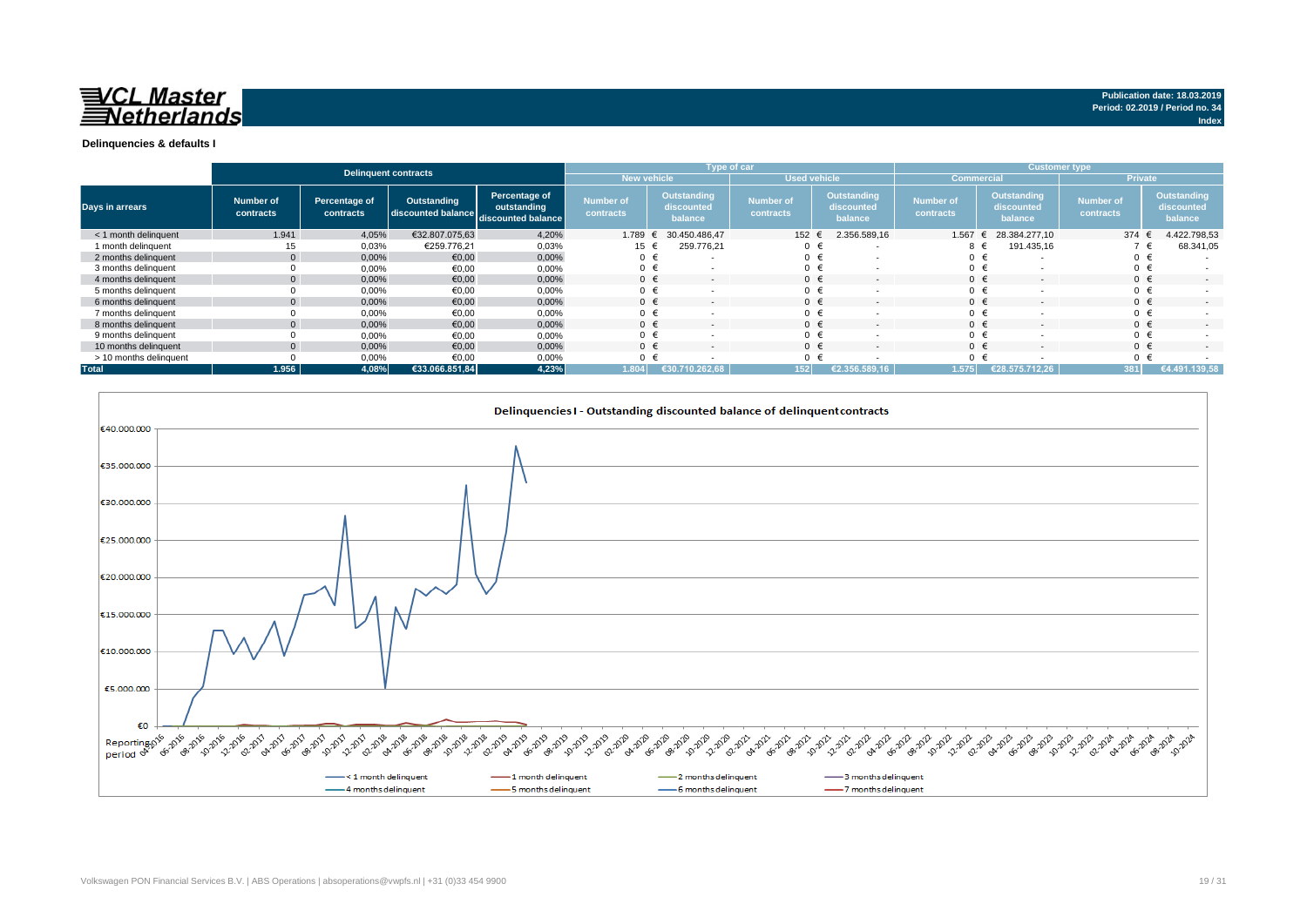

**Index**

#### **Delinquencies & Defaults II**

|                        |                               |                            |                                   |                                                    |                                                        |                               |                                             | Type of car                   |                                             |                               |                                             | <b>Customer type</b>          |                                      |
|------------------------|-------------------------------|----------------------------|-----------------------------------|----------------------------------------------------|--------------------------------------------------------|-------------------------------|---------------------------------------------|-------------------------------|---------------------------------------------|-------------------------------|---------------------------------------------|-------------------------------|--------------------------------------|
|                        |                               |                            | <b>Defaulted contracts</b>        |                                                    |                                                        | <b>New vehicle</b>            |                                             | <b>Used vehicle</b>           |                                             | <b>Commercial</b>             |                                             |                               | <b>Private</b>                       |
| <b>Days in arrears</b> | <b>Number of</b><br>contracts | Percentage of<br>contracts | Outstanding<br>discounted balance | Percentage of<br>outstanding<br>discounted balance | Outstanding<br>discounted balance<br>at day of default | <b>Number of</b><br>contracts | <b>Outstanding</b><br>discounted<br>palance | <b>Number of</b><br>contracts | Outstanding<br>discounted<br><b>balance</b> | <b>Number of</b><br>contracts | <b>Outstanding</b><br>discounted<br>balance | <b>Number of</b><br>contracts | Outstanding<br>discounted<br>balance |
| < 1 month delinquent   | 115                           | 0.24%                      | €137,990.50                       | 0,02%                                              | €137.990,50                                            | 108                           | €135.567,45                                 |                               | €2.423.05                                   | 115                           | €137,990.50                                 |                               | €0,00                                |
| 1 month delinquent     |                               | 0,00%                      | €0,00                             | 0,00%                                              | €0,00                                                  |                               | €0.00                                       |                               | €0.00                                       |                               | €0.00                                       |                               | €0,00                                |
| 2 months delinquent    | $\mathbf{0}$                  | 0,00%                      | €0,00                             | 0,00%                                              | €0,00                                                  |                               | €0,00                                       |                               | €0,00                                       |                               | €0,00                                       |                               | €0,00                                |
| 3 months delinquent    |                               | 0,00%                      | €0,00                             | 0,00%                                              | €0,00                                                  |                               | €0,00                                       |                               | €0,00                                       |                               | €0,00                                       |                               | €0,00                                |
| 4 months delinquent    | $\mathbf{0}$                  | 0,00%                      | €0,00                             | 0,00%                                              | €0,00                                                  |                               | €0.00                                       |                               | €0,00                                       |                               | €0,00                                       |                               | €0,00                                |
| 5 months delinguent    |                               | 0,00%                      | €0,00                             | 0,00%                                              | €0,00                                                  |                               | €0,00                                       |                               | €0.00                                       |                               | €0,00                                       |                               | €0,00                                |
| 6 months delinquent    |                               | 0,00%                      | €0.00                             | 0,00%                                              | €0,00                                                  |                               | €0.00                                       |                               | €0,00                                       |                               | €0,00                                       |                               | €0,00                                |
| 7 months delinquent    |                               | 0,00%                      | €0,00                             | 0,00%                                              | €0,00                                                  |                               | €0,00                                       |                               | €0,00                                       |                               | €0,00                                       |                               | €0,00                                |
| 8 months delinguent    | $\mathbf{0}$                  | 0,00%                      | €0,00                             | 0,00%                                              | €0,00                                                  |                               | €0.00                                       |                               | €0.00                                       |                               | €0.00                                       |                               | €0,00                                |
| 9 months delinquent    |                               | 0.00%                      | €0.00                             | 0,00%                                              | €0,00                                                  |                               | €0,00                                       |                               | €0.00                                       |                               | €0,00                                       |                               | €0,00                                |
| 10 months delinguent   | $\Omega$                      | 0,00%                      | €0.00                             | 0,00%                                              | €0,00                                                  |                               | €0.00                                       |                               | €0.00                                       |                               | €0.00                                       |                               | €0,00                                |
| > 10 months delinquent |                               | 0,00%                      | €0,00                             | 0,00%                                              | €0,00                                                  |                               | €0,00                                       |                               | €0,00                                       |                               | €0,00                                       |                               | €0,00                                |
| <b>Total</b>           | 115                           | 0,24%                      | €137.990,50                       | 0.02%                                              | €137.990,50                                            | 108                           | €135.567.45                                 |                               | €2.423.05                                   | 115                           | €137.990.50                                 |                               | €0.00                                |

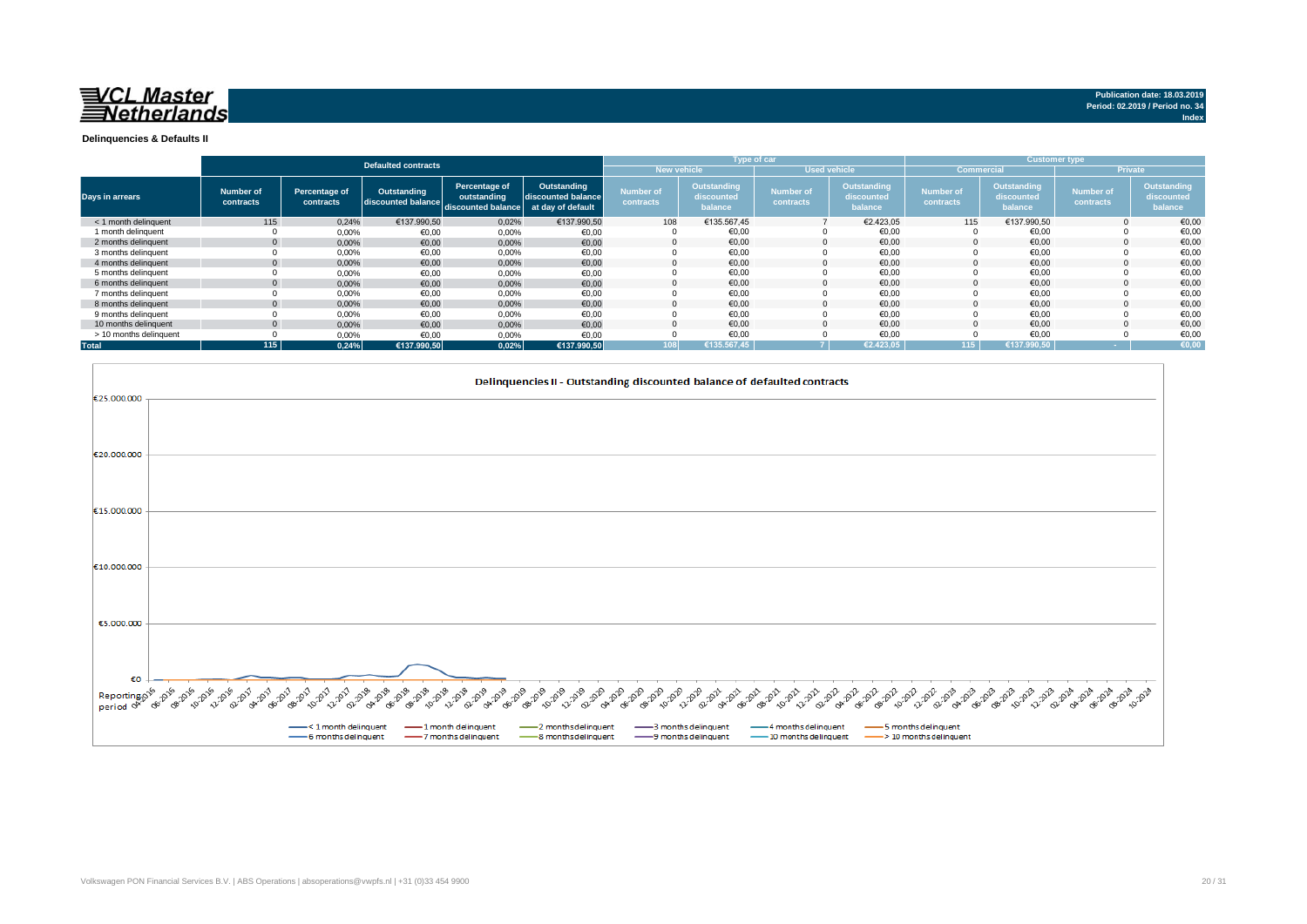#### **Delinquencies & defaults III**

|                        |                        | Delinguent and defaulted contracts |                                      |                                                       |                                      | Type of car                          |                               |                                             | <b>Customer type</b>   |                                          |                               |                                      |  |
|------------------------|------------------------|------------------------------------|--------------------------------------|-------------------------------------------------------|--------------------------------------|--------------------------------------|-------------------------------|---------------------------------------------|------------------------|------------------------------------------|-------------------------------|--------------------------------------|--|
|                        |                        |                                    |                                      |                                                       | <b>New vehicle</b>                   |                                      | <b>Used vehicle</b>           |                                             | <b>Commercia</b>       |                                          | <b>Private</b>                |                                      |  |
| <b>Days in arrears</b> | Number of<br>contracts | Percentage of<br>contracts         | Outstanding<br>discounted<br>balance | Percentage of<br>outstanding<br>discounted<br>balance | <b>Number of</b><br><b>contracts</b> | Outstanding<br>discounted<br>balance | <b>Number of</b><br>contracts | <b>Outstanding</b><br>discounted<br>balance | Number of<br>contracts | <b>Outstanding</b><br>discounted balance | <b>Number of</b><br>contracts | Outstanding<br>discounted<br>balance |  |
| < 1 month delinguent   | 2.056                  | 4,29%                              | €32.945.066,13                       | 4,21%                                                 | 1.897                                | 30.586.053.92                        | 159                           | 2.359.012.21                                | 1.682                  | 28.522.267.60                            | 374                           | 4.422.798,53                         |  |
| 1 month delinguent     |                        | 0,03%                              | €259.776,21                          | 0,03%                                                 | 15                                   | 259.776,21                           |                               |                                             | 8 €                    | 191.435,16                               |                               | 68.341,05                            |  |
| 2 months delinguent    |                        | 0.00%                              | €0,00                                | 0,00%                                                 | $0 \in$                              | $\sim$                               | $0 \in$                       | $\overline{\phantom{a}}$                    | $0 \in$                |                                          |                               | $\sim$                               |  |
| 3 months delinguent    |                        | 0,00%                              | €0,00                                | 0,00%                                                 | $\mathbf{0}$                         |                                      |                               |                                             | $0 \in$                |                                          |                               |                                      |  |
| 4 months delinquent    |                        | 0.00%                              | €0,00                                | 0,00%                                                 | $0 \in$                              | $\sim$                               | $0 \in$                       |                                             | $0 \in$                |                                          | $0 \in$                       | $\sim$                               |  |
| 5 months delinquent    |                        | 0,00%                              | €0,00                                | 0,00%                                                 | 0                                    |                                      | $0 \in$                       |                                             | $0 \in$                |                                          |                               |                                      |  |
| 6 months delinguent    |                        | 0,00%                              | €0,00                                | 0,00%                                                 | $0 \in$                              |                                      | $0 \in$                       |                                             | $0 \in$                |                                          |                               | $\sim$                               |  |
| 7 months delinquent    |                        | 0,00%                              | €0,00                                | 0,00%                                                 | $\Omega$                             |                                      |                               |                                             | $0 \in$                |                                          |                               |                                      |  |
| 8 months delinguent    |                        | 0,00%                              | €0,00                                | 0,00%                                                 | $\Omega$                             |                                      |                               |                                             | $0 \in$                |                                          |                               | $\overline{\phantom{a}}$             |  |
| 9 months delinquent    |                        | 0,00%                              | €0,00                                | 0,00%                                                 | $\Omega$                             |                                      | $0 \in$                       |                                             | $0 \in$                |                                          |                               |                                      |  |
| 10 months delinguent   |                        | 0,00%                              | €0,00                                | 0,00%                                                 | $\Omega$                             |                                      | $0 \in$                       |                                             | $0 \in$                |                                          |                               | $\overline{\phantom{a}}$             |  |
| > 10 months delinquent |                        | 0,00%                              | €0,00                                | 0,00%                                                 | $\Omega$                             |                                      | ∩ €                           |                                             |                        |                                          |                               |                                      |  |
| <b>Total</b>           | 2.071                  | 4.32%                              | €33.204.842.34                       | 4,25%                                                 | 1.912 I€                             | 345.830.13                           | $159$ (                       | . 2.359.012.21                              | $1.690+$               | 28.713.702.76                            | $381 \in$                     | 4.491.139,58                         |  |

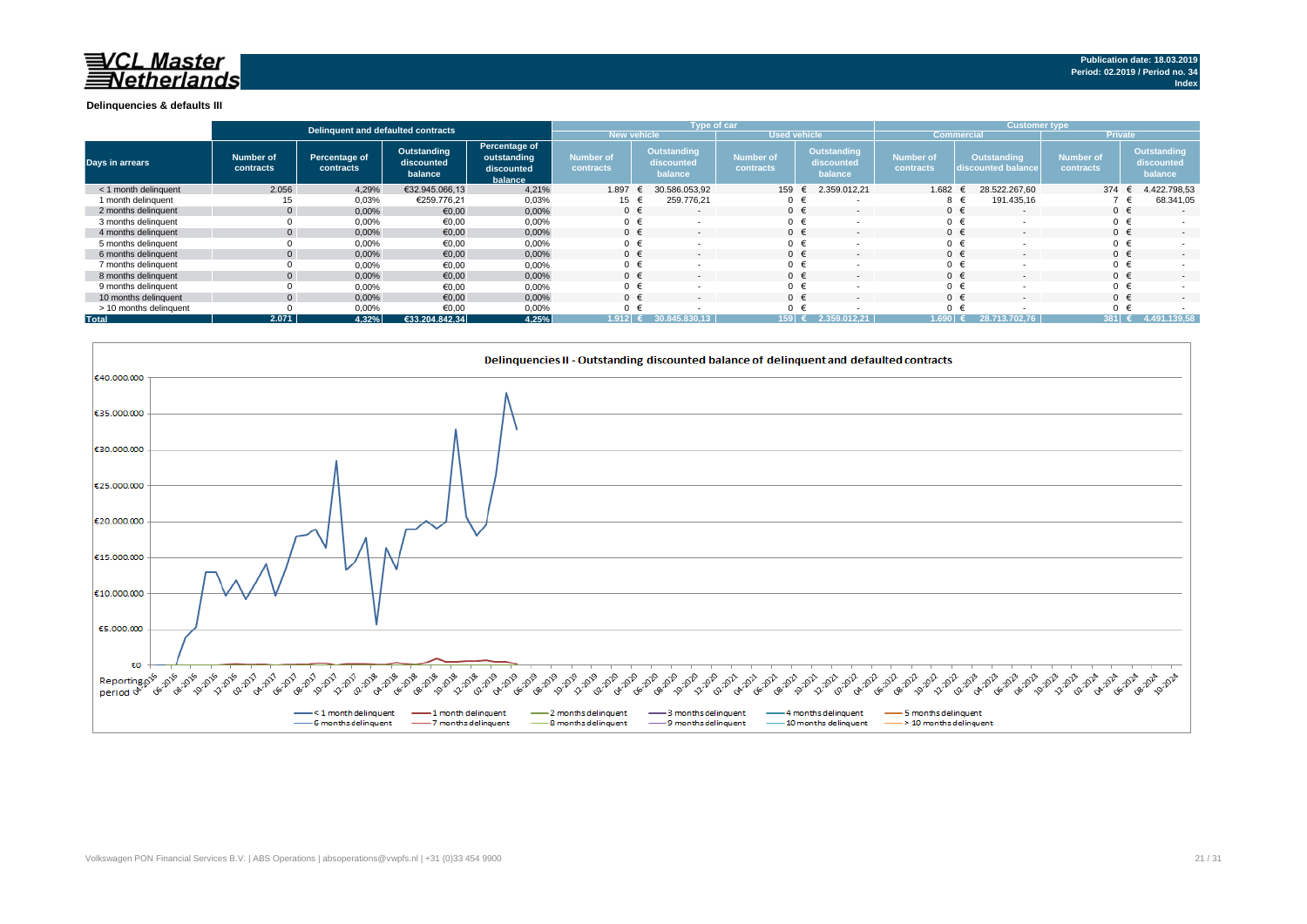

### **Write-Offs**

| Write-Offs of the monthly<br>period | <b>Number of contracts</b> | <b>Amount</b> |
|-------------------------------------|----------------------------|---------------|
| 28-2-2019                           |                            | €1.313.02     |

**Cumulative Write-Offs as of the end of the monthly period Discounted balance of all initial and additional assets Cumulative net loss ratio**

€63.607,72 €1.263.828.600,68 0,00503%

|                       | <b>Current period</b>      |                   |                            | <b>Cumulative Write-Offs</b> |
|-----------------------|----------------------------|-------------------|----------------------------|------------------------------|
| <b>Monthly period</b> | <b>Number of contracts</b> | <b>Write-Offs</b> | <b>Number of contracts</b> | <b>Write-Offs</b>            |
| 30-4-2016             | $\pmb{0}$                  | €0,00             | $\mathbf 0$                | $\epsilon$ 0,00              |
| 31-5-2016             | 0                          | €0,00             | $\mathbf 0$                | €0,00                        |
| 30-6-2016             | $\mathbf 0$                | €0,00             | $\mathbf 0$                | €0,00                        |
| 31-7-2016             | $\mathbf 0$                | €0,00             | $\mathbf 0$                | €0,00                        |
| 31-8-2016             | $\mathbf 0$                | €0,00             | $\mathbf 0$                | €0,00                        |
| 30-9-2016             | 1                          | €467,06           | $\mathbf 1$                | €467,06                      |
| 31-10-2016            | $\mathbf 0$                | €0,00             | $\mathbf{1}$               | €467,06                      |
| 30-11-2016            | 1                          | €0,00             | $\overline{2}$             | €467,06                      |
| 31-12-2016            | 3                          | €2.508,91         | 5                          | €2.975,97                    |
| 31-1-2017             | $\mathbf 0$                | €0,00             | 5                          | €2.975,97                    |
| 28-2-2017             | $\mathbf{0}$               | €0.00             | 5                          | €2.975,97                    |
| 31-3-2017             | 1                          | €311.30           | 6                          | €3.287,27                    |
| 30-4-2017             | $\mathbf 0$                | €0,00             | $6\phantom{1}$             | €3.287,27                    |
| 31-5-2017             | $\mathbf 0$                | €0,00             | 6                          | €3.287,27                    |
| 30-6-2017             | $\mathbf{0}$               | €0,00             | $6\phantom{1}6$            | €3.287,27                    |
| 31-7-2017             | $\boldsymbol{0}$           | €0,00             | 6                          | €3.287,27                    |
| 31-8-2017             | $\mathbf 0$                | €0,00             | 6                          | €3.287,27                    |
| 30-9-2017             | $\mathbf 0$                | €0,00             | 6                          | €3.287,27                    |
| 31-10-2017            | $\mathbf 0$                | €0,00             | $6\phantom{1}6$            | €3.287,27                    |
| 30-11-2017            | $\mathbf 0$                | €0,00             | 6                          | €3.287,27                    |
| 31-12-2017            | 22                         | €13.371,69        | 28                         | €16.658,96                   |
| 31-1-2018             | $\mathbf 0$                | €0,00             | 28                         | €16.658,96                   |
| 28-2-2018             | $\mathbf{0}$               | €0,00             | 28                         | €16.658,96                   |
| 31-3-2018             | $\mathbf 0$                | €0.00             | 28                         | €16.658,96                   |
| 30-4-2018             | $\mathbf 0$                | €0,00             | 28                         | €16.658,96                   |
| 31-5-2018             | 1                          | €344.61           | 29                         | €17.003,57                   |
| 30-6-2018             | $\overline{2}$             | €504,76           | 31                         | €17.508,33                   |
| 31-7-2018             | $\mathbf 0$                | €0,00             | 31                         | €17.508,33                   |
| 31-8-2018             | 43                         | €29.609,22        | 74                         | €47.117,55                   |
| 30-9-2018             | $\overline{2}$             | €1.510,13         | 76                         | €48.627,68                   |
| 31-10-2018            | $\pmb{0}$                  | €0,00             | 76                         | €48.627,68                   |
| 30-11-2018            | $\mathbf 0$                | €0,00             | 76                         | €48.627,68                   |
| 31-12-2018            | $\mathbf 0$                | €0,00             | 76                         | €48.627,68                   |
| 31-1-2019             | 5                          | €13.667,02        | 81                         | €62.294,70                   |
| 28-2-2019             | $\overline{2}$             | €1.313,02         | 83                         | €63.607,72                   |
| <b>Total</b>          | 81                         | €63.607,72        |                            |                              |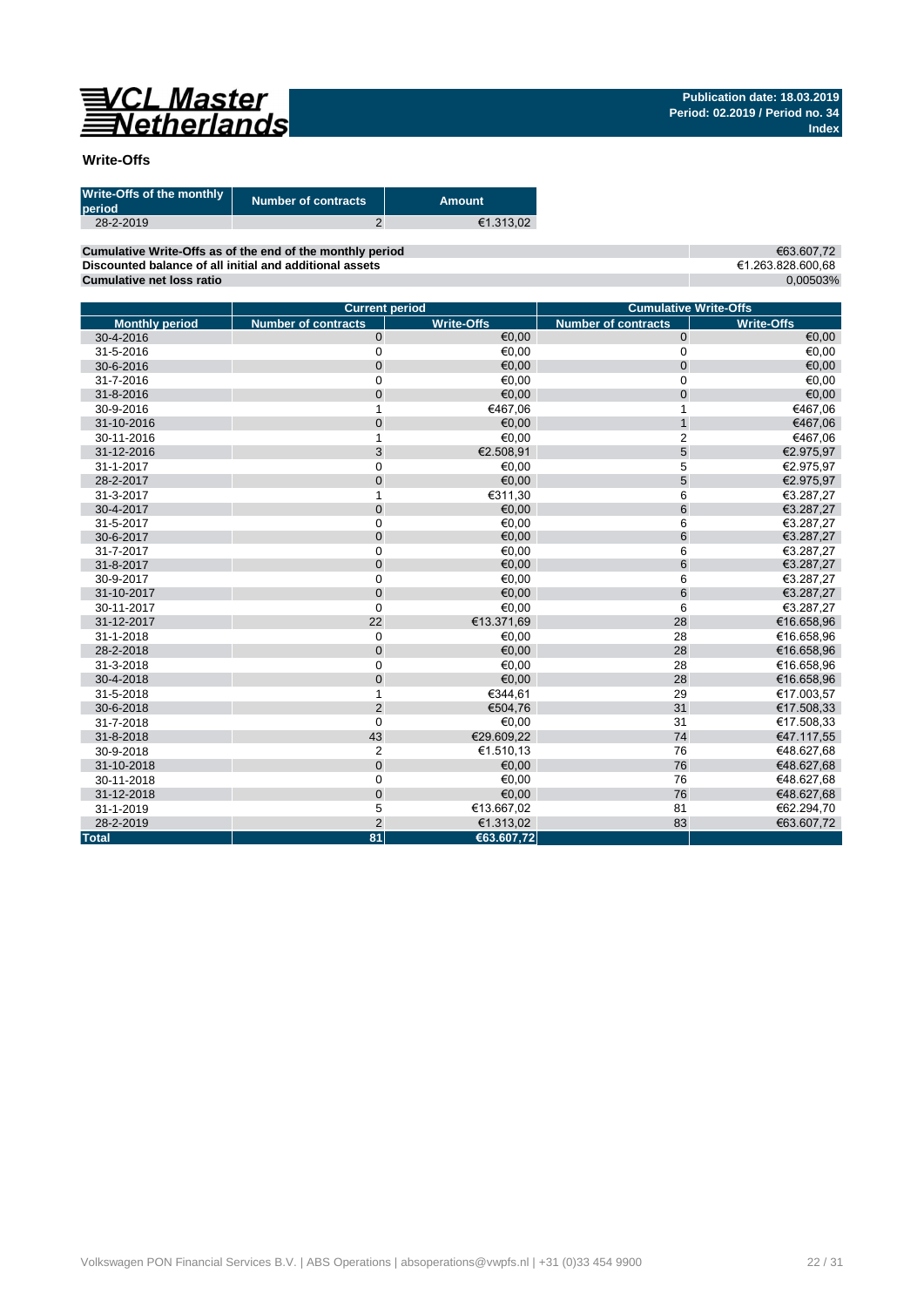## VCL Master<br>ENetherlands

**Pool data I**

|                               |                     |                            | <b>Total porfolio</b>             |                                                    |                                           | Type of car                          |                               |                                      | <b>Customer type</b>          |                                      |                               |                                      |
|-------------------------------|---------------------|----------------------------|-----------------------------------|----------------------------------------------------|-------------------------------------------|--------------------------------------|-------------------------------|--------------------------------------|-------------------------------|--------------------------------------|-------------------------------|--------------------------------------|
|                               |                     |                            |                                   |                                                    | <b>New vehicle</b><br><b>Used vehicle</b> |                                      | <b>Commercial</b>             |                                      | <b>Private</b>                |                                      |                               |                                      |
| Distribution by payment type  | Number of contracts | Percentage of<br>contracts | Outstanding<br>discounted balance | Percentage of<br>outstanding<br>discounted balance | <b>Number of</b><br>contracts             | Outstanding<br>discounted<br>balance | <b>Number of</b><br>contracts | Outstanding<br>discounted<br>balance | <b>Number of</b><br>contracts | Outstanding<br>discounted<br>balance | <b>Number of</b><br>contracts | Outstanding<br>discounted<br>balance |
| Direct borrower account debit | 41.540              | 86.64% €                   | 662.043.417.63                    | 84,69%                                             |                                           | 38.649 € 618.747.291.71              |                               | 2.891 € 43.296.125.92                |                               | 22.203 € 430.609.028.15              |                               | 19.337 € 231.434.389,48              |
| Others                        | 6.408               | 13.36% €                   | 119.727.629.87                    | 15,31%                                             |                                           | 5.961 € 112.943.721.15               | 447                           | 6.783.908,72                         |                               | 6.289 € 118.325.529,00               |                               | 1.402.100,87                         |
| <b>Total</b>                  | 47.948              | 100,00%                    | €781.771.047.50                   | 100,00%                                            |                                           | 44.610 € 731.691.012,86              | $3.338$ €                     | 50.080.034.64                        |                               | 28.492 €548.934.557,15               | 19.456                        | €232.836.490,35                      |

|                                                  |                     |                            | <b>Total porfolio</b>             |                                                    |                                           | Type of car                          |                                      |                                      | <b>Customer type</b>          |                                             |                               |                                      |  |
|--------------------------------------------------|---------------------|----------------------------|-----------------------------------|----------------------------------------------------|-------------------------------------------|--------------------------------------|--------------------------------------|--------------------------------------|-------------------------------|---------------------------------------------|-------------------------------|--------------------------------------|--|
|                                                  |                     |                            |                                   |                                                    | <b>New vehicle</b><br><b>Used vehicle</b> |                                      |                                      |                                      |                               | <b>Commercial</b>                           |                               | <b>Private</b>                       |  |
| <b>Distribution by contract</b><br>concentration | Number of contracts | Percentage of<br>contracts | Outstanding<br>discounted balance | Percentage of<br>outstanding<br>discounted balance | <b>Number of</b><br>contracts             | Outstanding<br>discounted<br>balance | <b>Number of</b><br><b>contracts</b> | Outstanding<br>discounted<br>balance | <b>Number of</b><br>contracts | <b>Outstanding</b><br>discounted<br>balance | <b>Number of</b><br>contracts | Outstanding<br>discounted<br>balance |  |
|                                                  | 23.766              | 49,57%                     | 330.636.578.46                    | 42,29%                                             |                                           | 22.394 € 311.021.667,85              |                                      | 1.372 € 19.614.910,61                |                               | 4.432 € 99.376.659,18                       |                               | 19.334 € 231.259.919,28              |  |
| $2 - 10$                                         | 10.943              | 22,82%                     | 218.350.178.18                    | 27,93%                                             |                                           | 9.814 $\in$ 200.470.745.73           |                                      | 1.129 € 17.879.432.45                |                               | 10.821 € 216.773.607.11                     | 122                           | 1.576.571,07                         |  |
| $11 - 20$                                        | 4.551               | 9,49% $\in$                | 87.116.169.76                     | 11,14%                                             |                                           | 4.222 € 82.024.600.20                | 329 $\epsilon$                       | 5.091.569.56                         |                               | 4.551 € 87.116.169.76                       | $0 \in$                       | $-$                                  |  |
| $21 - 50$                                        | 5.432               | 11,33%                     | 100.319.658.84                    | 12,83%                                             |                                           | 5.079 € 94.758.315.49                | 353 $\epsilon$                       | 5.561.343.35                         |                               | 5.432 € 100.319.658.84                      | $0 \in$                       |                                      |  |
| > 50                                             | 3.256               | 6,79% €                    | 45.348.462.26                     | 5,80%                                              |                                           | 3.101 € 43.415.683,59                | 155 €                                | 1.932.778.67                         |                               | 3.256 € 45.348.462.26                       | $0 \in$                       |                                      |  |
| <b>Total</b>                                     | 47.948              | 100.00%                    | €781.771.047.50                   | 100,00%                                            | 44.610                                    | ₹731.691.012,86                      | 3.338                                | €50.080.034.64                       |                               | 28.492 €548.934.557.15                      | 19.456                        | €232.836.490,35                      |  |

|                                       |                            |                            | <b>Total porfolio</b>             |                                                    |                               |                                      | Type of car                   |                                      | <b>Customer type</b>          |                                             |                               |                                             |
|---------------------------------------|----------------------------|----------------------------|-----------------------------------|----------------------------------------------------|-------------------------------|--------------------------------------|-------------------------------|--------------------------------------|-------------------------------|---------------------------------------------|-------------------------------|---------------------------------------------|
|                                       |                            |                            |                                   |                                                    | <b>New vehicle</b>            |                                      |                               | <b>Used vehicle</b>                  | <b>Commercial</b>             |                                             | Private                       |                                             |
| <b>Distribution by largest lessee</b> | <b>Number of contracts</b> | Percentage of<br>contracts | Outstanding<br>discounted balance | Percentage of<br>outstanding<br>discounted balance | <b>Number of</b><br>contracts | Outstanding<br>discounted<br>balance | <b>Number of</b><br>contracts | Outstanding<br>discounted<br>balance | <b>Number of</b><br>contracts | <b>Outstanding</b><br>discounted<br>balance | <b>Number of</b><br>contracts | <b>Outstanding</b><br>discounted<br>balance |
|                                       | 62                         | $0,13%$ €                  | 1.238.549,16                      | 0,16%                                              | 62                            | 1.238.549,16                         |                               | $0 \in$<br>$\overline{\phantom{a}}$  | 62 €                          | 1.238.549,16                                | $0 \in$                       | $\sim$                                      |
|                                       | 95                         | $0,20%$ €                  | 1.011.795,22                      | 0,13%                                              | 94                            | 004.699,95                           |                               | 7.095,27<br>$1 \in$                  | 95 €                          | 1.011.795,22                                | $0 \in$                       |                                             |
| -3                                    | 98                         | $0,20%$ €                  | 998.887,62                        | 0,13%                                              | 86 €                          | 882.812,51                           | 12 €                          | 116.075,11                           | 98 €                          | 998.887,62                                  | $0 \in$                       | $\sim$                                      |
|                                       | 63                         | $0,13%$ €                  | 998.376,80                        | 0,13%                                              | 63 €                          | 998.376,80                           | $0 \in$                       |                                      | 63 €                          | 998.376,80                                  | $0 \in$                       |                                             |
|                                       | 48                         | $0,10%$ €                  | 998.328,70                        | 0,13%                                              | 43 €                          | 888.686,07                           |                               | $5 \in$<br>109.642,63                | 48 €                          | 998.328,70                                  | $0 \in$                       | $\sim$                                      |
|                                       | 56                         | $0,12%$ €                  | 998.166,50                        | 0,13%                                              | 56 €                          | 998.166,50                           | $0 \in$                       | $\overline{\phantom{a}}$             | 56 €                          | 998.166,50                                  | $0 \in$                       |                                             |
|                                       | 51                         | $0,11%$ €                  | 998.134,03                        | 0,13%                                              | 50 $\epsilon$                 | 965.483,19                           |                               | 1 €<br>32.650,84                     | 51 $\epsilon$                 | 998.134,03                                  | $0 \in$                       | $\overline{\phantom{a}}$                    |
|                                       | 69                         | $0,14%$ €                  | 997.278,64                        | 0,13%                                              | 68 €                          | 976.664,40                           |                               | 20.614,24<br>1 €                     | 69 €                          | 997.278,64                                  | $0 \in$                       |                                             |
| 9                                     | 41                         | $0,09%$ €                  | 996.749,22                        | 0,13%                                              | 37 $\epsilon$                 | 940.048,88                           |                               | 56.700,34<br>$4 \in$                 | 41 €                          | 996.749,22                                  | $0 \in$                       | $\sim$                                      |
|                                       | 69                         | $0,14%$ €                  | 994.547,58                        | 0,13%                                              | 69 €                          | 994.547,58                           | $0 \in$                       |                                      | 69 €                          | 994.547,58                                  | $0 \in$                       |                                             |
| 11                                    | 40                         | $0.08%$ €                  | 993.916,53                        | 0,13%                                              | 40 €                          | 993.916,53                           |                               | $0 \in$<br>$\overline{\phantom{a}}$  | 40 €                          | 993.916.53                                  | $0 \in$                       | $\overline{\phantom{a}}$                    |
| 12                                    | 73                         | $0,15%$ €                  | 993.537,62                        | 0,13%                                              | 73 €                          | 993.537,62                           | $0 \in$                       |                                      | 73 €                          | 993.537,62                                  | $0 \in$                       |                                             |
| 13                                    | 49                         | $0,10%$ €                  | 993.314,80                        | 0,13%                                              | 48 €                          | 962.966,63                           |                               | 30.348,17<br>1 €                     | 49 €                          | 993.314,80                                  | $0 \in$                       | $\overline{\phantom{a}}$                    |
| 14                                    | 49                         | $0,10%$ €                  | 992.780,56                        | 0,13%                                              | 45 €                          | 935.269,03                           | $4 \in$                       | 57.511,53                            | 49 €                          | 992.780,56                                  | $0 \in$                       |                                             |
| 15                                    | 74                         | $0,15%$ €                  | 992.398,58                        | 0,13%                                              | 74 €                          | 992.398,58                           |                               | $0 \in$<br>$\sim$                    | 74 €                          | 992.398,58                                  | $0 \in$                       | $\sim$                                      |
| 16                                    | 68                         | $0,14%$ €                  | 990.754,26                        | 0,13%                                              | 68                            | 990.754,26                           | $0 \in$                       | $\overline{\phantom{a}}$             | 68 €                          | 990.754,26                                  | $0 \in$                       |                                             |
| 17                                    | 42                         | $0.09%$ €                  | 990.739,70                        | 0,13%                                              | 11 €                          | 385.852,85                           | 31 $\epsilon$                 | 604.886,85                           | 42 €                          | 990.739,70                                  | $0 \in$                       | $\sim$                                      |
| 18                                    | 60                         | $0,13%$ €                  | 988.354,17                        | 0,13%                                              | 60 €                          | 988.354,17                           | $0 \in$                       |                                      | 60 €                          | 988.354,17                                  | $0 \in$                       |                                             |
| 19                                    | 66                         | $0,14%$ €                  | 987.458,78                        | 0,13%                                              | 66 €                          | 987.458,78                           |                               | $0 \in$<br>$\sim$                    | 66 €                          | 987.458,78                                  | $0 \in$                       | $\overline{\phantom{a}}$                    |
| 20                                    | 50                         | $0,10%$ €                  | 985.990,30                        | 0,13%                                              | 47 €                          | 938.770,21                           | $3 \in$                       | 47.220,09                            | 50                            | 985.990,30                                  | $0 \in$                       |                                             |
| <b>Total 1 - 20</b>                   | 1.223                      | 2,55%                      | €20.140.058,77                    | 2,58%                                              |                               | $1.160 \in 19.057.313,70$            | $63 \in$                      | 1.082.745,07                         |                               | $1.223$ € 20.140.058,77                     | $0 \in$                       | <b>Contract</b>                             |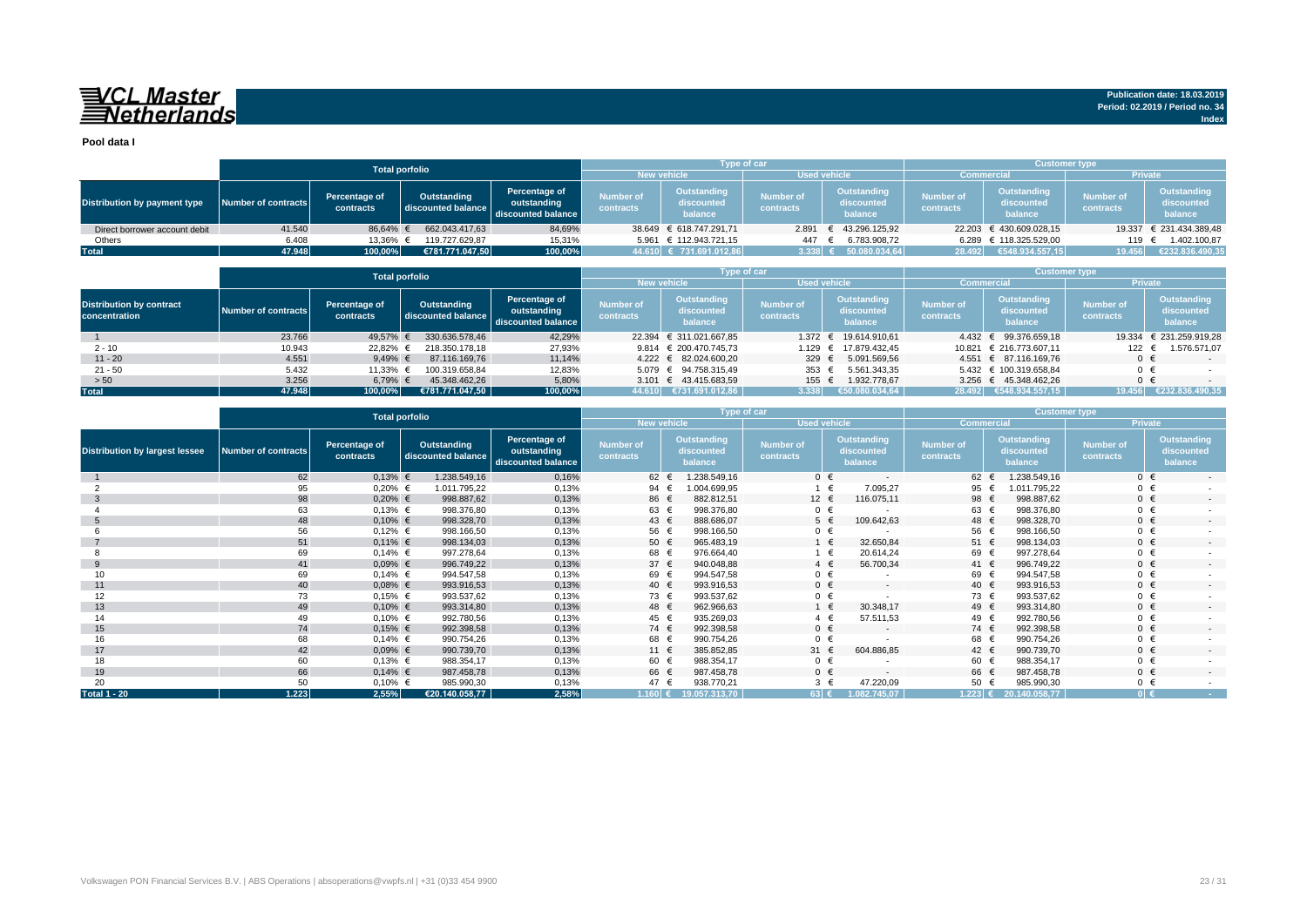#### **Pool data II**

|                                                             |                        |                            |                                   |                                                       |                               |                                             | Type of car                   |                                      | <b>Customer type</b>          |                                             |                               |                                             |
|-------------------------------------------------------------|------------------------|----------------------------|-----------------------------------|-------------------------------------------------------|-------------------------------|---------------------------------------------|-------------------------------|--------------------------------------|-------------------------------|---------------------------------------------|-------------------------------|---------------------------------------------|
|                                                             |                        |                            | <b>Total porfolio</b>             |                                                       | <b>New vehicle</b>            |                                             | <b>Used vehicle</b>           |                                      | <b>Commercial</b>             |                                             |                               | <b>Private</b>                              |
| <b>Distribution by</b><br>outstanding discounted<br>balance | Number of<br>contracts | Percentage of<br>contracts | Outstanding<br>discounted balance | Percentage of<br>outstanding<br>discounted<br>balance | <b>Number of</b><br>contracts | <b>Outstanding</b><br>discounted<br>balance | <b>Number of</b><br>contracts | Outstanding<br>discounted<br>balance | <b>Number of</b><br>contracts | <b>Outstanding</b><br>discounted<br>balance | <b>Number of</b><br>contracts | <b>Outstanding</b><br>discounted<br>balance |
| $0.01 - 5.000.00$                                           | 464                    | $0.97%$ €                  | 1.415.588.38                      | 0,18%                                                 | 418 €                         | 1.274.779.50                                | 46 €                          | 140.808.88                           | 285 €                         | 709.471.97                                  | 179                           | 706.116.41                                  |
| 5.000.01 - 10.000.00                                        | 12.253                 | 25.55% €                   | 97.812.443.44                     | 12,51%                                                | 11.361 €                      | 90.730.629.41                               | 892 €                         | 7.081.814.03                         | 3.491                         | 28.319.948.80                               | 8.762                         | 69.492.494.64                               |
| 10.000.01 - 15.000.00                                       | 13.222                 | 27,58% €                   | 164.402.398.55                    | 21,03%                                                |                               | 12.225 € 152.062.347.01                     | 997                           | 12.340.051.54                        | 6.738 $∈$                     | 84.890.091.90                               | 6.484                         | 79.512.306.65                               |
| 15.000.01 - 20.000.00                                       | 8.694                  | 18.13% €                   | 150.703.002.90                    | 19,28%                                                |                               | 8.060 € 139.612.993.00                      | 634 €                         | 11.090.009.90                        |                               | 6.547 € 113.977.904.74                      | 2.147                         | 36.725.098.16                               |
| 20.000.01 - 25.000.00                                       | 6.624                  | 13.81% €                   | 147.739.545.25                    | 18,90%                                                |                               | $6.165 \text{ } \in 137.527.316.72$         | 459                           | 10.212.228.53                        |                               | 5.384 € 120.252.211.80                      | 1.240                         | 27.487.333.45                               |
| 25.000.01 - 30.000.00                                       | 3.665                  | 7.64% €                    | 99.710.788.27                     | 12,75%                                                |                               | 3.431 € 93.417.032.49                       | 234 €                         | 6.293.755.78                         |                               | $3.214 \div 87.523.403.01$                  | 451                           | 12.187.385.26                               |
| >30.000,00                                                  | 3.026                  | 6,31% €                    | 119.987.280,71                    | 15,35%                                                |                               | 2.950 € 117.065.914.73                      | 76 €                          | 2.921.365.98                         |                               | 2.833 € 113.261.524.93                      | 193 €                         | 6.725.755,78                                |
| <b>Total</b>                                                | 47.948                 | 100,00%                    | €781.771.047.50                   | 100,00%                                               |                               | 44.610 €731.691.012,86                      | 3.338                         | 650.080.034.64                       |                               | 28.492 € 548.934.557,15                     |                               | 19.456 € 232.836.490,35                     |
|                                                             |                        |                            |                                   |                                                       |                               |                                             |                               |                                      |                               |                                             |                               |                                             |

| <b>Statistics</b>                      |            |
|----------------------------------------|------------|
| Minimum outstanding discounted balance | 3.43       |
| Maximum outstanding discounted balance | 166.051.03 |
| Average outstanding discounted balance | 16.304.56  |

|                                                          | <b>Total porfolio</b>  |                            |                                   |                                                              |                        | <b>Type of car</b>                   |                               |                                      | <b>Customer type</b>          |                                      |                               |                                      |
|----------------------------------------------------------|------------------------|----------------------------|-----------------------------------|--------------------------------------------------------------|------------------------|--------------------------------------|-------------------------------|--------------------------------------|-------------------------------|--------------------------------------|-------------------------------|--------------------------------------|
|                                                          |                        |                            |                                   |                                                              |                        | <b>New vehicle</b>                   |                               | <b>Used vehicle</b>                  |                               | <b>Commercial</b>                    | <b>Private</b>                |                                      |
| <b>Distribution by</b><br>outstanding nominal<br>balance | Number of<br>contracts | Percentage of<br>contracts | Outstanding<br>discounted balance | <b>Percentage of</b><br>outstanding<br>discounted<br>balance | Number of<br>contracts | Outstanding<br>discounted<br>balance | <b>Number of</b><br>contracts | Outstanding<br>discounted<br>balance | <b>Number of</b><br>contracts | Outstanding<br>discounted<br>balance | <b>Number of</b><br>contracts | Outstanding<br>discounted<br>balance |
| $0.01 - 5.000.00$                                        | 417                    | 0.87%                      | €1.185.213.82                     | 0,15%                                                        | 376 €                  | 1.068.964.56                         | 41 €                          | 116.249.26                           | 262 €                         | 597.706.19                           | 155 €                         | 587.507,63                           |
| 5.000.01 - 10.000.00                                     | 10.570                 | 22,04%                     | €81.396.690.57                    | 10,41%                                                       | 9.783 $\epsilon$       | 75.362.680.55                        | 787                           | 6.034.010.02                         | $2.899$ €                     | 22.497.933.13                        | 7.671                         | 58.898.757.44<br>$\ddot{ }$          |
| 10.000.01 - 15.000.00                                    | 12.608                 | 26,30%                     | €147.345.821.72                   | 18,85%                                                       |                        | 11.624 € 135.722.927.57              | 984 €                         | 11.622.894.15                        |                               | $6.153 \in 73.512.172.51$            | 6.455 €                       | 73.833.649.21                        |
| 15.000.01 - 20.000.00                                    | 8.959                  | 18.68%                     | €144.534.439.49                   | 18.49%                                                       |                        | 8.334 € 134.215.507.86               | 625                           | 10.318.931.63                        |                               | 6.182 € 101.206.298.68               | $2.777$ €                     | 43.328.140.81                        |
| 20.000.01 - 25.000.00                                    | 6.551                  | 13,66%                     | €136.148.277.19                   | 17.42%                                                       |                        | 6.065 € 125.896.926.44               | 486                           | 10.251.350.75                        |                               | 5.230 € 109.157.383.75               | $1.321 \text{ }€$             | 26.990.893.44                        |
| 25.000.01 - 30.000.00                                    | 4.302                  | 8,97%                      | €107.928.746.32                   | 13,81%                                                       |                        | 4.020 € 100.749.140.87               | 282 €                         | 7.179.605.45                         |                               | 3.620 € 91.158.090.46                | 682 €                         | 16.770.655.86                        |
| >30.000,00                                               | 4.541                  | 9,47%                      | €163.231.858.39                   | 20,88%                                                       |                        | 4.408 € 158.674.865.01               | 133 €                         | 4.556.993.38                         |                               | 4.146 € 150.804.972.43               | 395 $\epsilon$                | 12.426.885,96                        |
| <b>Total</b>                                             | 47.948                 | 100.00%                    | €781.771.047.50                   | 100.00%                                                      | 44.610                 | €731.691.012,86                      | 3.338                         | €50.080.034.64                       | 28.492                        | 6548.934.557,15                      | 19,456                        | €232.836.490.35                      |

| <b>Statistics</b>                   |            |
|-------------------------------------|------------|
| Minimum outstanding nominal balance | 3.44       |
| Maximum outstanding nominal balance | 181.913.30 |
| Average outstanding nominal balance | 17.540.06  |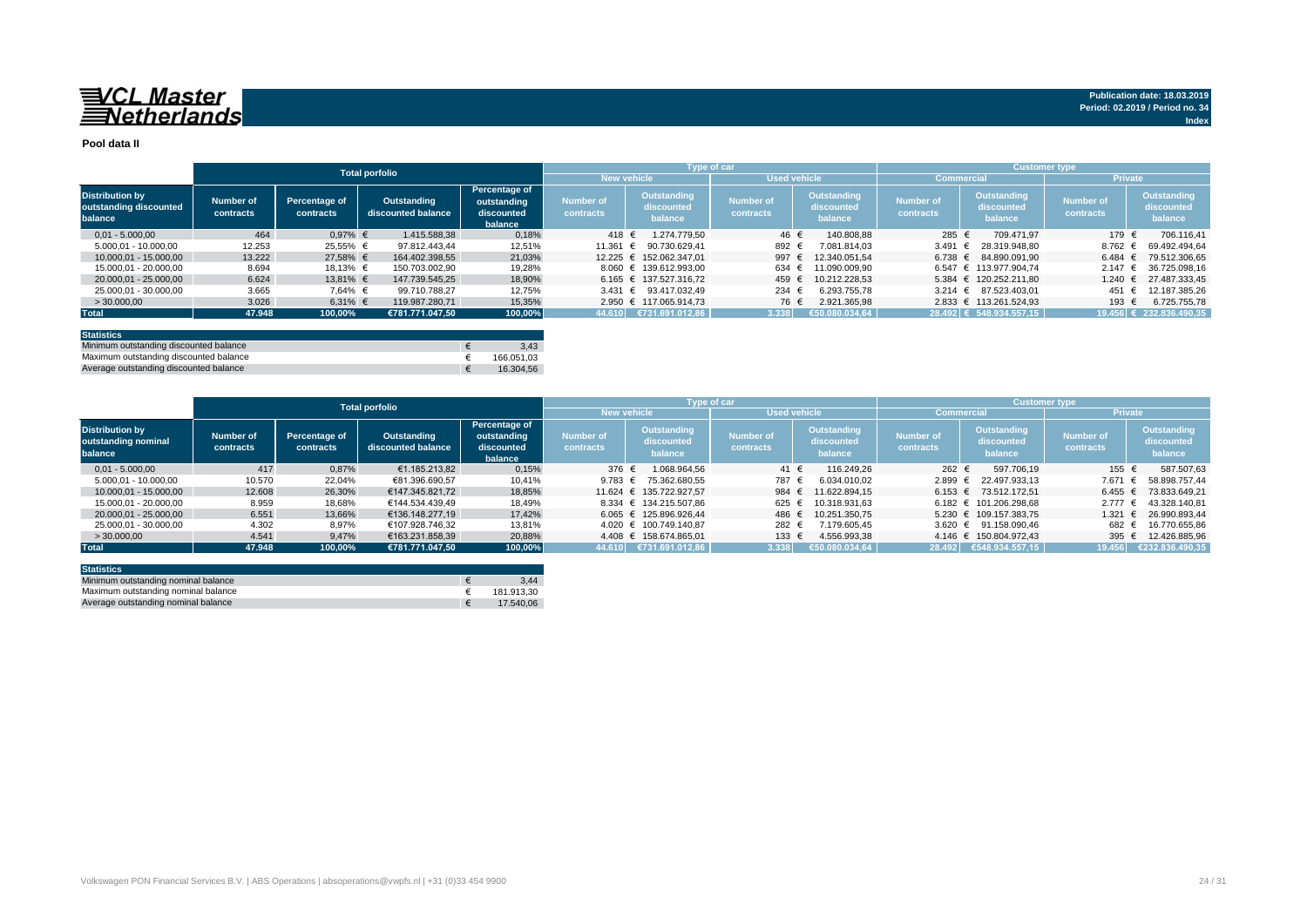

#### **Pool data III**

|                                          |                        |                            | <b>Total porfolio</b>                |                                                    |                                      |                                      | Type of car                   |                                      | <b>Customer type</b>          |                                      |                        |                                       |
|------------------------------------------|------------------------|----------------------------|--------------------------------------|----------------------------------------------------|--------------------------------------|--------------------------------------|-------------------------------|--------------------------------------|-------------------------------|--------------------------------------|------------------------|---------------------------------------|
|                                          |                        |                            |                                      |                                                    |                                      | <b>New vehicle</b>                   |                               | <b>Used vehicle</b>                  |                               | <b>Commercial</b>                    | <b>Private</b>         |                                       |
| <b>Distribution by</b><br>remaining term | Number of<br>contracts | Percentage of<br>contracts | Outstanding<br>discounted<br>balance | Percentage of<br>outstanding<br>discounted balance | <b>Number of</b><br><b>contracts</b> | Outstanding<br>discounted<br>balance | <b>Number of</b><br>contracts | Outstanding<br>discounted<br>balance | <b>Number of</b><br>contracts | Outstanding<br>discounted<br>balance | Number of<br>contracts | Outstanding<br>discounted<br>balance  |
| $01 - 12$                                | 11.664                 |                            | 24.33% € 132.848.244.65              | 16.99%                                             |                                      | 10.442 € 118.754.312.99              |                               | 1.222 € 14.093.931.66                | 5.859                         | 78.135.589.52                        |                        | $5.805 \quad \in \quad 54.712.655.13$ |
| $13 - 24$                                | 14.015                 |                            | 29.23% € 213.894.021.39              | 27,36%                                             |                                      | 12.599 € 191.330.857,62              | 1.416                         | € 22.563.163.77                      | 8.659                         | € 153.326.328,72                     |                        | 5.356 € 60.567.692,67                 |
| 25-36                                    | 12.104                 |                            | 25.24% € 220.001.953.32              | 28.14%                                             |                                      | 11.544 € 209.285.804.94              |                               | 560 € 10.716.148,38                  |                               | 7.453 € 158.288.816.65               |                        | 4.651 € 61.713.136.67                 |
| 37-48                                    | 8.417                  |                            | 17.55% € 171.108.048.47              | 21.89%                                             | 8.290                                | € 168.725.358.23                     | $127$ €                       | 2.382.690.24                         |                               | 5.197 € 123.426.217.35               | 3.220                  | 47.681.831,12<br>$\epsilon$           |
| 49-60                                    | 1.747                  | $3.64\%$ €                 | 43.895.396.66                        | 5.61%                                              |                                      | 1.734 € 43.571.296.07                | 13 €                          | 324.100.59                           |                               | 1.323 € 35.734.221.90                | 424 $\in$              | 8.161.174,76                          |
| 61-72                                    |                        | $0.00\%$ €                 | 23.383.01                            | 0,00%                                              |                                      | 23.383.01                            | $0 \in$                       |                                      |                               | 23.383.01                            | 0€                     |                                       |
| $>72$                                    |                        | $0.00\%$ €                 |                                      | 0,00%                                              |                                      | $0 \in$                              | $0 \in$                       |                                      |                               | $\cap$ $\in$                         | $0 \in$                |                                       |
| <b>Total</b>                             | 47.948                 | 100.00%                    | €781.771.047,50                      | 100,00%                                            | 44.610                               | €731.691.012.86                      | 3.338                         | €50.080.034,64                       | 28.492                        | €548.934.557.15                      |                        | 19.456 €232.836.490,35                |

| <b>Statistics</b>               |       |
|---------------------------------|-------|
| Minimum Remaining Term          |       |
| Maximum Remaining Term          | 65    |
| Weighted Average Remaining Term | 27.54 |

|                        |           |               | <b>Total porfolio</b> |                    |                    | Type of car             |              |                 | 'Customer type , |                            |                  |                                       |
|------------------------|-----------|---------------|-----------------------|--------------------|--------------------|-------------------------|--------------|-----------------|------------------|----------------------------|------------------|---------------------------------------|
|                        |           |               |                       |                    | <b>New vehicle</b> |                         | Used vehicle |                 |                  | Commercial                 | <b>Private</b>   |                                       |
|                        |           |               | Outstanding           | Percentage of      | Number of          | Outstanding             |              | Outstanding     | <b>Number of</b> | Outstanding                | <b>Number of</b> | Outstanding                           |
| <b>Distribution by</b> | Number of | Percentage of | discounted            | outstanding        |                    | Number of<br>discounted | discounted   | discounted      |                  | discounted                 |                  |                                       |
| seasoning              | contracts | contracts     | balance               | discounted balance | contracts          | balance                 | contracts    | balance         | contracts        | balance                    | contracts        | balance                               |
| $01 - 12$              | 11.655    | 24,31%        | €237.145.274.38       | 30,33%             | 10.814             | € 224.227.436.11        | 841 €        | 12.917.838.27   |                  | $6.895 \in 166.891.189.10$ | 4.760            | € 70.254.085.28                       |
| $13 - 24$              | 15.250    | 31.81%        | €260.548.136.91       | 33,33%             | 13.944             | € 240.556.650.73        | 1.306        | € 19.991.486.18 |                  | 8.631 € 177.672.630.18     |                  | $6.619 \quad \in \quad 82.875.506.73$ |
| $25 - 36$              | 12.366    | 25.79%        | €180.495.571.76       | 23,09%             |                    | 11.313 € 164.902.771.15 | 1.053        | € 15.592.800,61 |                  | 7.892 € 132.045.933,05     |                  | 4.474 € 48.449.638.71                 |
| 37-48                  | 8.116     | 16,93%        | €98.770.531.06        | 12,63%             |                    | 7.981 € 97.224.920,27   | 135          | 1.545.610.79    | 4.685            | 68.736.774.49              | 3.431            | € 30.033.756.57                       |
| 49-60                  | 550       | 1,15%         | €4.735.636,56         | 0,61%              | 547 €              | 4.703.337.77            | $3 \in$      | 32.298,79       | 379 €            | 3.512.141.24               | 171 €            | 1.223.495,32                          |
| 61-72                  |           | 0,02%         | €75.896,83            | 0,01%              | 11 €               | 75.896.83               | $0 \in$      |                 | 10 €             | 75.889,09                  |                  | 7.74                                  |
| $>72$                  |           | 0,00%         | €0,00                 | 0,00%              |                    | $0 \in$                 | $0 \in$      |                 | ∩ €              |                            | $0 \in$          |                                       |
| <b>Total</b>           | 47.948    | 100.00%       | €781.771.047.50       | 100,00%            | 44.610             | €731.691.012.86         | 3.338        | €50.080.034.64  | 28.492           | €548.934.557.15            | 19.456           | €232.836.490.35                       |

| <b>Statistics</b>          |       |
|----------------------------|-------|
| Minimum seasoning          |       |
| Maximum seasoning          | 68    |
| Weighted average seasoning | 20.54 |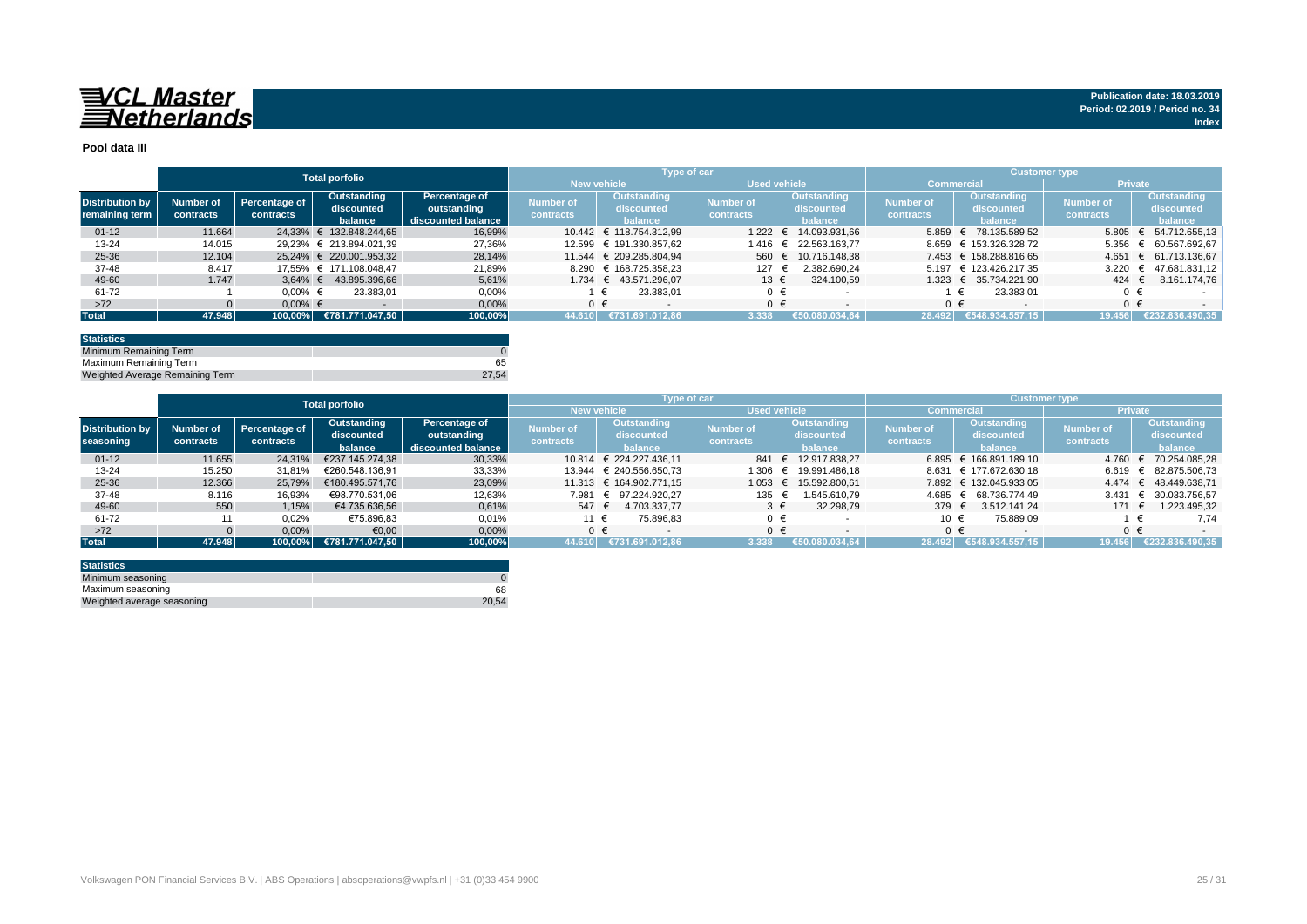**Pool data IV**

|                              |           |                           | <b>Total porfolio</b>   |                    |                  | Type of car             |                     |                     | <b>Customer type</b> |                           |                  |                        |  |  |  |  |
|------------------------------|-----------|---------------------------|-------------------------|--------------------|------------------|-------------------------|---------------------|---------------------|----------------------|---------------------------|------------------|------------------------|--|--|--|--|
|                              |           |                           |                         |                    |                  | <b>New vehicle</b>      | <b>Used vehicle</b> |                     | <b>Commercial</b>    |                           | <b>Private</b>   |                        |  |  |  |  |
|                              | Number of | Percentage of             | Outstanding             | Percentage of      | Number of        | Outstanding             | <b>Number of</b>    | Outstanding         | <b>Number of</b>     | Outstanding               | <b>Number of</b> | Outstanding            |  |  |  |  |
| <b>Distribution by brand</b> |           | contracts                 | discounted              | outstanding        | <b>contracts</b> | discounted              | <b>contracts</b>    | discounted          | contracts            | discounted                | contracts        | discounted             |  |  |  |  |
|                              | contracts |                           | balance                 | discounted balance |                  | halance                 |                     | balance             |                      | halance                   |                  | <b>balance</b>         |  |  |  |  |
| <b>VW</b>                    | 16.831    | 35,10%                    | €253.805.667,77         | 32,47%             |                  | 15.416 € 231.646.462.02 | 1.415               | 22.159.205.75       |                      | 9.145 € 164.971.476.67    | 7.686            | € 88.834.191,10        |  |  |  |  |
| <b>VW LCV</b>                | 4.164     | 8,68%                     | €70.750.354.31          | 9,05%              |                  | 4.028 € 69.013.331.54   | 136 €               | 1.737.022.77        |                      | 4.164 € 70.750.354.31     | 0 €              |                        |  |  |  |  |
| Audi                         | 5.493     | 11.46%                    | €129.186.366.57         | 16,52%             |                  | 5.151 € 121.927.463.88  | 342 $\in$           | 7.258.902.69        |                      | 2.866 € 77.519.174.37     | 2.627            | € 51.667.192.20        |  |  |  |  |
| Seat                         | 5.846     | 12.19%                    | €67.976.528.19          | 8,70%              |                  | 5.525 € 64.808.234.57   | 321 $\epsilon$      | 3.168.293,62        |                      | 1.588 € 24.049.205.10     | 4.258            | $\in$ 43.927.323,09    |  |  |  |  |
| Skoda                        | 8.292     | 17.29%                    | €109.178.626.38         | 13.97%             |                  | 7.979 € 105.492.182.97  | 313 $\epsilon$      | 3.686.443.41        |                      | $3.411 \in 60.810.188.86$ |                  | 4.881 € 48.368.437,52  |  |  |  |  |
| Other brands                 | 7.322     | €150.873.504.28<br>15.27% |                         | 19,30%             |                  | 6.511 € 138.803.337.88  |                     | 811 € 12.070.166.40 |                      | 7.318 € 150.834.157.84    |                  | 39.346.44              |  |  |  |  |
| <b>Total</b>                 | 47.948    |                           | 100,00% €781.771.047,50 | 100,00%            |                  | 44.610 €731.691.012,86  | 3.338               | €50.080.034.64      |                      | 28.492 €548.934.557.15    |                  | 19.456 €232.836.490,35 |  |  |  |  |

|                                            |                        | <b>Total porfolio</b>                                                                                                    |                 |                               |                                      |                               | Type of car                                 |                               | <b>Customer type</b>                        |                        |                                                    |                       |  |  |  |  |
|--------------------------------------------|------------------------|--------------------------------------------------------------------------------------------------------------------------|-----------------|-------------------------------|--------------------------------------|-------------------------------|---------------------------------------------|-------------------------------|---------------------------------------------|------------------------|----------------------------------------------------|-----------------------|--|--|--|--|
|                                            |                        |                                                                                                                          |                 |                               |                                      | <b>New vehicle</b>            | <b>Used vehicle</b>                         |                               |                                             | Commercial             | <b>Private</b>                                     |                       |  |  |  |  |
| Distribution by geographic<br>distribution | Number of<br>contracts | Percentage of<br>Outstanding<br>Percentage of<br>outstanding<br>discounted<br>contracts<br>discounted balance<br>balance |                 | <b>Number of</b><br>contracts | Outstanding<br>discounted<br>halance | <b>Number of</b><br>contracts | <b>Outstanding</b><br>discounted<br>balance | <b>Number of</b><br>contracts | Outstanding<br>discounted<br><b>balance</b> | Number of<br>contracts | <b>Outstanding</b><br>discounted<br><b>balance</b> |                       |  |  |  |  |
| Noord-Holland                              | 7.719                  | 16.10%                                                                                                                   | €134.680.429.25 | 17,23%                        |                                      | 7.071 € 124.173.742.14        | 648 €                                       | 10.506.687.11                 | $4.895$ €                                   | 99.664.505.85          | 2.824                                              | 35.015.923,40         |  |  |  |  |
| Flevoland                                  | 1.188                  | 2.48%                                                                                                                    | €17.340.176.29  | 2,22%                         |                                      | 1.124 € 16.468.950,95         | 64 €                                        | 871.225.34                    | 449 €                                       | 8.915.514,48           | 739 €                                              | 8.424.661.81          |  |  |  |  |
| Utrecht                                    | 4.587                  | 9,57%                                                                                                                    | €75.633.732.76  | 9,67%                         |                                      | 4.197 € 69.884.229.96         | 390 $\epsilon$                              | 5.749.502.80                  |                                             | 2.857 € 55.853.716.12  | 1.730                                              | 19.780.016.64         |  |  |  |  |
| Zuid-Holland                               | 12.023                 | 25,08%                                                                                                                   | €192.108.143.48 | 24,57%                        |                                      | 11.212 € 179.938.254.30       | 811 €                                       | 12.169.889.18                 |                                             | 6.723 € 127.770.597.59 | 5.300                                              | 64.337.545.89         |  |  |  |  |
| Gelderland                                 | 5.083                  | 10.60%                                                                                                                   | €80.136.074.10  | 10,25%                        |                                      | 4.796 € 76.010.053.24         | 287 €                                       | 126.020.86                    |                                             | 3.240 € 58.923.161.27  |                                                    | 1.843 € 21.212.912,83 |  |  |  |  |
| Noord-Brabant                              | 7.145                  | 14.90%                                                                                                                   | €116.246.127.82 | 14,87%                        |                                      | 6.713 € 110.042.569.74        | 432 €                                       | 6.203.558.08                  | 4.133 €                                     | 79.880.809.06          | 3.012                                              | 36.365.318.76<br>€    |  |  |  |  |
| Zeeland                                    | 799                    | 1.67%                                                                                                                    | €12.612.427.65  | 1,61%                         |                                      | 753 € 11.959.238.72           | 46 €                                        | 653.188.93                    | 388 €                                       | 7.403.810.05           | 411 €                                              | 5.208.617.60          |  |  |  |  |
| Limburg                                    | 3.293                  | 6,87%                                                                                                                    | €52.399.315,81  | 6,70%                         |                                      | 3.062 € 48.979.741.15         | 231 €                                       | 3.419.574.66                  | 1.858 €                                     | 34.951.645.97          | 1.435                                              | 17.447.669.84<br>€    |  |  |  |  |
| Overijssel                                 | 3.358                  | 7,00%                                                                                                                    | €58.121.981.07  | 7,43%                         |                                      | 3.103 € 54.286.555.38         | 255 €                                       | 3.835.425.69                  | $2.575 \in$                                 | 48.644.745.02          | 783 €                                              | 9.477.236,05          |  |  |  |  |
| Drenthe                                    | 876                    | 1,83%                                                                                                                    | €13.883.608.66  | 1.78%                         | 821 €                                | 13.085.215.70                 | 55 €                                        | 798.392.96                    | 459 €                                       | 9.140.113.11           | 417 €                                              | 4.743.495,55          |  |  |  |  |
| Friesland                                  | 671                    | 1.40%                                                                                                                    | €9.236.425.71   | 1,18%                         | 647 €                                | 8.876.899,69                  | 24 $\in$                                    | 359.526.02                    | 178 €                                       | 3.678.059.54           | 493 €                                              | 5.558.366,17          |  |  |  |  |
| Groningen                                  | 1.206                  | 2,52%                                                                                                                    | €19.372.604.90  | 2,48%                         |                                      | 1.111 € 17.985.561.89         | 95 €                                        | 1.387.043.01                  | 737 €                                       | 14.107.879.09          | 469                                                | 5.264.725,81          |  |  |  |  |
| <b>Total</b>                               | 47.948                 | $100.00\%$                                                                                                               | €781.771.047.50 | 100,00%                       |                                      | 44.610 €731.691.012.86        | 3.338                                       | €50.080.034.64                |                                             | 28.492 €548.934.557.15 | 19.456                                             | €232.836.490.35       |  |  |  |  |

|                                                                   |                                            | <b>Total porfolio</b>                    |                                      |                                     |                                                                                     | Type of car                 |                               |                                             | <b>Customer type</b>          |                                             |                        |                                             |  |  |  |  |
|-------------------------------------------------------------------|--------------------------------------------|------------------------------------------|--------------------------------------|-------------------------------------|-------------------------------------------------------------------------------------|-----------------------------|-------------------------------|---------------------------------------------|-------------------------------|---------------------------------------------|------------------------|---------------------------------------------|--|--|--|--|
|                                                                   |                                            |                                          |                                      |                                     |                                                                                     | <b>New vehicle</b>          | <b>Used vehicle</b>           |                                             | <b>Commercia</b>              |                                             | <b>Private</b>         |                                             |  |  |  |  |
| <b>Distribution by industry sector</b>                            | <b>Number of</b><br>contracts              | Percentage of<br>contracts               | Outstanding<br>discounted<br>balance | Percentage of<br>discounted balance | <b>Outstanding</b><br><b>Number of</b><br>discounted<br><b>contracts</b><br>balance |                             | <b>Number of</b><br>contracts | <b>Outstanding</b><br>discounted<br>balance | <b>Number of</b><br>contracts | <b>Outstanding</b><br>discounted<br>balance | Number of<br>contracts | <b>Outstanding</b><br>discounted<br>balance |  |  |  |  |
| Agriculture / Forestry                                            | 181                                        | 0,38%                                    | €3.568.092.91                        | 0,46%                               | 173 €                                                                               | 3.427.988.23                | 8 €                           | 140.104.68                                  | 181 €                         | 3.568.092.91                                | $0 \in$                |                                             |  |  |  |  |
| Construction                                                      | 149                                        | 0,31%                                    | €2.760.195,19                        | 0,35%                               | 146 €                                                                               | 2.715.483,15                | $3 \in$                       | 44.712.04                                   | 149 €                         | 2.760.195.19                                | $0 \in$                |                                             |  |  |  |  |
| Energy / Mining                                                   | 158                                        | 0,33%<br>€3.557.088.49<br>€34.803.746.98 |                                      | 0,46%                               | 147 €                                                                               | 3.342.267.79                | 11 €                          | 214.820.70                                  | 158 €<br>3.557.088,49         |                                             | $0 \in$                | $\sim$                                      |  |  |  |  |
| <b>Financial services</b>                                         | 1.744                                      | 3,64%                                    |                                      | 4,45%                               | 1.634                                                                               | 32.683.548.32<br>$\epsilon$ | 110 €                         | 120.198.66                                  | 1.744 €                       | 34.803.746.98                               | $0 \in$                |                                             |  |  |  |  |
| Hotel and restaurant industry                                     | 118                                        | 0,25%                                    | €2.291.437.94                        | 0,29%                               | 112 €                                                                               | 2.203.033.05                | 6 €                           | 88.404.89                                   | 118 €                         | 2.291.437.94                                | $0 \in$                | $\sim$                                      |  |  |  |  |
| Information technology                                            | 1.469                                      | 3,06%                                    | €26.794.291.59                       | 3,43%                               | 1.372 €                                                                             | 25.297.802.94               | 97 €                          | .496.488.65                                 | 1.469 €                       | 26.794.291.59                               | $0 \in$                |                                             |  |  |  |  |
| Manufacturing industry                                            | 3.019                                      | 6,30%                                    | €62.276.979.75                       | 7,97%                               |                                                                                     | 2.799 € 58.857.556,53       | 220 €                         | 3.419.423.22                                | 3.019 $\epsilon$              | 62.276.979,75                               | $0 \in$                |                                             |  |  |  |  |
| Other                                                             | 8.568                                      | 17.87%                                   | €176.882.636.48                      | 22,63%                              |                                                                                     | 7.230 € 154.857.147.24      | 1.338                         | 22.025.489.24                               |                               | 8.565 € 176.850.912,37                      | $0 \in$                |                                             |  |  |  |  |
| Other services                                                    | 6.137                                      | 12,80%                                   | €102.951.809.13                      | 13.17%                              |                                                                                     | 5.570 € 94.597.777.46       | 567 €                         | 8.354.031.67                                |                               | 6.137 € 102.951.809.13                      | $0 \in$                |                                             |  |  |  |  |
| Private                                                           | 19.453                                     | 40,57%                                   | €232.804.766,24                      | 29,78%                              |                                                                                     | 18.867 € 226.798.537.83     | 586 €                         | 6.006.228.41                                | $0 \in$                       |                                             |                        | 19.456 € 232.836.490.35                     |  |  |  |  |
| Public administration, education,<br>health care, public services | 557                                        | 1,16%                                    | €9.412.147.73                        | 1,20%                               | 511                                                                                 | 8.665.687,07<br>€           | 46 €                          | 746.460,66                                  | 557 €                         | 9.412.147.73                                | $0 \in$                |                                             |  |  |  |  |
| Real estate                                                       | 575                                        | 1,20%                                    | €11.393.728.92                       | 1,46%                               | 526 €                                                                               | 10.624.548.04               | 49 €                          | 769.180.88                                  | 575 €                         | 11.393.728.92                               | $0 \in$                |                                             |  |  |  |  |
| Retail / Wholesale                                                | 1.736                                      | 3,62%                                    | €29.095.192.73                       | 3,72%                               | 1.652 €                                                                             | 27.881.834.09               | 84 €                          | 1.213.358,64                                | 1.736 $∈$                     | 29.095.192.73                               | $0 \in$                | $\sim$                                      |  |  |  |  |
| Transportation                                                    | 4.084<br>8.52%<br>€83.178.933,42<br>10,64% |                                          | 3.871                                | € 79.737.801.12                     | 213 €                                                                               | 3.441.132.30                |                               | 4.084 € 83.178.933.42                       | $0 \in$                       |                                             |                        |                                             |  |  |  |  |
| <b>Total</b>                                                      | 47.948                                     | 100,00%                                  | €781.771.047,50                      |                                     | 44.610 €731.691.012,86                                                              | 3.338                       | €50.080.034.64                |                                             | 28.492 €548.934.557.15        | 19.456                                      | €232.836.490.35        |                                             |  |  |  |  |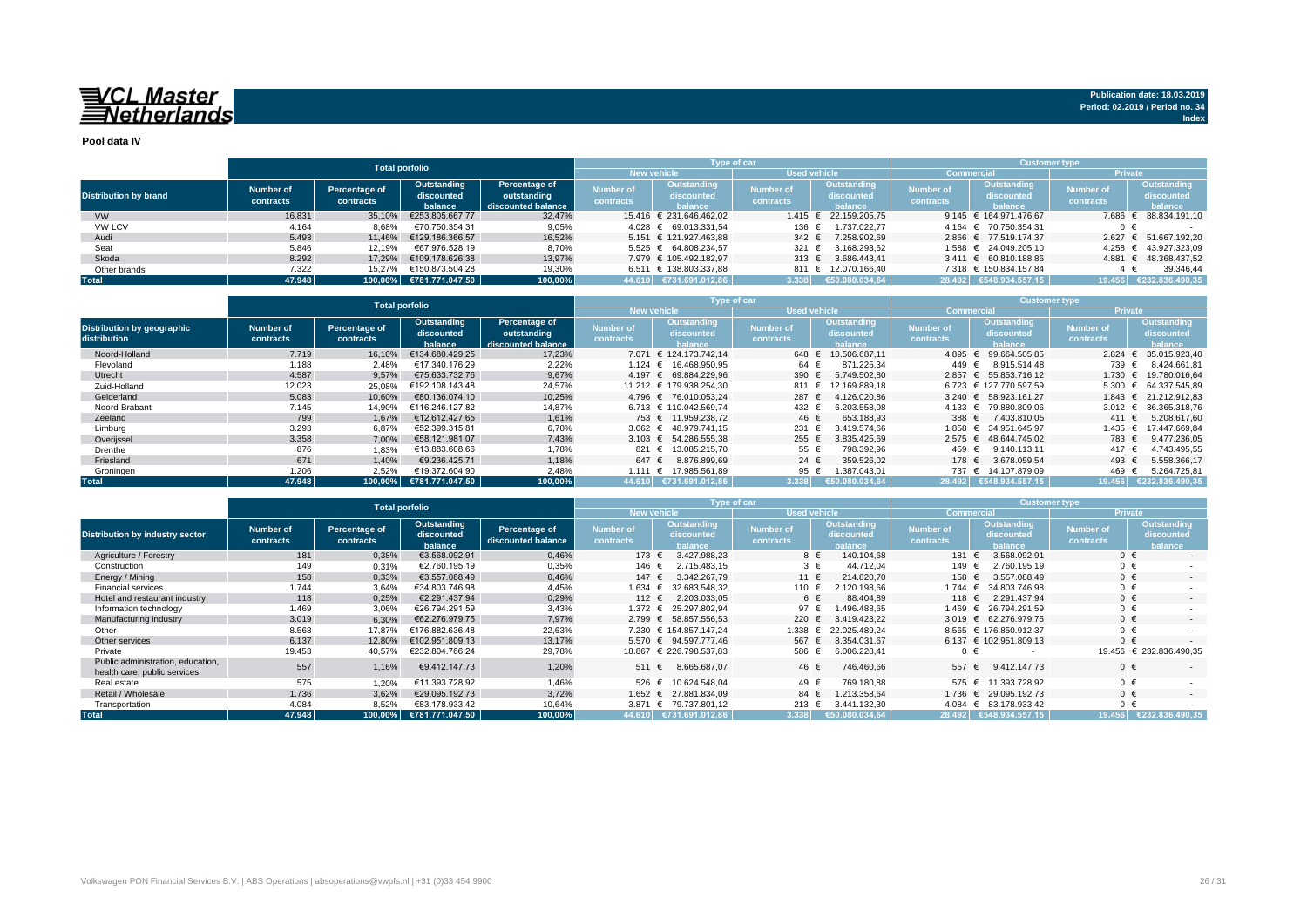**Pool data V**

|                                               |                       |                         |                         | <b>Total porfolio</b>              |                    |                  | Type of car                      |                  |                         | <b>Customer type</b> |                                    |                |                               |  |  |  |
|-----------------------------------------------|-----------------------|-------------------------|-------------------------|------------------------------------|--------------------|------------------|----------------------------------|------------------|-------------------------|----------------------|------------------------------------|----------------|-------------------------------|--|--|--|
|                                               |                       |                         |                         |                                    |                    |                  | New vehicle                      | Used vehicle     |                         | Commercial           |                                    | <b>Private</b> |                               |  |  |  |
|                                               |                       | <b>Number of</b>        | <b>Percentage of</b>    | Outstanding                        | Percentage of      | <b>Number of</b> | <b>Outstanding</b>               |                  | Outstanding             | <b>Number of</b>     | Outstanding                        | Number of      | <b>Outstanding</b>            |  |  |  |
| <b>Distribution by brand &amp; Model</b>      | <b>Model</b>          |                         |                         | discounted                         | outstanding        |                  | discounted                       | <b>Number of</b> | discounted              |                      | discounted                         |                | discounted                    |  |  |  |
|                                               |                       | contracts               | contracts               | balance                            | liscounted balance | contracts        |                                  | contracts        |                         | contracts            |                                    | contracts      |                               |  |  |  |
| Volkswagen                                    | Amarok                | $\blacksquare$          | $0,00%$ €               | 14.063,60                          | 0,00%              |                  | 1 $\in$<br>14.063,60             | $0 \in$          | $\sim$                  | $1 \in$              | 14.063,60                          |                | $0 \in$                       |  |  |  |
|                                               | Arteon                | 65                      | $0,14%$ €               | 2.268.821,05                       | 0,29%              | 64 €             | 2.238.979,07                     | $1 \in$          | 29.841,98               | 65 €                 | 2.268.821,05                       |                | $0 \in$                       |  |  |  |
|                                               | Beetle                | 10                      | $0.02\%$ €              | 214.206,35                         | 0.03%              |                  | 201.592,68<br>$9 \in$            | 1 €              | 12.613,67               | 7 €                  | 153.788,61                         | 3              | $\epsilon$<br>60.417,74       |  |  |  |
|                                               | Caddy                 | 130                     | $0,27%$ €               | 1.785.509,52                       | 0,23%              | 125 €            | 1.713.807,67                     | $5 \in$          | 71.701,85               | 126 €                | 1.713.144,17                       |                | $4 \in$<br>72.365,35          |  |  |  |
|                                               | Crafter               | 74                      | $0,15%$ €               | 1.390.212,45                       | 0,18%              | 60 €             | 1.223.841,59                     | 14 €             | 166.370,86              | 74 €                 | 1.390.212,45                       |                | $0 \in$                       |  |  |  |
|                                               | Golf                  | 4.695                   | 9,79% €                 | 81.765.395,72                      | 10,46%             |                  | 4.084 € 71.108.541,33            | 611 €            | 10.656.854,39           | 3.010 $\in$          | 56.810.925,20                      | 1.685 $∈$      | 24.954.470,52                 |  |  |  |
|                                               | Jetta                 | $\sim$                  | $0.00\%$ €              | $\sim$                             | 0.00%              |                  | $0 \in$                          | $0 \in$          |                         | $0 \in$              |                                    |                | $0 \in$                       |  |  |  |
|                                               | Passat                | 1.840                   |                         | 3,84% € 43.596.586,54              | 5,58%              |                  | 1.582 € 37.493.640,05            | 258 €            | 6.102.946,49            | 1.824 $∈$            | 43.263.114,78                      |                | 333.471,76<br>16 €            |  |  |  |
|                                               | Polo                  | 4.250                   | 8,86% €                 | 51.538.399,66                      | 6,59%              | 3.985 €          | 48.980.901,33                    | 265 €            | 2.557.498,33            | $1.536$ €            | 19.287.119,35                      | 2.714 ∈        | 32.251.280,31                 |  |  |  |
|                                               | Sharan                | 15                      | $0,03%$ €               | 386.694,18                         | 0,05%              | 14 $\in$         | 369.565,42                       | 1 €              | 17.128,76               | 13 €                 | 333.506,76                         | $\overline{2}$ | 53.187,42<br>$\epsilon$       |  |  |  |
|                                               | Tiguan                | 707                     | 1,47% €                 | 19.948.183,63                      | 2,55%              | 687 €            | 19.406.595,96                    | 20 €             | 541.587,67              | 598 €                | 17.015.153,71                      | 109 €          | 2.933.029,92                  |  |  |  |
|                                               | Touareg               | $\overline{2}$          | $0,00%$ €               | 130.151,36                         | 0,02%              | $2 \in$          | 130.151,36                       | $0 \in$          |                         | $2 \in$              | 130.151,36                         | $\mathbf{0}$   | $\epsilon$                    |  |  |  |
|                                               | Touran                | 181                     | $0,38%$ €               | 4.015.623,81                       | 0,51%              | 173 €            | 3.894.319,21                     | 8 €              | 121.304,60              | 160 €                | 3.519.963,11                       |                | 21 €<br>495.660,70            |  |  |  |
|                                               | Transporter           | 360                     | $0,75%$ €               | 5.714.602,47                       | 0,73%              | 336 $\epsilon$   | 5.357.534,56                     | 24 $\in$         | 357.067,91              | 360                  | $\epsilon$<br>5.714.602,47         | $\mathbf{0}$   | $\epsilon$                    |  |  |  |
|                                               | T-roc                 | 293                     | $0,61\%$ €              | 7.004.984,12                       | 0.90%              | 291 €            | 6.965.860,64                     | $2 \in$          | 39.123,48               | 124 $∈$              | 3.005.449,22                       | 169 €          | 3.999.534,90                  |  |  |  |
|                                               | Up!                   | 4.208                   | 8,78% €                 | 34.032.233,31                      | 4,35%              |                  | 4.003 € 32.547.067,55            | 205 €            | 1.485.165,76            |                      | 1.245 € 10.351.460,83              | $2.963$ €      | 23.680.772,48                 |  |  |  |
| <b>Sub-Total VW</b>                           |                       | 6.831                   | 35,10%                  | €253.805.667,77                    | 32,47%             | 15.416           | €231.646.462,02                  | .415             | €22.159.205,75          | 9.145                | €164.971.476,67                    |                | 88.834.191.1                  |  |  |  |
| VW LCV                                        | Amarok                | 17                      | $0,04%$ €               | 481.699,03                         | 0,06%              | 16 €             | 443.690,10                       | $1 \in$          | 38.008,93               | 17 €                 | 481.699,03                         |                | $0 \in$                       |  |  |  |
|                                               | Caddy                 | 1.774                   |                         | 3,70% € 21.479.566,05              | 2,75%              |                  | 1.729 € 21.107.452,38            | 45 €             | 372.113,67              |                      | 1.774 € 21.479.566,05              |                | $0 \in$                       |  |  |  |
|                                               | Crafter               | 888                     | 1,85% €                 | 20.020.774,81                      | 2,56%              |                  | 846 € 19.428.740,53              | 42 €             | 592.034,28              | 888                  | 20.020.774,81<br>$\epsilon$        | $\mathbf 0$    | $\epsilon$                    |  |  |  |
|                                               | Tiguan                | 8                       | $0,02%$ €               | 170.610,96                         | 0,02%              |                  | 170.610,96<br>8 €                | $0 \in$          | $\sim$                  | 8 €                  | 170.610,96                         |                | $0 \in$                       |  |  |  |
|                                               | Touran                | $\overline{4}$          | $0,01\%$ €              | 60.889,30                          | 0,01%              |                  | $4 \in$<br>60.889,30             | $0 \in$<br>48 €  |                         | $4 \in$              | 60.889,30                          |                | $0 \in$                       |  |  |  |
|                                               | Transporter<br>Sharan | 1.469<br>$\overline{4}$ | $3,06%$ €<br>$0,01\%$ € | 28.454.044,72<br>82.769,44         | 3,64%<br>0,01%     |                  | 1.421 € 27.719.178,83<br>$4 \in$ | $0 \in$          | 734.865,89              | $4 \in$              | 1.469 € 28.454.044,72<br>82.769,44 |                | $0 \in$<br>$0 \in$            |  |  |  |
| <b>Sub-Total VW LCV</b>                       |                       | 4.164                   | 8,68%                   | €70.750.354,31                     | 9,05%              | 4 N 28           | 82.769,44<br>€69.013.331.54      | 136              | €1.737.022,77           | 4.164                | €70.750.354,31                     |                | €0.00                         |  |  |  |
| Audi                                          | A1                    |                         | $2,35%$ €               | 16.289.858,55                      | 2,08%              |                  | 1.095 € 15.885.429,48            | 32 $\epsilon$    | 404.429,07              | 182 €                | 2.873.802,78                       |                | 945 € 13.416.055,77           |  |  |  |
|                                               | A <sub>3</sub>        | 1.127<br>2.450          | 5,11% $∈$               | 51.960.329,87                      | 6,65%              |                  | 2.208 € 47.047.749,60            | 242 €            | 4.912.580,27            | 1.228                | $\epsilon$<br>26.535.241,68        | $1.222$ €      | 25.425.088,19                 |  |  |  |
|                                               | A4                    | 893                     |                         | 1,86% € 25.249.554,20              | 3,23%              | 869 €            | 24.711.332,75                    | 24 $\in$         | 538.221,45              | 673 €                | 19.182.822,83                      | 220 €          | 6.066.731,37                  |  |  |  |
|                                               | A <sub>5</sub>        | 219                     | $0,46%$ €               | 7.855.923,46                       | 1,00%              | 212 $∈$          | 7.661.280,52                     | 7 €              | 194.642,94              | 189 €                | 6.758.020,30                       |                | 30 $\epsilon$<br>1.097.903,16 |  |  |  |
|                                               | A6                    | 266                     | $0,55%$ €               | 9.409.781,40                       | 1,20%              | 250              | 9.073.010,22<br>€                | 16 €             | 336.771,18              | 260 €                | 9.159.391,83                       | 6              | 250.389,57<br>$\epsilon$      |  |  |  |
|                                               | A7                    | 14                      | $0.03%$ €               | 658.591,84                         | 0.08%              | 14 $\in$         | 658.591,84                       | $0 \in$          |                         | 13 €                 | 582.932.04                         | $\overline{1}$ | 75,659.80<br>$\epsilon$       |  |  |  |
|                                               | A8                    | 6                       | $0,01\%$ €              | 394.903,88                         | 0,05%              |                  | 394.903,88<br>6 €                | $0 \in$          |                         | 6 €                  | 394.903,88                         |                | $0 \in$                       |  |  |  |
|                                               | Q2                    | 272                     | $0,57%$ €               | 7.065.189,01                       | 0,90%              | 264 €            | 6.876.680,75                     | 8 €              | 188.508,26              | 134 €                | 3.556.999,48                       | 138            | 3.508.189,53<br>$\epsilon$    |  |  |  |
|                                               | Q <sub>3</sub>        | 93                      | $0.19%$ €               | 2.554.032,50                       | 0.33%              | 92 €             | 2.535.765,69                     | 1 €              | 18.266,81               | 35 $\epsilon$        | 982.290,49                         | 58             | 1.571.742,01<br>$\epsilon$    |  |  |  |
|                                               | Q <sub>5</sub>        | 69                      | $0,14%$ €               | 3.029.186,81                       | 0,39%              | 68 €             | 2.994.188,09                     | $1 \in$          | 34.998,72               | 66 €                 | 2.917.588,01                       | 3              | 111.598,80<br>$\epsilon$      |  |  |  |
|                                               | Q7                    | 75                      | $0,16%$ €               | 4.323.542,55                       | 0,55%              | 65 €             | 3.717.933,33                     | 10 €             | 605.609,22              | 75 €                 | 4.323.542,55                       |                | $0 \in$                       |  |  |  |
|                                               | Q8                    | $\overline{1}$          | $0,00%$ €               | 117.946,20                         | 0,02%              | 1 €              | 117.946,20                       | $0 \in$          | $\sim$                  | $1 \in$              | 117.946,20                         |                | $0 \in$                       |  |  |  |
|                                               | TT.                   | 8                       | $0,02%$ €               | 277.526,30                         | 0,04%              |                  | 7 €<br>252.651,53                | $1 \in$          | 24.874,77               | $4 \in$              | 133.692,30                         |                | $4 \in$<br>143.834,00         |  |  |  |
| Sub-Total Audi                                |                       | 5.493                   | 11.46%                  | €129.186.366.57                    | 16.52%             | .151             | €121.927.463.88                  | 42               | 258.902.69              |                      | €77.519.174.37                     | 627            | .667.192.20                   |  |  |  |
|                                               | Alhambra              | 20                      | $0,04%$ €               | 560.702,22                         | 0,07%              | 18 €             | 497.984,96                       | $2 \in$          | 62.717,26               | 20 €                 | 560.702,22                         |                | $0 \in$                       |  |  |  |
|                                               | Altea                 | $\overline{1}$          | $0,00%$ €               | 12.691,04                          | 0.00%              |                  | $1 \in$<br>12.691,04             | $0 \in$          | $\sim$                  | $0 \in$              |                                    | $\overline{1}$ | $\epsilon$<br>12.691,04       |  |  |  |
|                                               | Arona                 | 219                     | $0,46%$ €               | 4.074.345,16                       | 0,52%              | 216 €            | 4.013.030,29                     | $3 \in$          | 61.314,87               | $52 \in$             | 1.055.316,44                       | 167 €          | 3.019.028,72                  |  |  |  |
|                                               | Ibiza                 | 2.626                   |                         | 5,48% € 27.435.200,92              | 3,51%              | 2.493 €          | 26.227.057,51                    | 133 $∈$          | 1.208.143,41            | 461 €                | 5.275.265,80                       | $2.165$ €      | 22.159.935,12                 |  |  |  |
|                                               | Leon                  | 1.320                   | 2,75% €                 | 19.847.862,23                      | 2,54%              | 1.187 $∈$        | 18.369.598,22                    | 133 €            | 1.478.264,01            | 725 €                | 11.647.093,87                      | 595            | $\epsilon$<br>8.200.768,36    |  |  |  |
|                                               | Mii                   | 1.388                   | 2,89% €                 | 10.116.968,14                      | 1,29%              | 1.342 $∈$        | 9.826.676,03                     | 46 €             | 290.292,11              | 127 €                | 961.217,48                         | 1.261 $∈$      | 9.155.750,66                  |  |  |  |
|                                               | Ateca                 | 237                     | $0,49%$ €               | 5.525.578,44                       | 0,71%              | 234 $\in$        | 5.466.017,84                     | $3 \in$          | 59.560,60               | 182 €                | 4.270.246,66                       |                | 55 €<br>1.255.331,78          |  |  |  |
|                                               | Toledo                | 35                      | $0,07%$ €               | 403.180,04                         | 0,05%              | 34 $\in$         | 395.178,68                       | $1 \in$          | 8.001,36                | 21 $\in$             | 279.362,63                         |                | 14 €<br>123.817,41            |  |  |  |
| <b>Sub-Total Seat</b>                         |                       | 5.846                   | 12,19%                  | €67.976.528,19                     | 8,70%              | 5.525            | €64.808.234.57                   | 321              | €3.168.293,62           | .588                 | €24.049.205,10                     | 4.258          | €43.927.323,09                |  |  |  |
| Skoda                                         | Citigo                | 2.328                   |                         | 4,86% € 17.323.510,88              | 2,22%              |                  | 2.281 € 17.008.035,81            | 47 €             | 315.475,07              | 176 €                | 1.378.052,74                       | 2.152 ∈        | 15.945.458,14                 |  |  |  |
|                                               | Fabia                 | 2.444                   |                         | 5,10% € 27.058.293,01              | 3,46%              | 2.372 ∈          | 26.295.065,14                    | 72 €             | 763.227,87              | 463 €                | 5.311.518,96                       | 1.981 €        | 21.746.774,05                 |  |  |  |
|                                               | Octavia               | 2.096                   |                         | 4,37% € 36.613.066,64              | 4,68%              | 1.938 €          | 34.576.023.96                    | 158 €            | 2.037.042,68            | 1.868                | $\epsilon$<br>32.944.343,37        | 228            | 3.668.723,27<br>$\epsilon$    |  |  |  |
|                                               | Rapid                 | 566                     | 1,18% €                 | 6.817.687,86                       | 0,87%              | 555 €            | 6.710.566,52                     | 11 €             | 107.121,34              | 112 €                | 1.429.867,24                       | 454 €          | 5.387.820,62                  |  |  |  |
|                                               | Roomster              | $\overline{1}$          | $0,00%$ €               | 242,37                             | 0,00%              | $1 \in$          | 242,37                           | $0 \in$          |                         |                      | $\epsilon$<br>242,37               | $\mathbf{0}$   | $\epsilon$                    |  |  |  |
|                                               | Superb                | 480                     | 1,00% €                 | 10.611.315,66                      | 1,36%              | 457 €            | 10.200.940,32                    | 23 €             | 410.375,34              | 459 €                | 10.083.074,16                      |                | 21 €<br>528.241,50            |  |  |  |
|                                               | Kodiag                | 217                     | $0,45%$ €               | 6.595.604,37                       | 0,84%              | 215 $∈$          | 6.542.403,26                     | $2 \in$          | 53.201,11               | 205 €                | 6.242.136,15                       |                | 12 $\in$<br>353.468,22        |  |  |  |
|                                               | Karoq                 | 140                     | $0,29%$ €               | 3.835.715,74                       | 0,49%              | 140 €            | 3.835.715,74                     | $0 \in$          |                         | 121 €                | 3.335.426,19                       |                | 500.289,55<br>19 €            |  |  |  |
|                                               | Yeti                  | 20                      | $0,04\%$ €              | 323.189,85                         | 0,04%              | 20 €             | 323.189,85                       | $0 \in$<br>313   | $\sim$<br>€3.686.443.41 | 6 €<br>3.411         | 85.527,68<br><b>EGO 810 188 86</b> | 881            | 14 $\in$<br>237.662,17        |  |  |  |
| <b>Sub-Total Skoda</b><br><b>Other brands</b> |                       | 8.292<br>7.322          | 17,29%<br>15,27%        | €109.178.626,38<br>€150.873.504,28 | 13,97%<br>19,30%   | 7.979            | €105.492.182.97                  | 811              | €12.070.166.40          |                      | 7.318 €150.834.157.84              |                | 48.368.437.52<br>€39.346.44   |  |  |  |
| <b>Total</b>                                  |                       | 47.948                  | 100,00%                 | €781.771.047,50                    | 100,00%            |                  | 44.610 €731.691.012,86           | 3.338            | €50.080.034,64          | 28.492               | €548.934.557,15                    | 19.456         | €232.836.490.35               |  |  |  |
|                                               |                       |                         |                         |                                    |                    |                  |                                  |                  |                         |                      |                                    |                |                               |  |  |  |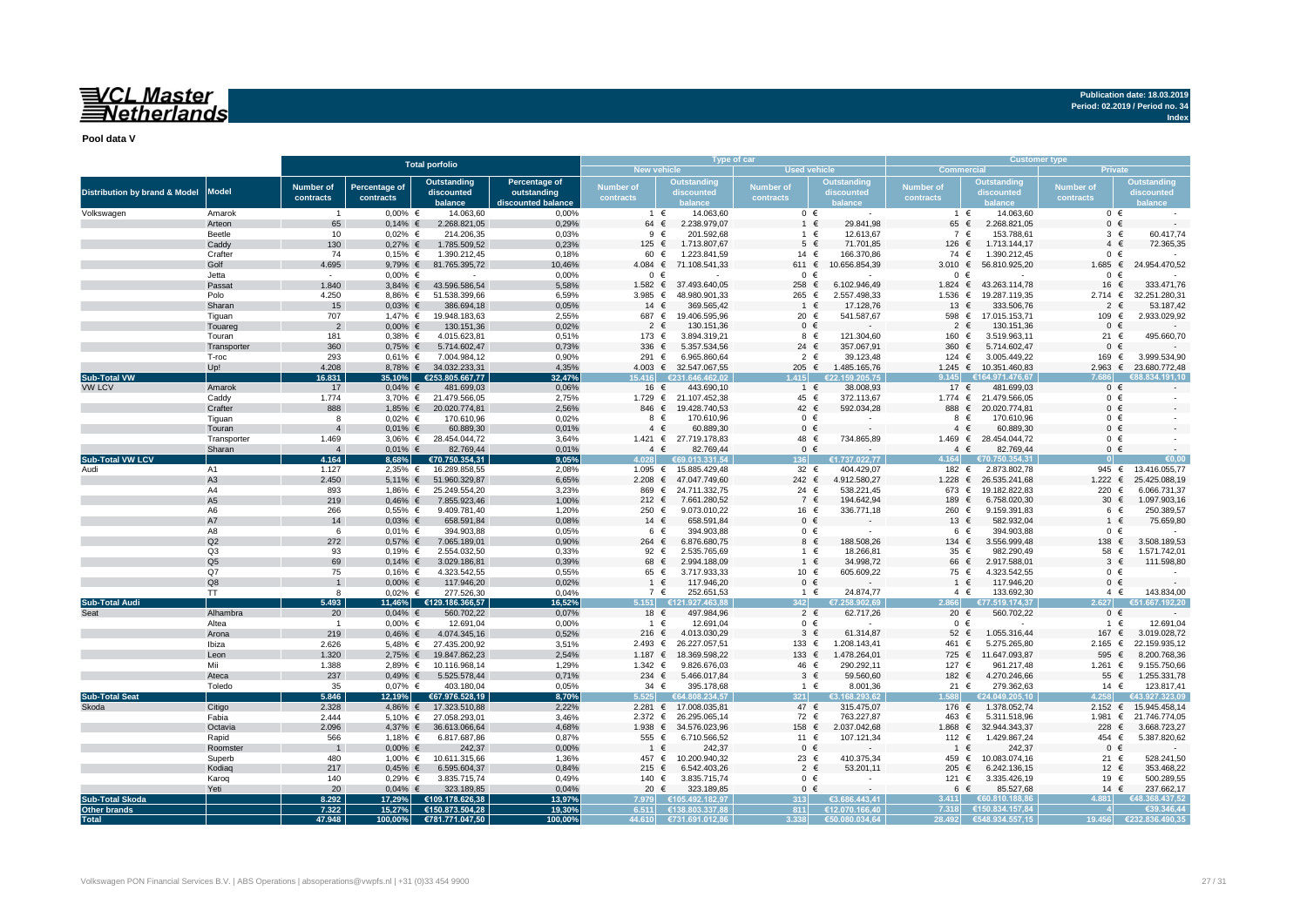

### **Pool data VI**

|               |                     | <b>Total portfolio</b>     | <b>Customer type</b>              |                                                    |                     |                                          |                     |                                          |  |  |  |  |
|---------------|---------------------|----------------------------|-----------------------------------|----------------------------------------------------|---------------------|------------------------------------------|---------------------|------------------------------------------|--|--|--|--|
|               |                     |                            |                                   |                                                    | <b>Commercial</b>   |                                          |                     | <b>Private</b>                           |  |  |  |  |
| Type of car   | Number of contracts | Percentage of<br>contracts | Outstanding<br>discounted balance | Percentage of<br>outstanding<br>discounted balance | Number of contracts | <b>Outstanding</b><br>discounted balance | Number of contracts | <b>Outstanding</b><br>discounted balance |  |  |  |  |
| New vehicles  | 44.610              | 93,04% $\in$               | 731.691.012,86                    | 93,59%                                             | 25.742              | €504.881.171,34                          | 18.868              | €226.809.841,52                          |  |  |  |  |
| Used vehicles | 3.338               | 6.96% €                    | 50.080.034.64                     | 6.41%                                              | 2.750               | €44.053.385.81                           | 588                 | €6.026.648.83                            |  |  |  |  |
| <b>Total</b>  | 47.948              | 100,00%                    | €781.771.047,50                   | 100,00%                                            | 28.492              | €548.934.557,15                          | 19.456              | €232.836.490,35                          |  |  |  |  |

|                      |                     |                            | <b>Total portfolio</b>                   |                                                    |
|----------------------|---------------------|----------------------------|------------------------------------------|----------------------------------------------------|
| <b>Customer type</b> | Number of contracts | Percentage of<br>contracts | <b>Outstanding</b><br>discounted balance | Percentage of<br>outstanding<br>discounted balance |
| Commercial           | 28.492              | 59.42%                     | €548.934.557,15                          | 70,22%                                             |
| Private              | 19.456              | 40,58%                     | €232.836.490.35                          | 29,78%                                             |
| <b>Total</b>         | 47.948              | 100,00%                    | €781.771.047,50                          | 100,00%                                            |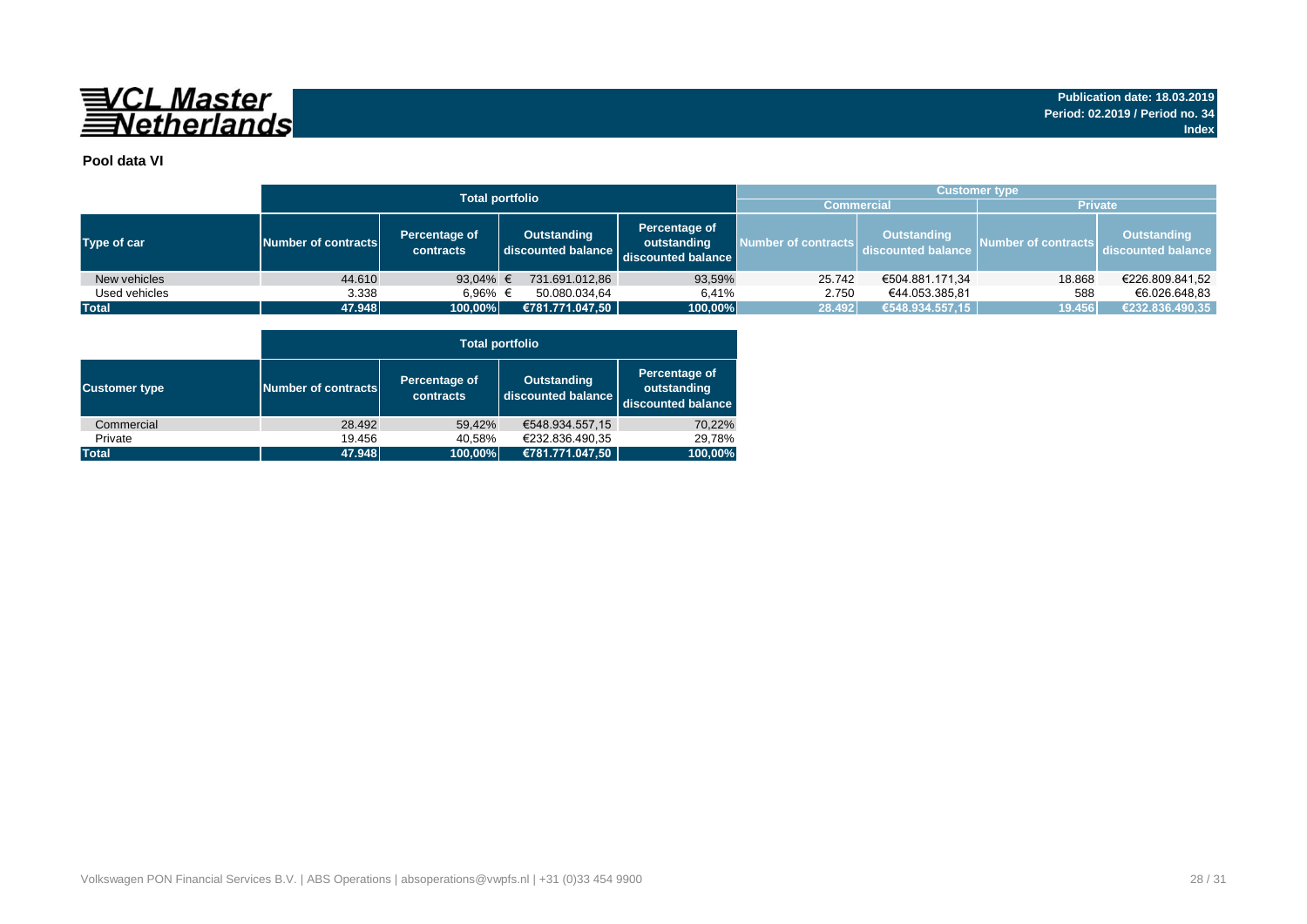#### **Pool data VII**

|                            |                        |                            | <b>Total porfolio</b>                |                                                       |                               | <b>Type of car</b>                          |                               |                                      | <b>Customer type</b>   |                                      |                               |                                      |  |  |  |  |
|----------------------------|------------------------|----------------------------|--------------------------------------|-------------------------------------------------------|-------------------------------|---------------------------------------------|-------------------------------|--------------------------------------|------------------------|--------------------------------------|-------------------------------|--------------------------------------|--|--|--|--|
|                            |                        |                            |                                      |                                                       |                               | <b>New vehicle</b>                          | <b>Used vehicle</b>           |                                      | <b>Commercial</b>      |                                      | <b>Private</b>                |                                      |  |  |  |  |
| Distribution by motor type | Number of<br>contracts | Percentage of<br>contracts | Outstanding<br>discounted<br>balance | Percentage of<br>outstanding<br>discounted<br>balance | Number of<br><b>contracts</b> | <b>Outstanding</b><br>discounted<br>balance | <b>Number of</b><br>contracts | Outstanding<br>discounted<br>balance | Number of<br>contracts | Outstanding<br>discounted<br>balance | <b>Number of</b><br>contracts | Outstanding<br>discounted<br>balance |  |  |  |  |
| EA189 (unfixed)            | 286                    | 0,60%                      | 2.393.485.20                         | 0,31%                                                 | 257                           | €2.174.873.42                               | 29                            | €218.611,78                          | 278                    | €2.317.527.77                        |                               | €75.957,43                           |  |  |  |  |
| Other                      | 47.662                 | 99.40%                     | € 779.377.562.30                     | 99,69%                                                | 44.353                        | €729.516.139.44                             | 3.309                         | €49.861.422.86                       | 28.214                 | €546.617.029.38                      | 19.448                        | €232.760.532,92                      |  |  |  |  |
| <b>Total</b>               | 47.948                 |                            | 100.00% € 781.771.047.50             |                                                       |                               | 44.610 € 731.691.012,86                     | 3.338                         | 50.080.034.64                        |                        | 28.492 € 548.934.557,15              |                               | 19.456 € 232.836.490,35              |  |  |  |  |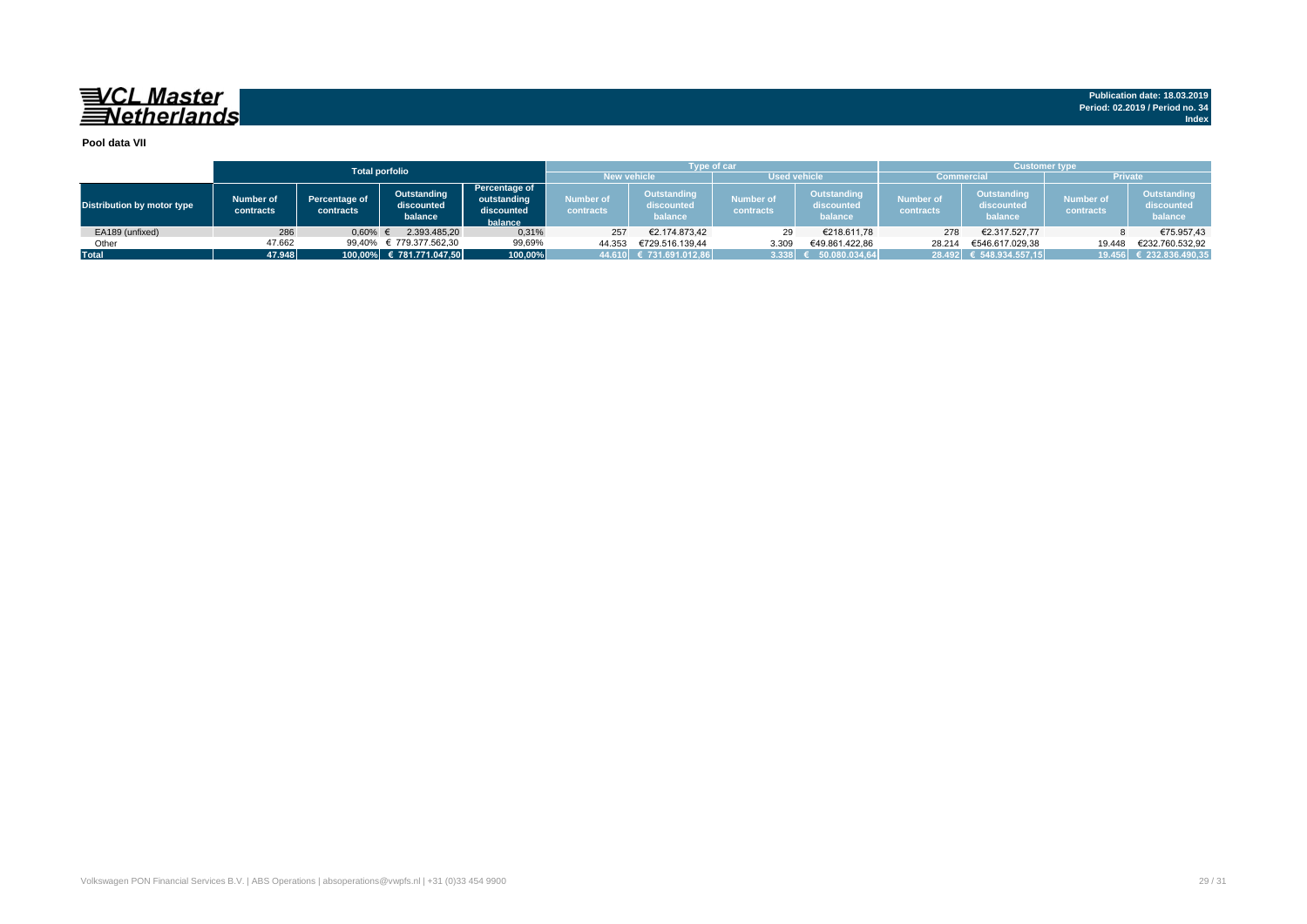**Publication date: 18.03.2019 Period: 02.2019 / Period no. 34 Index**

#### **Prepayments**

| <b>Reporting period</b> | <b>Unscheduled payments</b> | Discounted balance as of<br>previous period | <b>Periodic CPR</b> | <b>Annualised CPR</b> |
|-------------------------|-----------------------------|---------------------------------------------|---------------------|-----------------------|
| Pool cut                |                             |                                             |                     |                       |
| 31-5-2016               | €498.994,73                 | €254.509.899,87                             | 0,196%              | 2,328%                |
| 30-6-2016               | €90.546,38                  | €255.186.298,49                             | 0,035%              | 0,425%                |
| 31-7-2016               | €630.907,72                 | €346.248.092,83                             | 0,182%              | 2,165%                |
| 31-8-2016               | €149.257,83                 | €347.052.186,47                             | 0,043%              | 0,515%                |
| 30-9-2016               | €118.674,28                 | €409.005.121,41                             | 0,029%              | 0,348%                |
| 31-10-2016              | €200.293,91                 | €408.532.596,90                             | 0,049%              | 0,587%                |
| 30-11-2016              | €145.231,57                 | €443.219.201,18                             | 0,033%              | 0,393%                |
| 31-12-2016              | €149.774,20                 | €443.088.269,96                             | 0,034%              | 0,405%                |
| 31-1-2017               | €427.650,04                 | €444.454.906,82                             | 0,096%              | 1,149%                |
| 28-2-2017               | €161.859,45                 | €444.520.828,63                             | 0,036%              | 1,149%                |
| 31-3-2017               | €198.635,00                 | €518.870.496,20                             | 0,038%              | 0,458%                |
| 30-4-2017               | €198.635,00                 | €519.662.281,03                             | 0,044%              | 0,522%                |
| 31-5-2017<br>30-6-2017  | €203.476,68                 | €519.617.330,16<br>€563.390.649,12          | 0,039%              | 0,469%                |
| 31-7-2017               | €215.892,12<br>€278.939,02  | €563.447.253,24                             | 0,038%<br>0,050%    | 0,459%<br>0,592%      |
| 31-8-2017               | €260.693,26                 | €564.451.015,23                             | 0,046%              | 0,553%                |
| 30-9-2017               | €260.638,06                 | €564.886.419,96                             | 0,046%              | 0,552%                |
| 31-10-2017              | €371.540,38                 | €607.195.061,29                             | 0,061%              | 0,732%                |
| 30-11-2017              | €357.595,85                 | €608.264.526,13                             | 0,059%              | 0,703%                |
| 31-12-2017              | €213.238,36                 | €607.738.186,77                             | 0,035%              | 0,420%                |
| 31-1-2018               | €266.863,21                 | €610.261.221,40                             | 0,044%              | 0,420%                |
| 28-2-2018               | €207.806,81                 | €609.188.553,59                             | 0,034%              | 0,409%                |
| 31-3-2018               | €258.848,87                 | €678.577.121,56                             | 0,038%              | 0,457%                |
| 30-4-2018               | €220.346,99                 | €679.633.121,94                             | 0,032%              | 0,388%                |
| 31-5-2018               | €317.533,76                 | €679.383.368.60                             | 0,047%              | 0,559%                |
| 30-6-2018               | €332.395,70                 | €682.057.744,59                             | 0,049%              | 0,583%                |
| 31-7-2018               | €428.306,84                 | €681.400.871,05                             | 0,063%              | 0,752%                |
| 31-8-2018               | €298.903,00                 | €729.483.449,68                             | 0,041%              | 0,491%                |
| 30-9-2018               | €291.001,82                 | €730.002.930,35                             | 0,040%              | 0,477%                |
| 31-10-2018              | €438.303,29                 | €729.555.472.11                             | 0,060%              | 0,719%                |
| 30-11-2018              | €336.082,11                 | €731.216.477,16                             | 0,046%              | 0,550%                |
| 31-12-2018              | €422.275,50                 | €779.821.185,54                             | 0,054%              | 0,648%                |
| 31-1-2019               | €345.901,49                 | €781.505.597,23                             | 0,044%              | 0,530%                |
| 28-2-2019               | €422.923,33                 | €782.044.708,56                             | 0,054%              | 0,647%                |
| 31-3-2019<br>30-4-2019  |                             |                                             |                     |                       |
| 31-5-2019               |                             |                                             |                     |                       |
| 30-6-2019               |                             |                                             |                     |                       |
| 31-7-2019               |                             |                                             |                     |                       |
| 31-8-2019               |                             |                                             |                     |                       |
| 30-9-2019               |                             |                                             |                     |                       |
| 31-10-2019              |                             |                                             |                     |                       |
| 30-11-2019              |                             |                                             |                     |                       |
| 31-12-2019              |                             |                                             |                     |                       |
| 31-1-2020               |                             |                                             |                     |                       |
| 29-2-2020               |                             |                                             |                     |                       |
| 31-3-2020               |                             |                                             |                     |                       |
| 30-4-2020               |                             |                                             |                     |                       |
| 31-5-2020               |                             |                                             |                     |                       |
| 30-6-2020               |                             |                                             |                     |                       |
| 31-7-2020               |                             |                                             |                     |                       |
| 31-8-2020<br>30-9-2020  |                             |                                             |                     |                       |
| 31-10-2020              |                             |                                             |                     |                       |
| 30-11-2020              |                             |                                             |                     |                       |
| 31-12-2020              |                             |                                             |                     |                       |
| 31-1-2021               |                             |                                             |                     |                       |
| 28-2-2021               |                             |                                             |                     |                       |
| 31-3-2021               |                             |                                             |                     |                       |
| 30-4-2021               |                             |                                             |                     |                       |
| 31-5-2021               |                             |                                             |                     |                       |
| 30-6-2021               |                             |                                             |                     |                       |
| 31-7-2021               |                             |                                             |                     |                       |
| 31-8-2021               |                             |                                             |                     |                       |
| 30-9-2021               |                             |                                             |                     |                       |
| 31-10-2021              |                             |                                             |                     |                       |
| 30-11-2021              |                             |                                             |                     |                       |
| 31-12-2021              |                             |                                             |                     |                       |
| 31-1-2022<br>28-2-2022  |                             |                                             |                     |                       |
| 31-3-2022               |                             |                                             |                     |                       |
| 30-4-2022               |                             |                                             |                     |                       |

The annualised constant prepayment rate (CPR) of the underlying receivables based upon the most recent periodic CPR. Periodic CPR is equal to the total unscheduled principal received in the most recent period divided by the start of period principal balance. This is then annualised as follows:

1-((1-Periodic CPR)^number of periods in a year)